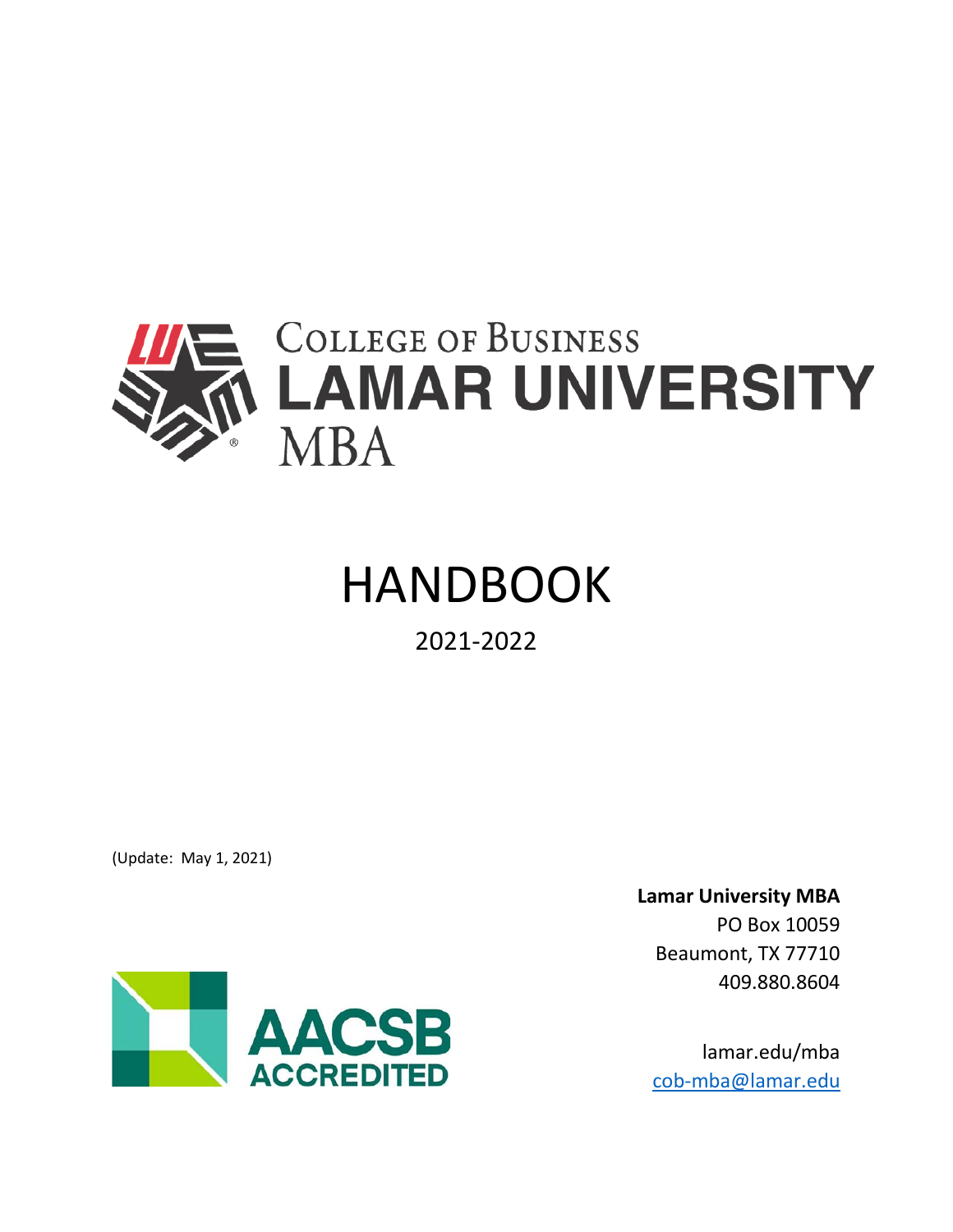

# **Introduction**

Lamar University's MBA is fully accredited by the [Association to Advance Collegiate Schools of](http://www.aacsb.edu/)  [Business](http://www.aacsb.edu/) (AACSB). AACSB accreditation represents the highest standard of achievement for business schools worldwide. Less than 5 percent of the more than 16,000 schools worldwide granting business degrees have earned AACSB accreditation.

MBA students with undergraduate business degrees can earn an MBA in as little as 12 months. Students can take up to 6 years to complete their degree.

Applicants must meet the general university requirements for admission. In addition, applicants must meet one of the following requirements for admission to the MBA program:

- Hold a bachelor's degree from an accredited university with a GPA of 3.0 cumulative or in the last 60 hours.
- Hold a Bachelor's degree from an accredited university with a minimum GPA of 2.5 (cumulative or last 60 hours) and have 3 or more years of increasing professional/managerial work experience
- Hold a Bachelor's degree with an undergraduate grade point average and GMAT (or the GMAT equivalent of GRE) scores totaling at least 1,000 points based on the formula: 200 times the undergraduate GPA (cumulative or last 60 hours, 4.0 system) plus the GMAT (or the GMAT equivalent of GRE) score.

The GMAT or the GRE may be waived for applicants who have a Bachelor's degree from a regionally accredited university with a minimum 3.0 cumulative undergraduate GPA, OR 3 or more years of increasing professional/managerial experience (with a minimum of 2.5 cumulative GPA). Applicants will need to formally apply for a GMAT/GRE waiver if these conditions are satisfied.

The GMAT is the preferred examination for the Lamar University MBA (for applicants who do not qualify for a waiver). The Lamar University MBA Program will also accept the GRE in place of the GMAT. If a GRE score (Verbal and Quantitative) is submitted, it will be converted into an equivalent GMAT score following the guidelines given by ETS.

A student whose native language is not English is expected to take the TOEFL, IELTS, or the Duolingo English test. For university requirements for these exams, visit the university's page for international student admissions. Students who received degrees from outside the United States are required to have transcripts evaluated and translated.

Post Baccalaureate or Post Graduate students with a 2.5 undergraduate GPA may enroll in business courses for graduate credit prior to full admission. They may take up to 9 hours of MBA courses prior to full admission to the MBA program.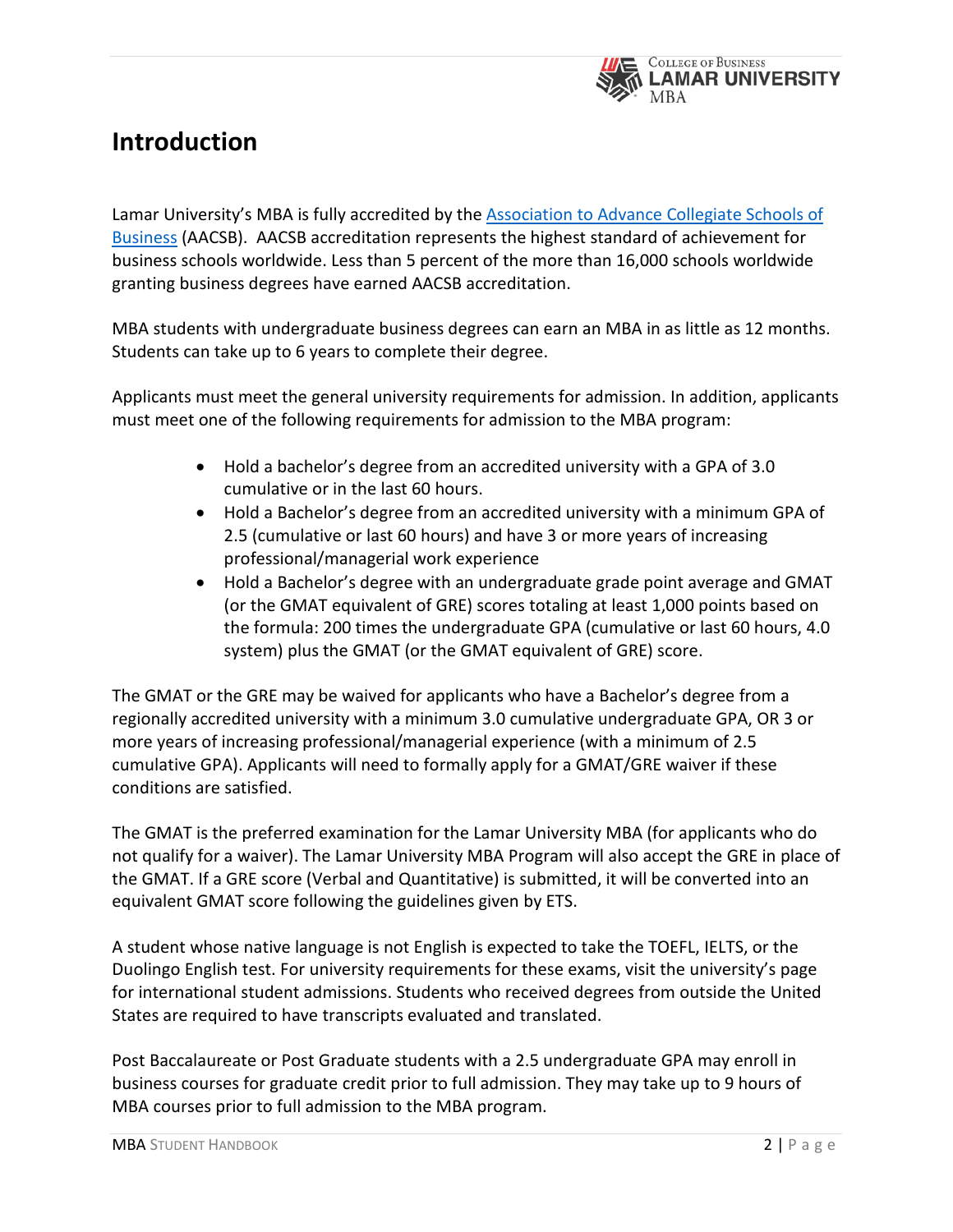

Lamar University undergraduate students are welcome to take MBA courses provided they have a minimum 2.5 cumulative undergraduate GPA. Undergraduate students with a 3.25 cumulative undergraduate GPA will be invited to start the MBA program early and will considered for an MBA scholarship (\$2,000, half to be given during the senior year and the remainder given throughout the MBA Program). Undergraduate students may take a maximum of 9 graduate credit hours before their undergraduate degree is conferred.

Application fees are \$25 (domestic) and \$75 (international). Domestic applications must be received 30 days before Fall, Spring or Summer registration. International applications deadlines are July 1 (Fall), December 1 (Spring), April 15 (Summer).

# **Contact Information**

- Associate Dean of Graduate Studies and Research: Dr. Soumava Bandyopadhyay: [bandyopasu@lamar.edu](mailto:bandyopasu@lamar.edu) or [cob-mba@lamar.edu](mailto:cob-mba@lamar.edu) or 409-880-8630
- Program Coordinator: Ms. Jana Austin: [jlnewbold@lamar.edu](mailto:jlnewbold@lamar.edu) or 409-880-8368/409-880-8604
- Program Director and Academic Advisor: Mr. Jeff Dyson: [jdyson@lamar.edu](mailto:jdyson@lamar.edu) or 409-880-2375
- Director of Graduate Studies : Dr. Kakoli Bandyopadhyay: [bandyopaku@lamar.edu](mailto:bandyopaku@lamar.edu) or 409-880-8627
- Schedule Advising Appointments (On-Campus): Ms. Jana Austin: [jlnewbold@lamar.edu](about:blank) or 409-880-8368
- Schedule Advising Appointments (Online): Ms. Arika Hairford: [luap-mba@lamar.edu](mailto:luap-mba@lamar.edu)
- Finance Office: 409-880-8390 o[r cashiering@lamar.edu](about:blank)
- Financial Aid: 409-880-8450 o[r financialaid@lamar.edu](about:blank)
- Lamar Help Desk: 409-880-2222 or [helpdesk@lamar.edu](about:blank)
- LU Connect (blackboard) 409-880-2222 and press option 1 (day), 866-585-1738 (after hours), or [blackboard@lamar.edu](about:blank)
- Veterans Affair Office: 409-880-7198 o[r va@lamar.edu](about:blank)
- Graduation Information[: http://students.lamar.edu/commencement/info-for-graduates/](about:blank) Site will update with information for upcoming terms.

If you are a Financial Aid student or VA student, you must follow up with that office to ensure that you have all documentation needed to process payment for your classes. Failure to do so will result in classes being dropped for non-payment.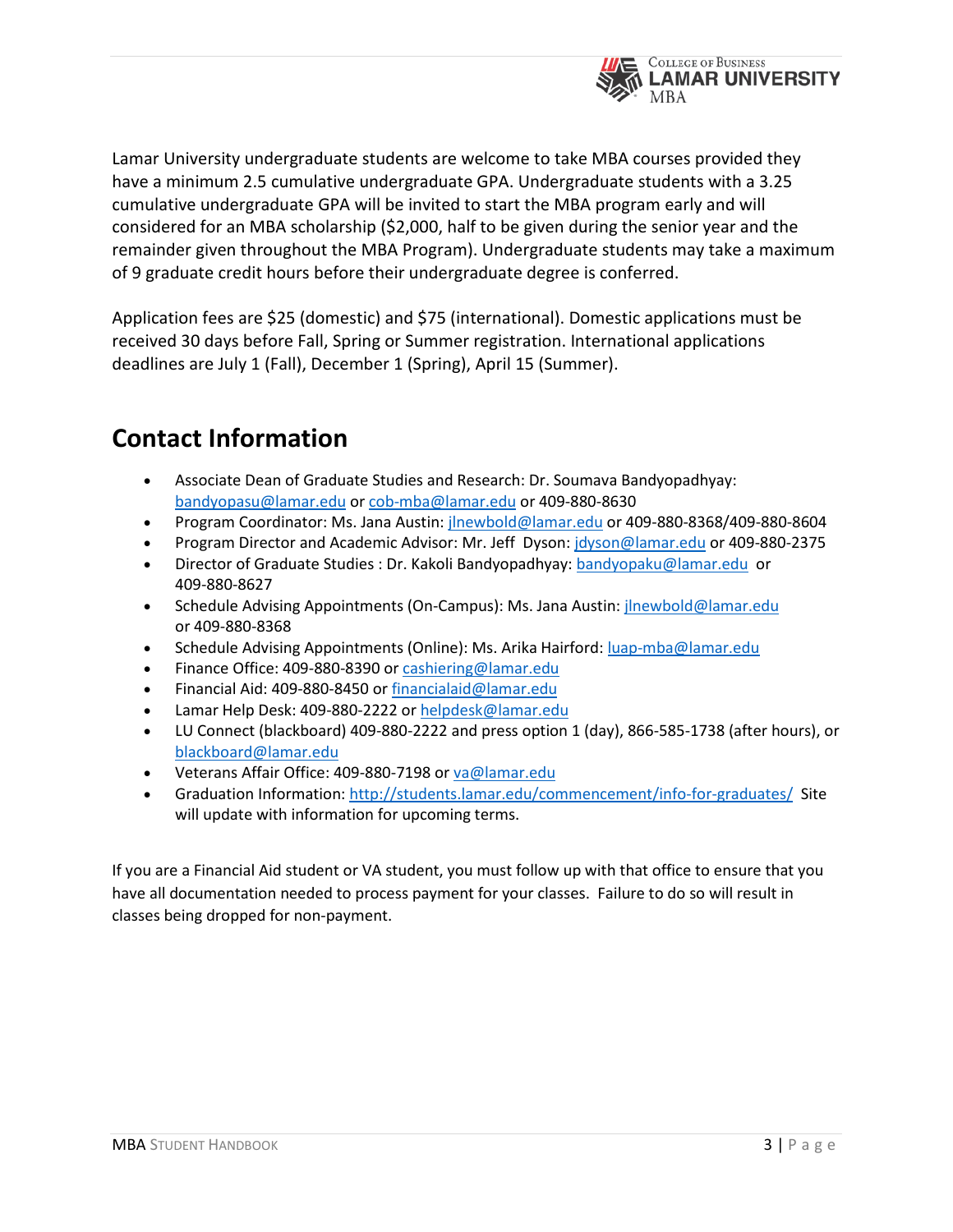

# **Strategic Role**

*The mission of the College of Business at Lamar University is to provide a quality education to a diverse student population from Southeast Texas and beyond, resulting in well-rounded business professionals who are prepared to meet the challenges of a dynamic global environment while upholding ethical values and encouraging civic and social responsibility. The faculty promotes an environment supportive of applications-oriented learning by engaging in a balance of discipline-based, business pedagogy, and practice-based intellectual contributions.*

The strategic role of the Lamar University MBA is to deliver a dynamic integrated management education to a variety of student groups. Our students range from those who are exploring their career goals, through students who want to advance their existing business knowledge, and to students who have a focused career path.

The Lamar University MBA places a heavy emphasis on an experiential-based approach to problem solving including the knowledge, skill and ability to incorporate ethical considerations, leadership, teamwork, and a global perspective into the decision-making process.

# *Learning Goals:*

Upon completion, MBA Program students should be able to:

- **Demonstrate** managerial understanding of business disciplines.
- **Integrate** the functional areas in the analysis of strategic management issues.
- **Incorporate** ethical considerations in decision making.
- **Incorporate** global perspectives in decision making.
- **Work** in a team-based environment that emphasizes skills including leadership, group problem solving, and consensus building.
- **Enhance** effective decision making with information technology.
- **Integrate** fundamental business processes.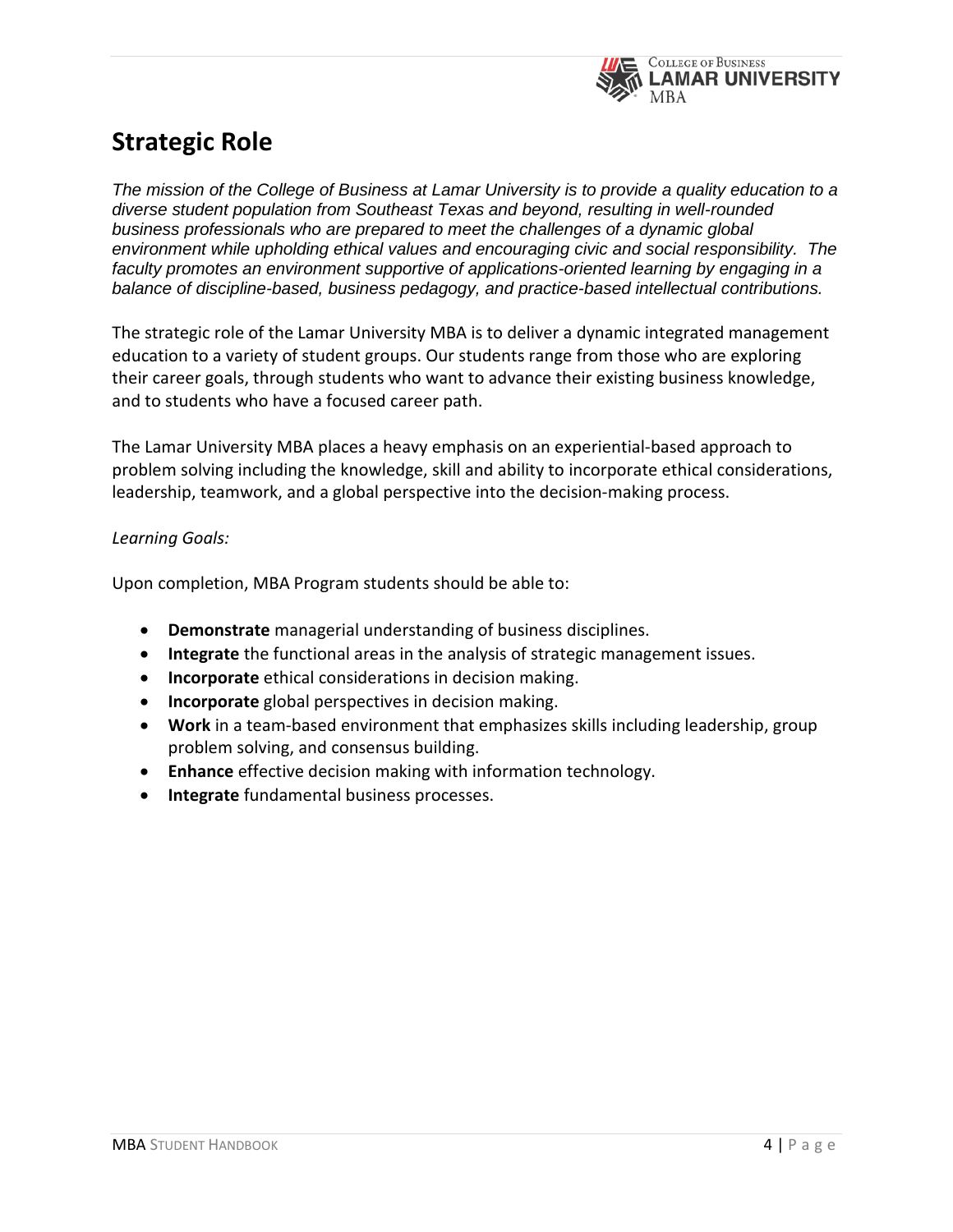

# **MBA Program Office Services**

The MBA Office coordinates orientation, provides degree program advisement, maintains student records, interprets Business School and University policies and markets the MBA program.

Services Provided:

- Information on course offerings and registration policies
- Registration problem solving
- Academic advising. MBA students meet with an advisor each semester to discuss progression of their degree and to choose course options for future semesters.
- Communication / coordination of program graduation requirements and academic issues.
- Communication / coordination of campus resources available to graduate students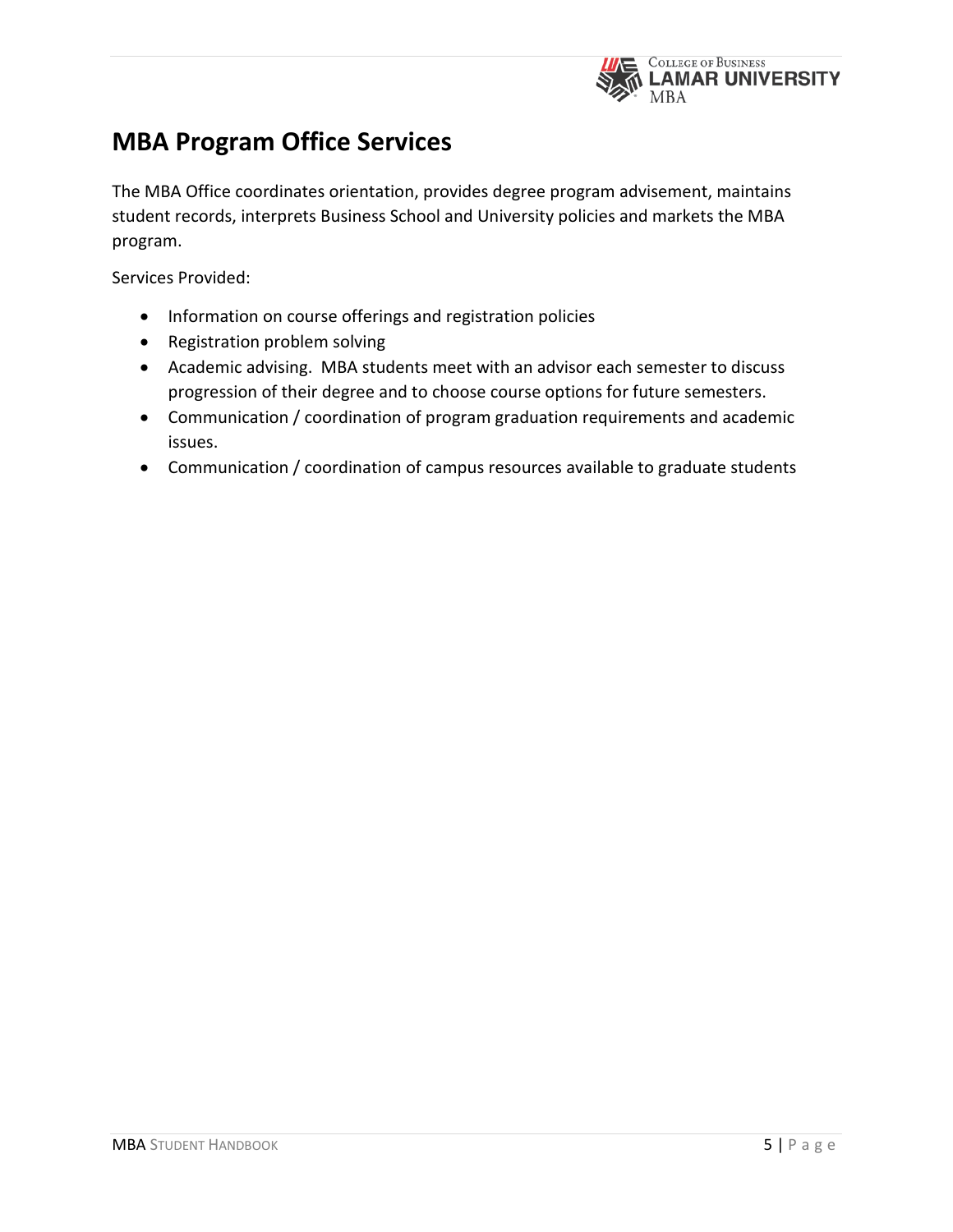

# **Course Requirements**

# **For students who hold an undergraduate degree in Business:**

The MBA degree consists of 30 credit hours (10 courses), which includes seven core courses and three elective (concentration) courses.

Students with business undergraduate degrees from non AACSB-accredited colleges may have leveling course requirements. These students must have 6 hours of Economics with grades of B or better, 3 hours of financial accounting with a grade of B or better, and 3 hours of upper level Finance with a grade of B or better to waive the leveling requirements.

# **For students who do not hold an undergraduate degree in Business:**

For students without any previous undergraduate study in business, the Lamar University MBA consists of up to 36 semester hours (12 courses). The program consists of two leveling courses, a required core of seven courses and three elective courses in an area of concentration. One or both of the leveling courses may be waived based on previous academic credit. Students must have 6 hours of Economics with grades of B or better, 3 hours of financial accounting with a grade of B or better, and 3 hours of upper level Finance with a grade of B or better to waive the leveling requirements.

International students whose admission requires an English proficiency test:

International students whose admission to Lamar University requires a TOEFL, IELTS, or Duolingo English exam will be required to take Business Communication (BCOM 3350) as part of their leveling requirements.

# *The MBA office will review students' previous transcripts during the admission process and will notify students upon acceptance which leveling courses will be required.*

# **Leveling Courses**

The leveling courses may be completed after admission to the MBA program or before admission when registering as a post baccalaureate student (Pre MBA).

# **ACCT 5315 Financial & Managerial Accounting Foundation** (3 hours)

Concepts of financial accounting. Emphasis is on the conceptual framework of accounting and preparation and uses of financial statements. Additional topics include, Managerial Accounting and Cost Concepts, Cost Volume Profit Analysis, Flexible Budgets and Standard Costs and Variance Analysis.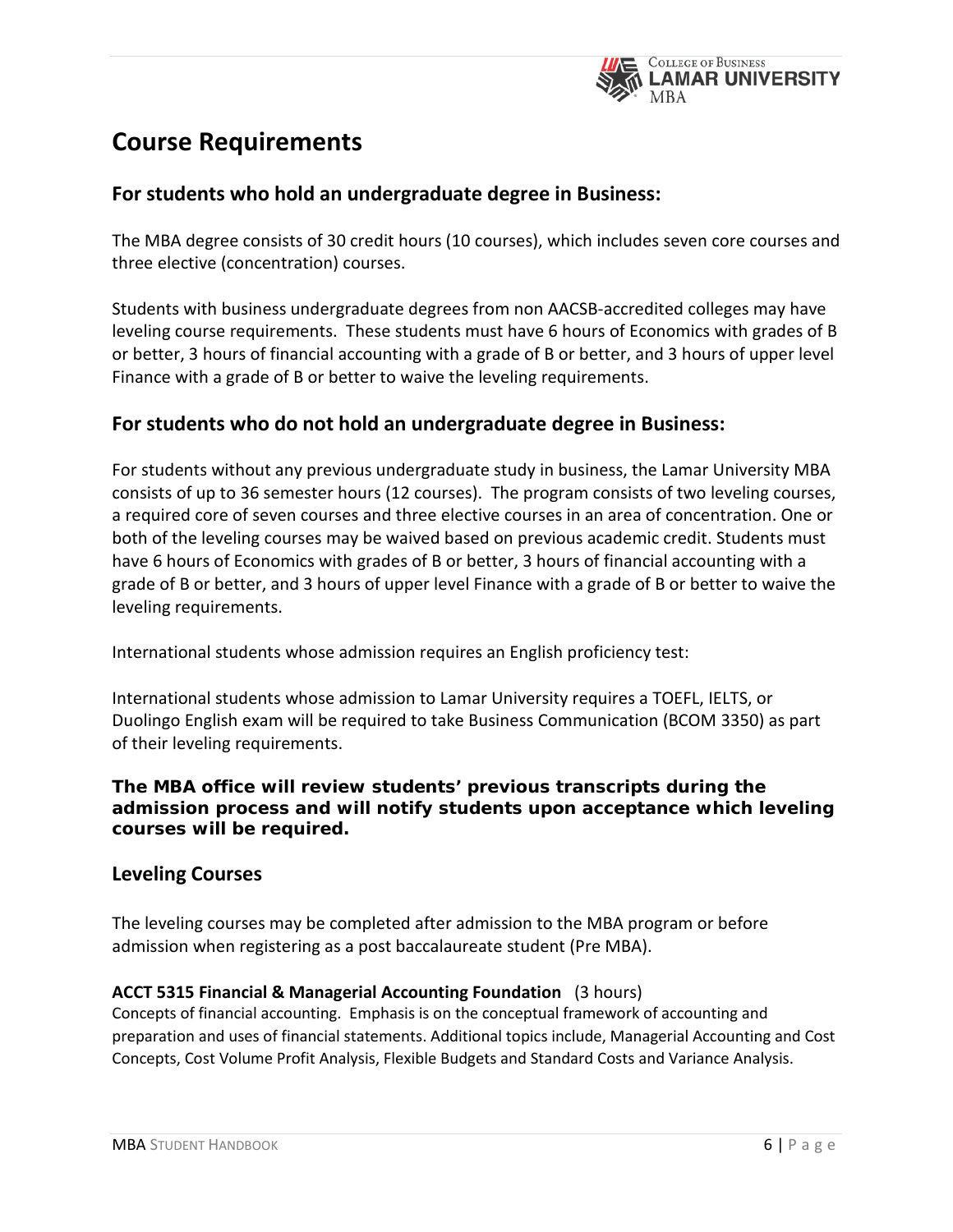

# **FINC 5300 Foundations of Economics and Finance** (3 hours)

Introduction to economic principles, allocation of resources, determination of output and prices, distribution and managerial economics. A survey of the financial management function in private business firms, with emphasis on major financial policy decision issues and the analytical techniques used to assist management in making those decisions.

#### **\*BCOM 3350 Business Communications** (3 hours)

Emphasis on practical applications of business writing and speaking scenarios. Course covers how to write memos, letters, resumes, analytical reports, and how to give a professional oral presentation.

\*Students who needed a TOEFL, IELTS, or Duolingo English exam for admission will also be required to take Business Communications, BCOM 3500, as part of their leveling requirements.

# Core Courses (21 hours, 7 courses)

**Please note that all courses are not available in every term. All courses have a duration of 8 weeks. There are five terms in the year: Fall I, Fall II, Spring I, Spring II, and Summer.** 

#### **ACCT 5370 Managerial Accounting**

Application of accounting data in decision making; cost analysis as applied in the development of budgets and standards; accounting as a tool for cost and pricing; case problems, using the microcomputer as a decision-making tool, which require students to interpret and discuss their analysis in the context of managerial decision-making. Prerequisite: Graduate standing and ACCT 5315 or equivalent.

#### **ECON 5370 Managerial Economics**

A study in the depth of the principles and techniques of economics analysis applicable to the problems of business management. Prerequisite: Graduate standing and FINC 5300 or equivalent.

#### **FINC 5310 Financial Management**

A study of the financial policy of business firms along with the theory supporting that policy. Topics include capital budgeting, capital structure, cost of capital, dividend policy, and management of working capital, as well. Prerequisite: Graduate standing and FINC 5300 or equivalent.

#### **MKTG 5310 Marketing Management**

An intensive study of specific marketing concepts and theories. Marketing strategies for the national and multinational firms are surveyed. Emphasis is placed on reading from current journals and other related publications.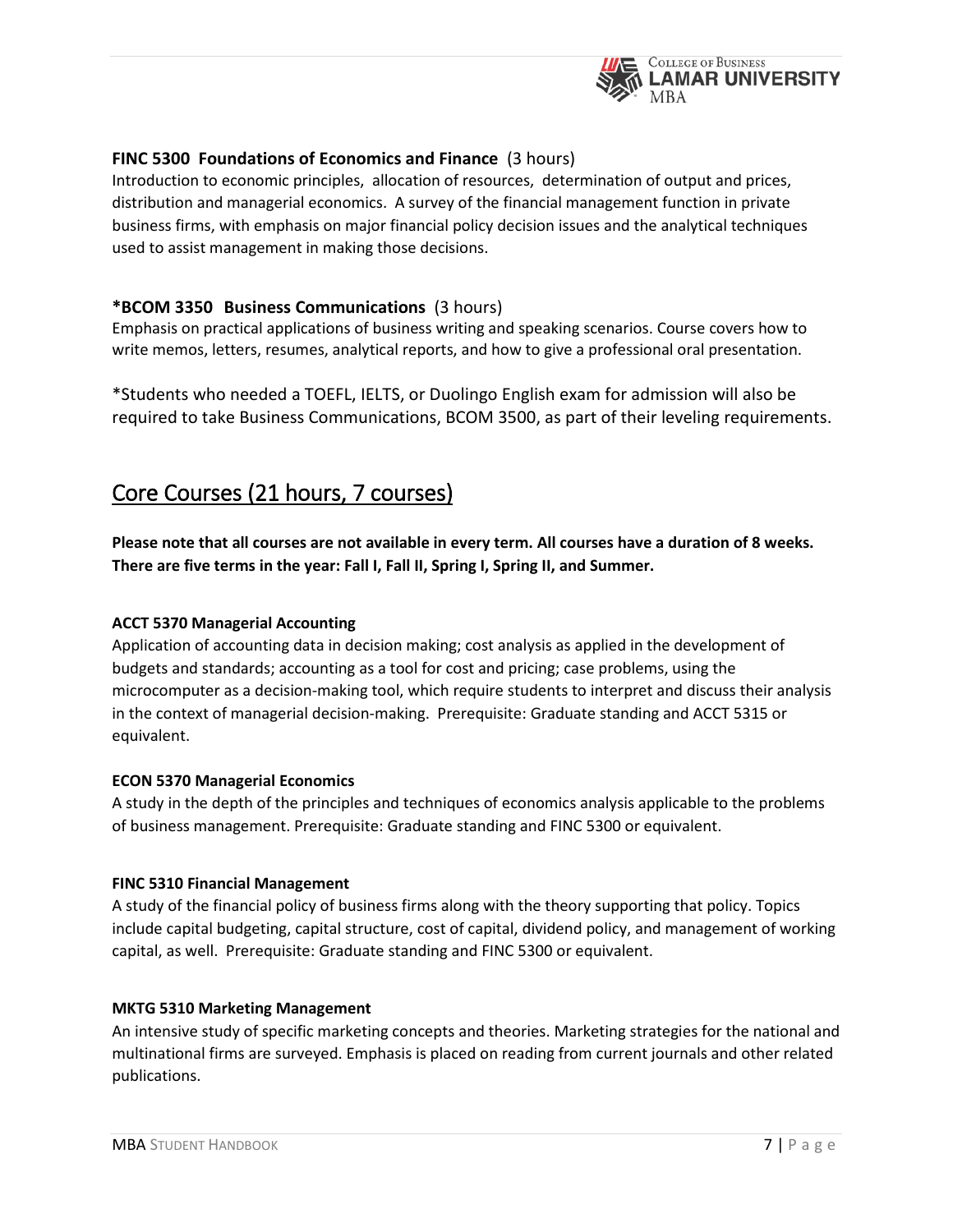

#### **MGMT 5380 Strategic Management (MBA Capstone Course)**

The course acknowledges that company success depends upon formulation of an astute "game plan" and the ability to implement and execute that game pan proficiently. The purpose of the class is to enable students to "think strategically," consider the total enterprise, and to make long-term decisions in a global market environment. **Note: This course must be taken in the last semester of course work and/or have approval of advisor.**

#### **One of the following two courses:**

#### **MGMT 5340 International Business**

This course is an inter-disciplinary study of the international dimensions of organizational behavior. This course draws from different fields including psychology, sociology, economics and anthropology to create an understanding of human behavior in a global work environment. Course content includes topics such as cross-cultural management, cross-cultural communication, and global aspects of leadership, motivation, team management, and decision-making. The course will incorporate a variety of teaching and learning methods - short lectures, readings, research, discussions, cases, movies, student presentations. Student will demonstrate mastery of the material through class participation, group presentations, individual written assignments, and tests.

#### **OR**

#### **BUSI 5380 Global Enrichment**

An overseas Study Abroad trip. The global enrichment program allows students to increase their interest in other cultures, become less ethnocentric as they become aware of cultural differences, develop language skills within a cultural context and become more culturally sensitive and accepting. Students can make professional contacts, gain a sense of direction for their future career and gain a sense of responsibility in working on a project. BUSI 5380 can also be substituted as an elective in any concentration if not taken as part of the MBA core.

#### **One of the following two courses:**

#### **BUAL 5380 Managerial Decision Making**

This course provides students with an understanding and the ability to apply statistical and quantitative tools required in the managerial decision-making process. Students will become familiar with several aspects of statistical analysis such as data collection, data analysis, data interpretation, research reporting and management decisions. Some of the topics covered are sources and collection of data, analysis and presentation of data, measures of association, regression analysis, optimization of models, decision analysis and data mining models.

#### **OR**

#### **MISY 5340 ERP Overview**

This course will provide students with an understanding of fundamental business processes and enterprise systems used by organizations to manage them. Within the course, students will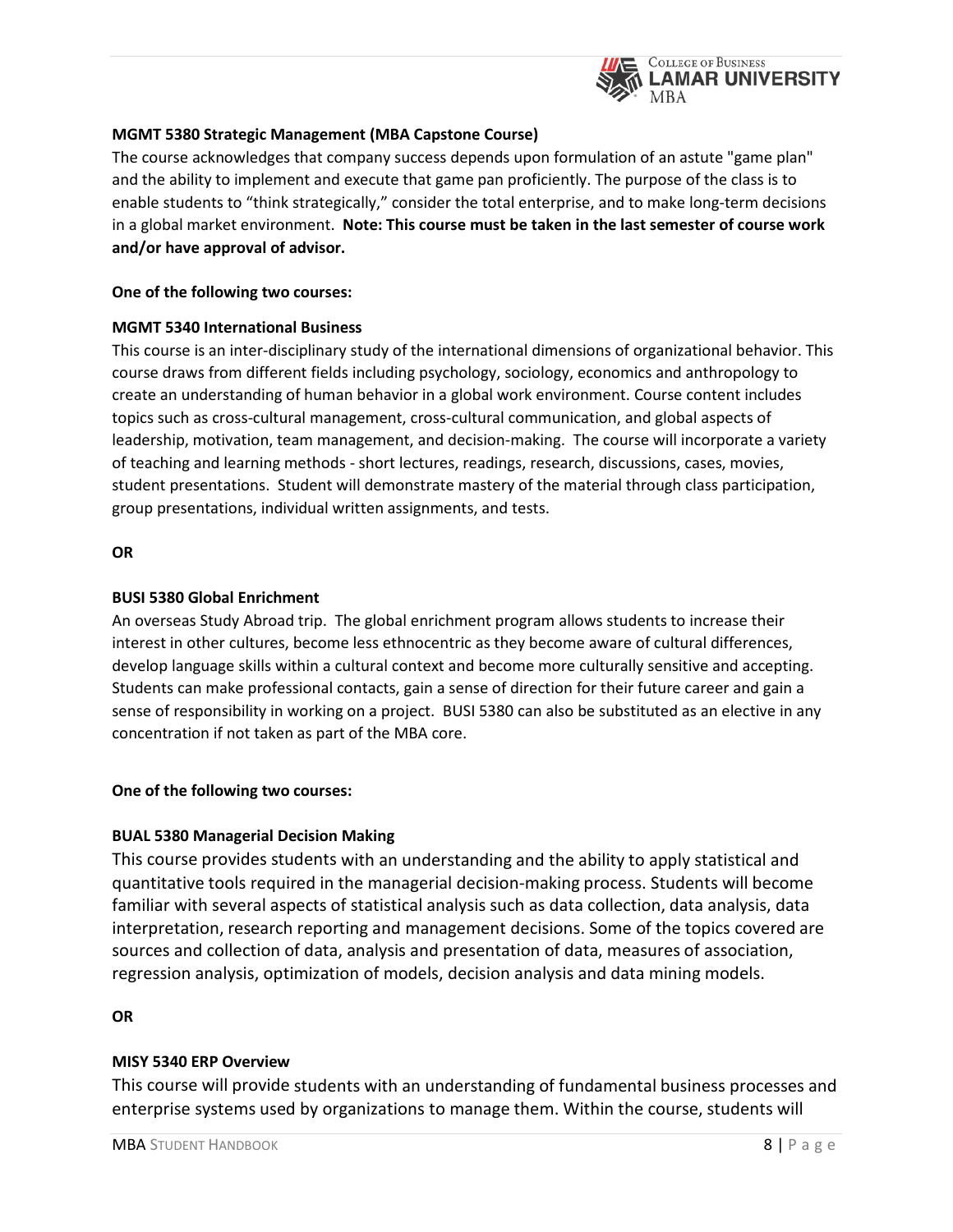

learn how to integrate these business processes into an enterprise resource planning (ERP) system, specifically SAP. Students gain hands-on experience using SAP for the fulfillment, procurement, production, financial accounting and management accounting business processes. Students will also have the opportunity to apply these skills by participating in an ERP simulation (ERPsim) strategy game, which will enhance their understanding about how these integrated processes work within an ERP system.

# Concentration Electives (9 hours, 3 courses)

Students will select three concentration electives from a list of available options. The three courses chosen must support the student's desired concentration.

**Please note that all courses are not available in every term. All courses have a duration of 8 weeks. There are five terms in the year: Fall I, Fall II, Spring I, Spring II, and Summer.** 

# **Business Analytics (On campus and Online)**

The U.S. has one-third of the world's data. The vast wealth of digital information harnessed through data analytics can raise productivity of US organizations and give them a sustainable competitive advantage.

In addition to the **[MBA core](http://business.lamar.edu/academic-programs/lamar-mba/concentrations/index.html)**, students will choose 3 courses (9 hours) from the following concentration electives:

*Courses in this concentration teach you to use software compatible with the Microsoft Windows operating system only and may not compatible with Mac OS.*

#### **MISY 5330 Healthcare Information Systems**

This course provides students with an understanding and the ability to apply statistical and quantitative tools required in the managerial decision-making process. Students will become familiar with several aspects of statistical analysis such as data collection, data analysis, data interpretation, research reporting and management decisions. Some of the topics covered are sources and collection of data, analysis and presentation of data, measures of association, regression analysis, optimization of models, decision analysis and data mining models.

#### **MISY 5360 Business Intelligence**

This course will provide you with exposure to business intelligence, defined as the user-centered process of exploring data, data relationships and trends - thereby helping to improve overall decision making. This involves an iterative process of accessing data (ideally stored in the data warehouse) and analyzing it- thereby deriving insights, drawing conclusions and communicating findings - to effect change positively within the enterprise. BI comprises four major product segments: interactive query tools, reporting tools, advanced Decision Support Systems, and Executive Support Systems. In this course, we will use SAP Business Information Warehouse (SAP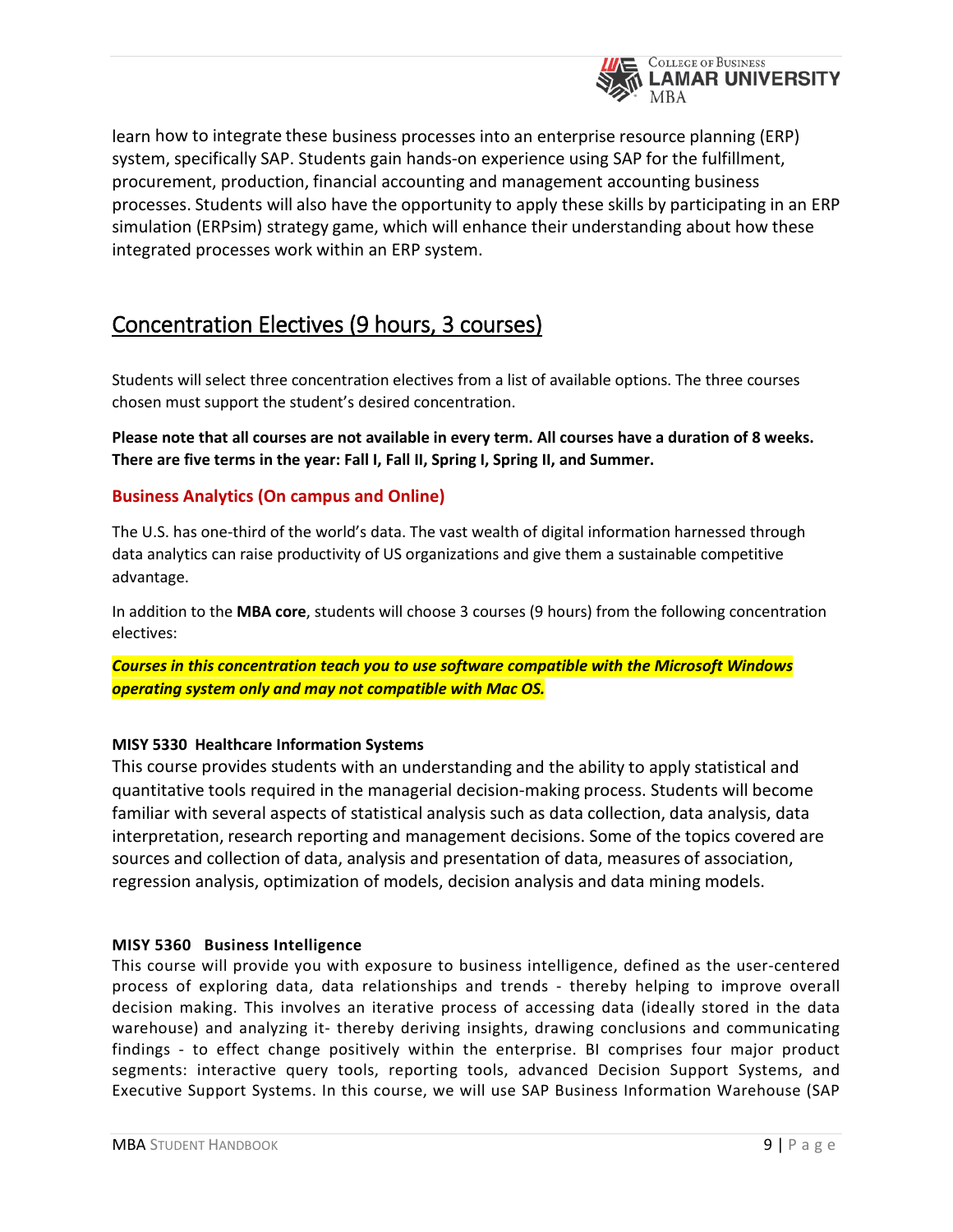

BW), a major enterprise software application for Business Intelligence, analytical, reporting and Data Warehousing (DW) solution. We will also use reporting with SAP Business Objects Enterprise, and SAP Crystal Reports. Additionally, Data Visualization software such as SAS Visual Analytics and Tableau will be used in this course.

#### **MISY 5370 Data Mining and Predictive Analysis**

This course introduces students to the concepts of Business Analytics. Business Analytics helps professionals make informed decisions based on data. Besides Excel functions and Add-ons, students will use data visualization and data mining techniques such as clustering, classification, association, forecasting and decision tree to discover hidden trends in data sets. Students will also use predictive analytics to anticipate future behavior to help make decisions that lead to desired goals. Students will gain hands-on experience with the latest predictive analytical tools from SAP.

#### **MKTG 5370 Marketing Research**

This course prepares students in data analytical skills pertaining to market research. Students are expected to develop skills in the JMP software program which will encompass the preparation of data for analysis along with various analytical techniques related to multivariate data analysis, such as multiple regressions, cluster, factor and discriminant analysis. Practical hands-on software exercises will be completed by theoretical knowledge based on course materials and the required textbook.

#### **ACCT 5355 Data Analytics in Accounting**

This course will provide the student the opportunity to learn about data analytics as it applies to the accounting profession. Data Analytics is a topic of increasing importance for many organizations as the need for data-driven insights and recommendations grows throughout the business industry. This course provides in-depth coverage of data analytics, giving students hands-on experience working with different types of data and the tools use to analyze it. The topics covered in this course include but not limited to: Critical Thinking, Data Preparation and Cleaning, Data Modeling and Evaluation, Data Presentation, Audit Analytics, Generating Key Performance Indicators, and Financial Statement Analysis. Various software tools will be introduced to enhance students' hands-on capabilities.

# **Construction Project Management (On campus and Online)**

Level up to in-demand leadership roles on major construction projects by adding applied business strategy to your field experience.

Equip yourself with the knowledge, models and tools to manage time, cost, quality, sustainability, risk, safety and human resources involved in complex projects in the building industry. In addition to construction-specific legal and safety practices, budgeting and sustainable design, you'll explore critical marketing concepts, strategic management and international business.

Students who graduated from Lamar University with a Bachelor of Science in Construction Management are not eligible for either the certificate or the concentration.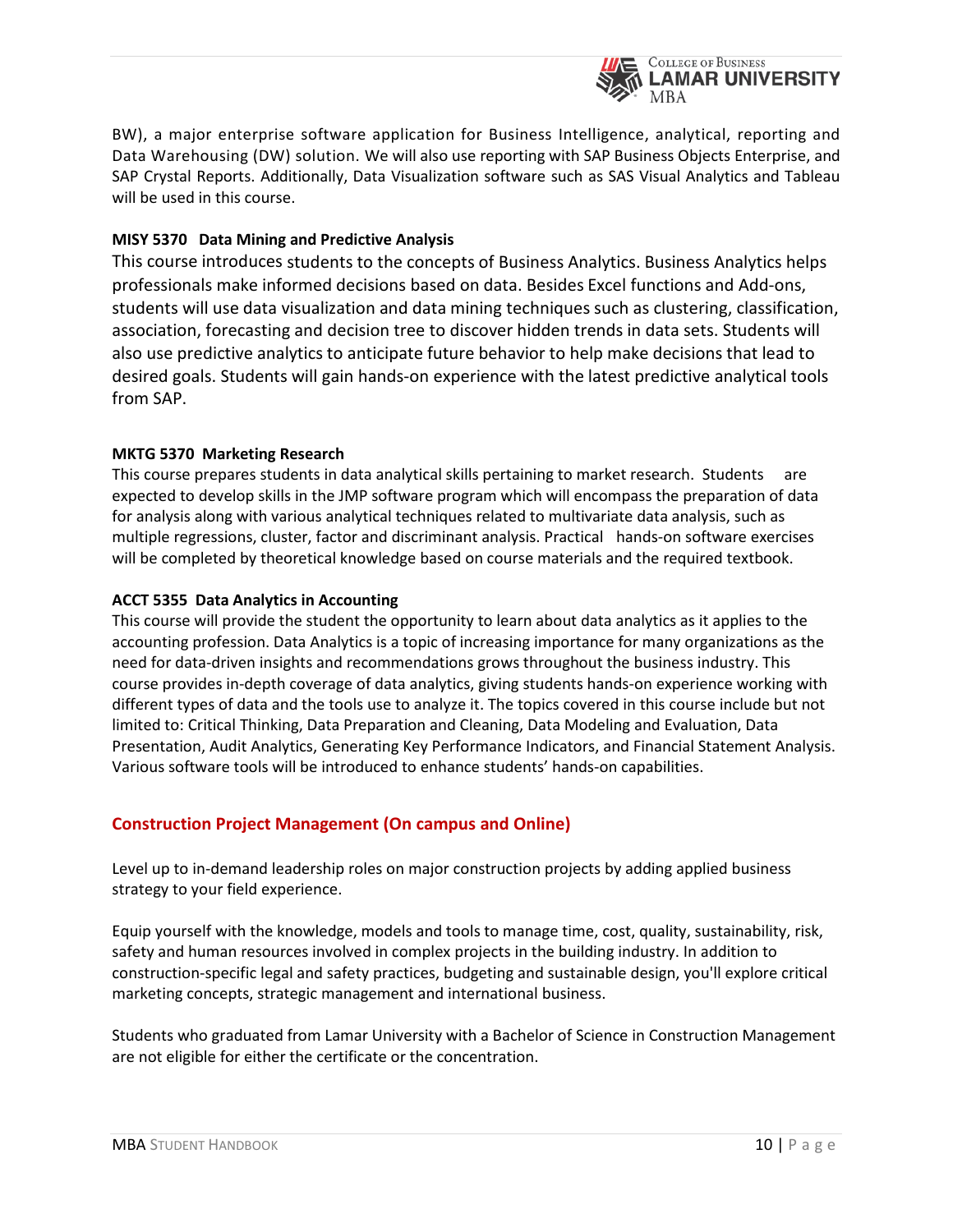

In addition to the **[MBA core](http://business.lamar.edu/academic-programs/lamar-mba/concentrations/index.html)**, students will choose 3 courses (9 hours) from the following concentration electives:

#### **CMGT 5315 Advanced Construction Planning and Scheduling**

Theoretical knowledge and practical applications of advanced methodologies for planning, scheduling, monitoring, and controlling construction projects. Advanced level application of 4D scheduling and Primavera P6 for creating and managing construction schedules. Introduction to statistical modeling and computer simulation for planning. Software packages widely used in the construction industry. Review of the standard techniques for planning and scheduling—CPM, PERT, and LOB. *This course teaches you to use software compatible with the Microsoft Windows operating system only and is not compatible with Mac OS.*

#### **CMGT 5330 Construction Cost Management**

This course discusses the essential cost estimating and management principles needed by construction managers, including accounting and financial management, to profitably manage the finances of construction companies. Topics in construction cost estimating, construction financial management, construction accounting system, management of costs, profits, and cash flows are studied. *This course teaches you to use software compatible with the Microsoft Windows operating system only and is not compatible with Mac OS.*

#### **CMGT 5340 Advanced Construction Project Management**

Exploration of the fundamentals of advanced technologies for managing construction projects, such as image processing, building information modeling (BIM), virtual construction, and information and communication (ICT)-based project management software package. Application of the theoretical knowledge of project management using advanced technologies. Introduction to the project management body of knowledge and the study of key project management processes.

#### **CMGT 5355 Conflict and Negotiation Management in Construction**

This course provides an in-depth coverage of construction contract claims and dispute resolution. Topics include: differing site conditions, contract interpretation and administration, delays and accelerations, identification of conflicts and claims, schedule and cost analysis in claims, change orders, dispute resolution and negotiation, and records and documentation.

#### **CMGT 5385 Sustainable Practices in Construction**

This course discusses how sustainability and green construction concepts and principles applied throughout the design and construction process. Topics included are the concepts and principles of sustainable development; the newest technologies in green construction and materials; infrastructure sustainability and resilience; case studies on the applications of sustainability concepts in design and construction.

# **Criminal Justice Management (Online)**

The Lamar University MBA with a concentration in Criminal Justice Management offers students an extensive business management background while preparing them to apply management principles in a criminal justice setting. Students gain insight on how business management can be applied to the highest ranking positions in the field of criminal justice.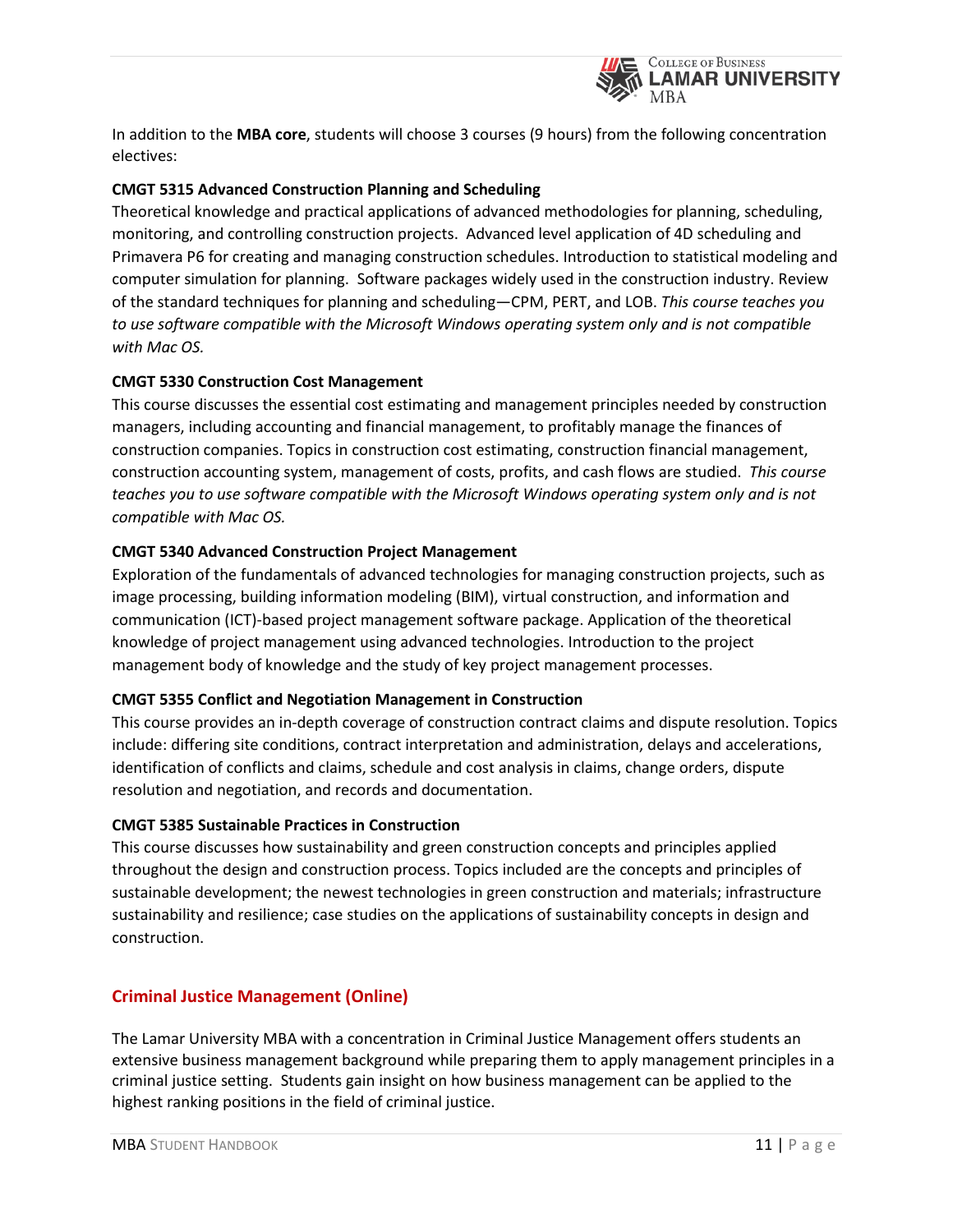

This is an excellent degree for those who are already employed in the field of law enforcement, correctional administration, or security management and would like to reach new levels of management and leadership within their current organizations.

In addition to the **[MBA core](http://business.lamar.edu/academic-programs/lamar-mba/concentrations/index.html)**, students will take three of the following concentration electives (9 hours):

#### **CRIJ 5310 Criminal Justice System and Policy**

A critical review and analysis of the role of governmental and nongovernmental organizations in the prevention, control and punishment of crime and delinquency. An emphasis is placed on policy analysis and recommendations for change.

#### **CRIJ 5320 Theoretical Foundations of Crime Control**

A comprehensive overview of various theoretical approaches to the understanding of crime and delinquency, including selected biological, psychological, sociological, legal and/or political theories**.**

#### **CRIJ 5340 Special Studies Applied Criminology Law**

Includes an analysis of contemporary issues in the understanding, prevention, and control of crime and delinquency both domestically and globally. A student may repeat the course for credit as an elective when the area of study varies.

#### **CRIJ 5345 Criminal Justice Leadership**

Application of leadership theory and development of management skills important to criminal justice agencies. Personnel practices, organizational behavior, and decision-making models will be reviewed in context with positive leadership traits.

# *The Criminal Justice Program also offers many special topics courses. These are appropriate to use as concentration electives for the MBA Program.*

# **Enterprise Resource Planning (On campus and Online)**

Students completing this concentration will be well prepared for professional positions involving enterprise application responsibilities. Enterprise Resource Planning (ERP) is a business process technology platform used by organizations to integrate all facets of their operation. These include procurement, product planning, development, manufacturing, sales, marketing, and data analytics. ERP is an essential part of contemporary business strategy.

Our ERP concentration gives students hands-on experience with SAP, a market leader in business process technology. SAP has led all Enterprise Systems vendors with the most market share for the last several years. Today, more than 404,000 companies in more than 180 countries run SAP applications. SAP customers include 87% of the Forbes Global 2000 companies, 98% of the 100 most valued brands, and 100% of the Dow Jones top-scoring sustainability companies. Seventy-six percent of the world's transaction revenue touches an SAP system. The ERP concentration is also laden with commercial, in-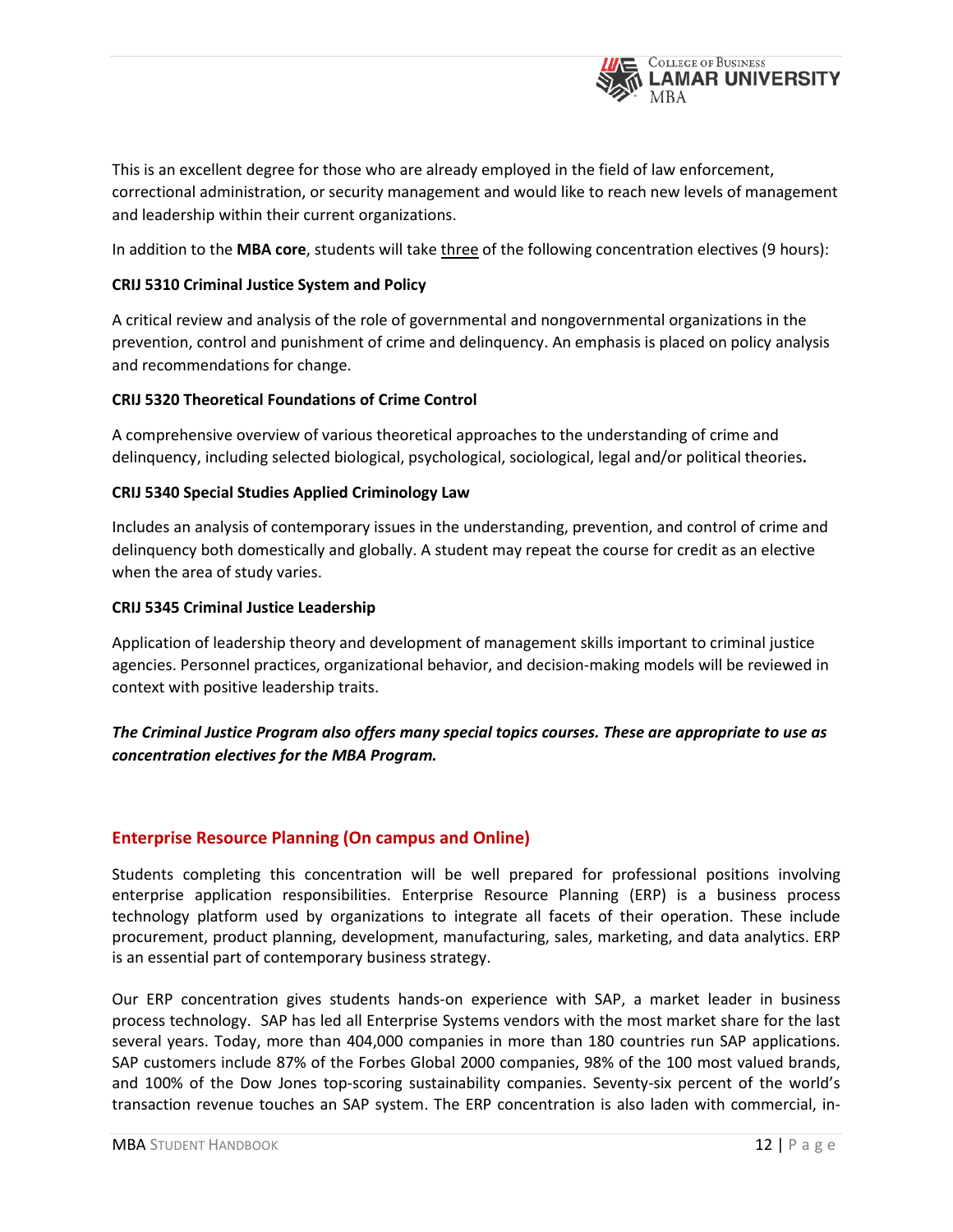

demand software such as Tableau, Advanced Excel, MS Access, SAS Visual Analytics, and Salesforce, which are highly sought after in the global market. MBAs with ERP concentration will work as Business Analysts, ERP Consultants, Business Intelligence Designers, Systems Analysts, Data Analysts, etc. Students who complete 3 or more ERP courses are encouraged to take the "SAP TS/410 - Integrated Business Process" in SAP S/4HANA certification. The "SAP Certification Application Associate - Business Process Integration with SAP S/4HANA" certification exam verifies that the candidate has the core knowledge about business processes and their integration in SAP S/4HANA. This certification exam is recommended as an entry level qualification to allow consultants and application users to get acquainted with SAP S/4HANA end-to-end business process fundamentals.

*Courses in this concentration teach you to use software compatible with the Microsoft Windows operating system only and is not compatible with Mac OS.*

In addition to the MBA core, students will take 3 courses (9 hours) from the following concentration electives:

#### **MISY 5350 - ERP E-Commerce**

This course describesthe concepts, vocabulary, and procedures associated with Electronic Commerce. Students gains an overview of the principles of e-commerce from a business perspective, including but not limited to technology innovations, business models, virtual value chains and marketing strategies. In addition, as a potential disruptive technology, blockchain and its possible applications will also be explored. This course will provide students with the conceptual foundation as well as hands on experience at utilizing some of the SAP HANA modules.

#### **MISY 5360 - Business Intelligence**

This course will introduce students to business intelligence (BI), defined as the user-centered process of exploring data, data relationships and trends - thereby helping to improve overall decision making. This involves an iterative process of accessing data (ideally stored in the data warehouse) and analyzing it - thereby deriving insights, drawing conclusions and communicating findings - to effect change positively within the enterprise. In this course, students will use SAP Business Information Warehouse (SAP BW on HANA), a major enterprise software application for Business Intelligence, analytical, reporting and Data Warehousing (DW) solution. Additionally, Data Visualization software, such as SAS Visual Analytics and Tableau Software will be used.

#### **MISY 5370 - Data Mining and Predictive Analysis**

This course introduces students to the concepts of Business Analytics. Business Analytics helps professionals make informed decisions based on data. Besides Excel functions and Add-ons, students will use data visualization and data mining techniques such as clustering, classification, association, forecasting and decision tree to discover hidden trends in data sets. Students will also use predictive analytics to anticipate future behavior to help make decisions that lead to desired goals. Students will gain hands-on experience with the latest predictive analytical tools from SAP.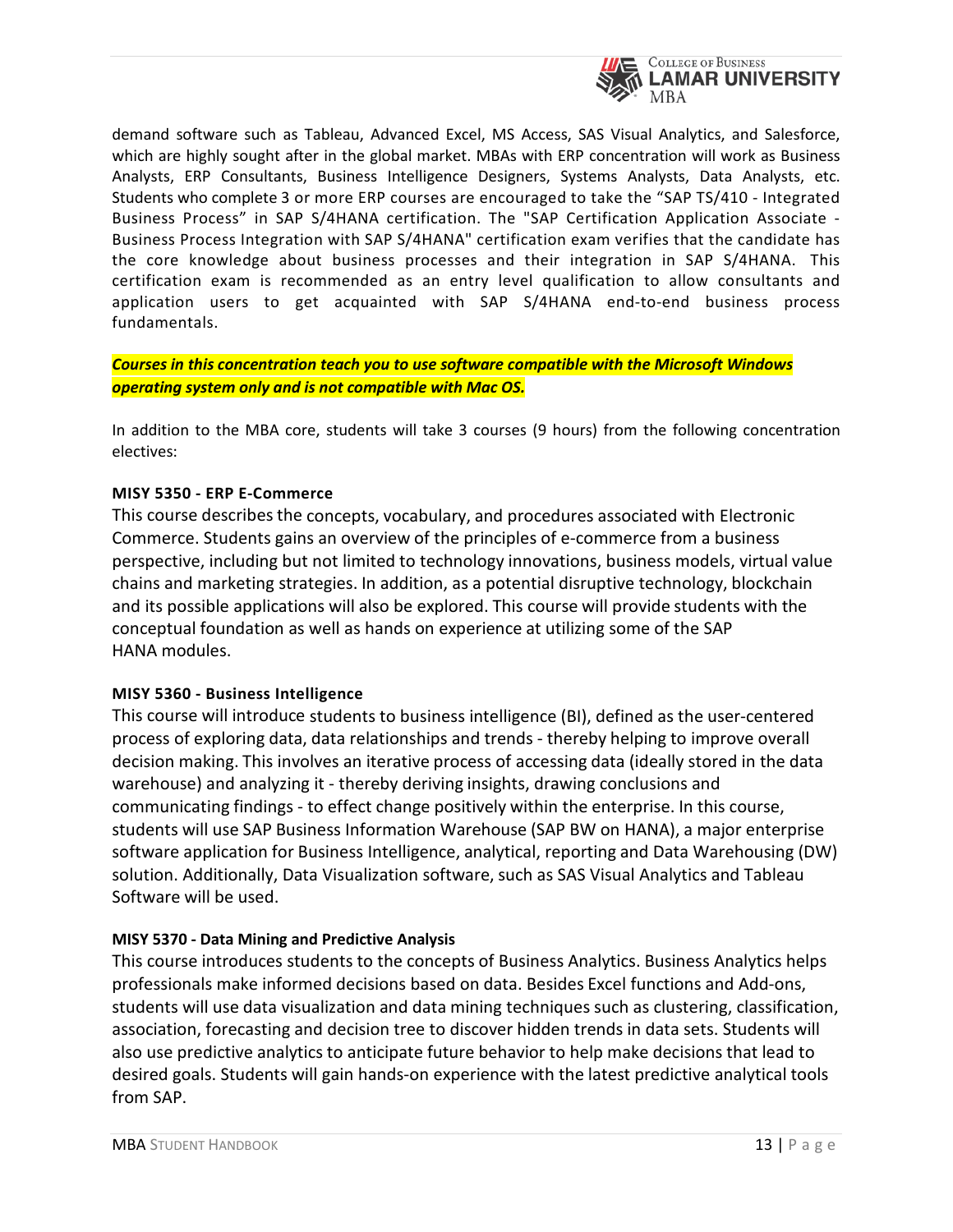

#### **MISY 5380 - Enterprise Systems/CRM**

This course will introduce students to the concepts, capabilities and the benefits of Customer Relationship Management (CRM), the use of CRM by companies for customer acquisition, retention and development, and the implementation of CRM using concurrent technologies. The course will cover various aspects of operational, strategic and analytic CRM. Students will be introduced to CRM platforms of both SAP and SalesForce, and learn how to enact marketing, sales and service transactions related to CRM processes with hands-on exercises.

#### **MGMT 5370 - Supply Chain Management**

The primary objective of this course is to provide the student with an integrative view of the supply chain function and the role played by the supply chain manager in the overall organization. The use and applications of information systems (SAP SCM) in the supply chain function is included in the course. The course will also explore the different processes that are associated with supply chain management.

**MISY 5340- (ERP Overview)** can be taken as an elective under the ERP concentration if BUAL 5380 is taken in the core. See under the core courses list for a description.

#### **Experiential Business & Entrepreneurship (On campus)**

This concentration contains curriculum designed to take Graduate Students through the process of idea generation to business concept, and from business concept to sustainable value. Program participants are taught how to perform an opportunity analysis and develop a business plan to help them launch a new venture. In addition, this concentration prepares students with hands-on application of practical business skills to use in the workforce.

In addition to the **[MBA core](http://business.lamar.edu/academic-programs/lamar-mba/concentrations/index.html)**, students will take three of the following concentration electives (9 hours):

#### **MGMT 5310 Entrepreneurial Strategy**

Entrepreneurial Strategy exposes upper and graduate level business students to the principles of launching a new business. The course combines case analysis, profiling real entrepreneurs, and guest lectures from business owners and advisors in the region. The course will drive them to explore emerging opportunities in new existing markets in which a new venture could be launched. It will also expose students to feasibility analysis to determine success as well as the process of writing a business plan to execute the start-up venture in the market. While prior business background is not completely necessary, the course will help the student who has taken a variety of business courses coalesce the knowledge into a comprehensive plan to launch their own business.

#### **MGMT 5311 Concepts and Application for New Ventures**

The course is designed to provide an introduction to entrepreneurship including an overview of the tools and theories involved in starting and growing a business

#### **MGMT 5315 - Strategic Leadership**

Using FranklinCovey® 4 Disciplines of Execution, students will act as managers creating actual work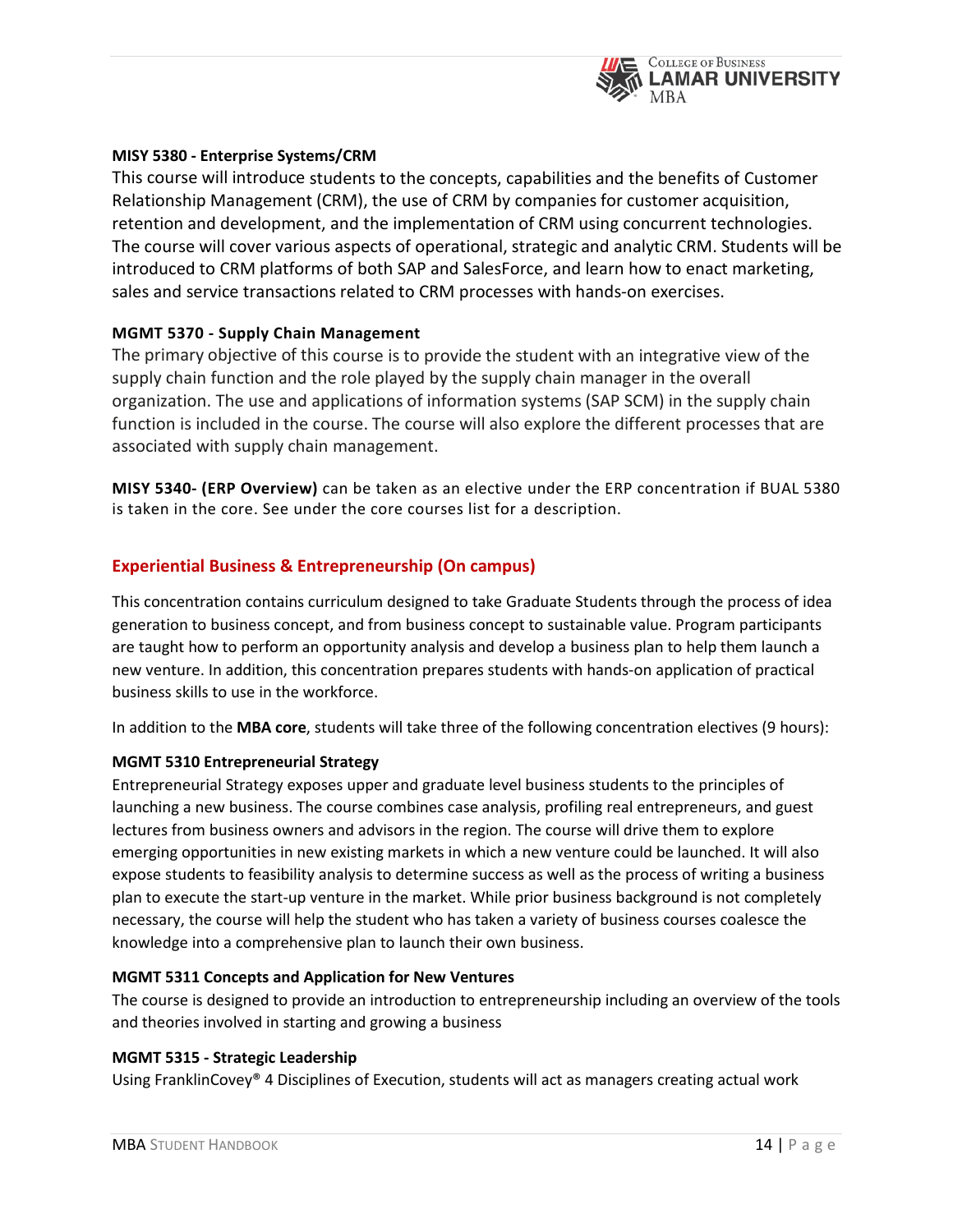

plans. The outcome of this course is to identify the most important goals for each manager and team to pursue, then to create measures and identify the key activities that will predict goal achievement.

#### **BULW 5320 Leadership and Negotiation**

This course focuses on the development of negotiation and versatile leadership skills important in the effective management of change. Through role playing exercises, tapes, diagnostic tools, seminar discussion, selected reading, and cases students will learn theory and build skills necessary for meeting objectives and providing leadership in diverse groups and organizations.

#### **BULW 5330 Employment Law**

Historical interpretations and present provisions of regulations governing labor. Common law; state and federal statutes; Fair Labor Standards Act; Worker's Compensation; Social Security; liability; United State Department of Labor; social legislation; fair employment practices.

#### **MGMT 5360 Human Resource Management**

Review of the basic elements of employed performance, with analysis of the factors involved in employment, placement and personnel planning. This course blends theory and practice so the student may better understand the policies and procedures required for recruitment selection and personnel planning.

With prior approval from the MBA director, you may pick one of the four projects below to apply management principles and theory in a practical setting. (This will replace one course from the two above.)

#### **BUSI 5360 Internship**

Using an outside organization or one of the learning institutes within the College, the student must submit a paper with an analysis of their experiential learning, prepare an industry bibliography and write a paper summarizing the tasks and accomplishments encountered within the organization

# **BUSI 5380 Global Enrichment (if not taken in the MBA core)**

An overseas Study Abroad trip. The global enrichment program allows students to increase their interest in other cultures, become less ethnocentric as they become aware of cultural differences, develop language skills within a cultural context and become more culturally sensitive and accepting. Students can make professional contacts, gain a sense of direction for their future career and gain a sense of responsibility in working on a project.

# **Financial Management (On campus and Online)**

The Financial Management specialization provides the student with advanced skills in corporate finance and investments. Students study how to select different instruments for investments, financing business activities, and managing financial risk.

In addition to the **[MBA core](http://business.lamar.edu/academic-programs/lamar-mba/concentrations/index.html)**, students choose 3 courses (9 hours) of concentration electives from the following:

#### **FINC 5330 International Finance**

Theory, practice and problems involving international commerce between nations.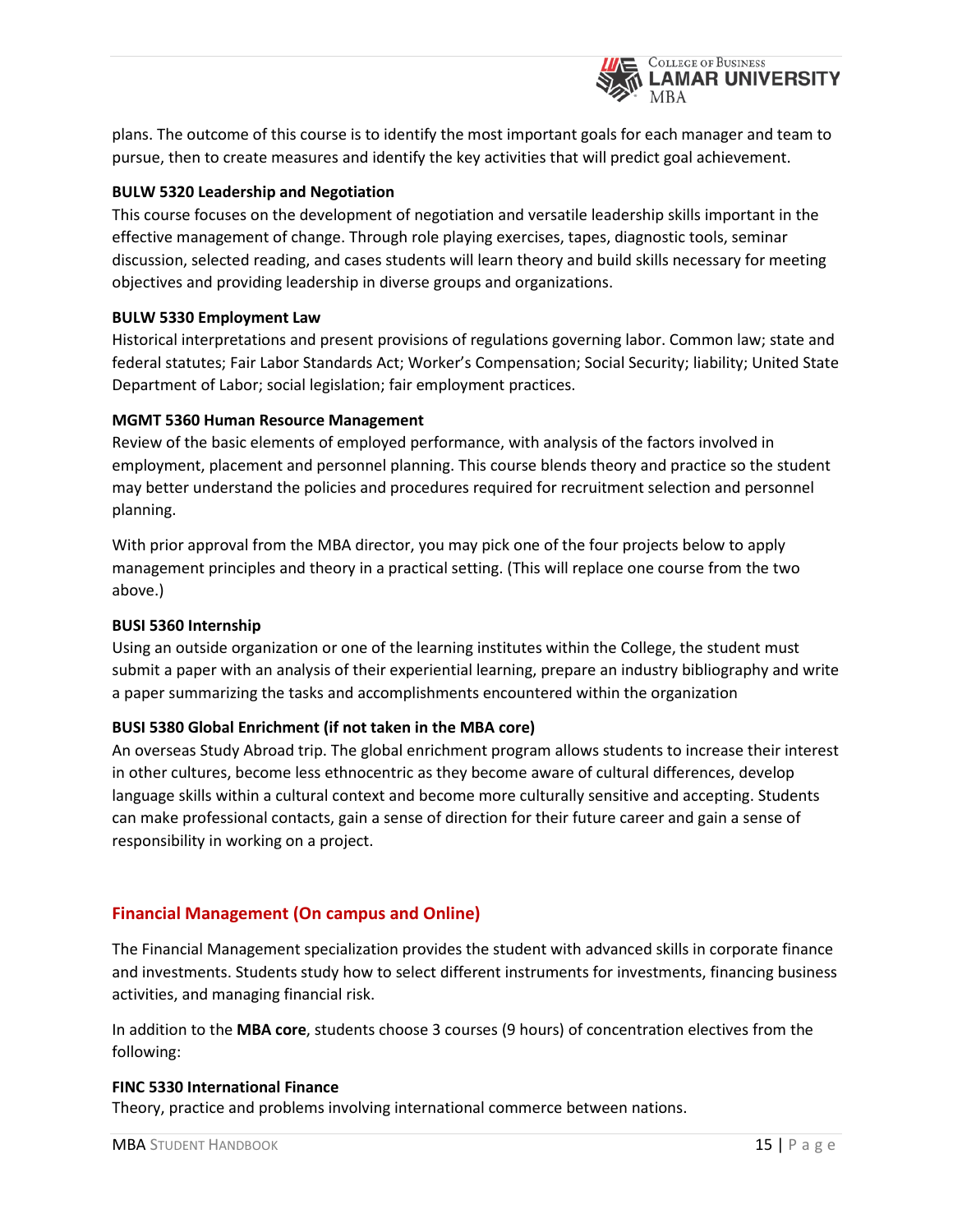

(Prerequisite: FINC 5300 or equivalent)

#### **FINC 5340 Investments**

A study of investment alternatives, financial markets, securities, and methods of analysis. (Prerequisite: FINC 5300 or equivalent)

#### **FINC 5350 Cases in Corporate Finance**

A study of business cases which focus on a variety of financial issues and solutions. (Prerequisite: FINC 5300 or equivalent)

#### **FINC 5360 Money and Capital Markets**

This course provides an understanding of the global financial system through a study of financial markets, major types of financial institutions, and financial regulation. A conceptual and analytical framework is developed and used to understand historical and current developments and to evaluate and propose changes to the system with an emphasis on their effects on business. The effects of changes in key economic variables on business are also explored. (Prerequisite: FINC 5300 or equivalent)

#### **FINC 5370 Derivatives & Risk Management**

Nature and functions of the various futures and options markets; hedging for risk reduction, speculative trading for profit; the role of futures and options in overall portfolio strategy, along with fundamental concepts such as basis, spreading, normal and inverted markets, and money management. (Prerequisite: FINC 5300 or equivalent)

#### **General (Online)**

The General concentration allows students to choose their elective courses. To pursue a General concentration, students develop a plan of study in consultation with their adviser. The purpose of this flexibility is to provide a concentration that can be tailored more closely to the personal and professional goals of the student.

The General concentration allows students to choose their three elective courses (9 hours) from the full list of elective courses offered in the MBA program to add to the **[MBA Core](http://business.lamar.edu/academic-programs/lamar-mba/concentrations/index.html)**.

# **Healthcare Administration (on campus and online)**

The Lamar University MBA Healthcare Concentration Program is uniquely suited to graduate students planning a career in Healthcare Administration, Management, or Entrepreneurial Investment. The program augments general MBA graduate courses in strategic planning, finance, management, information technology and economics, by concentrating the specific on the Healthcare Market Structure.

The program consists of lecture courses in Healthcare Economics, Strategy, Entrepreneurship, and Medical Information Technology. Lamar University School of Business has developed a working relationship with the American College of Healthcare Executives (ACHE) so that qualified graduate students may apply for internships at healthcare systems and institutions.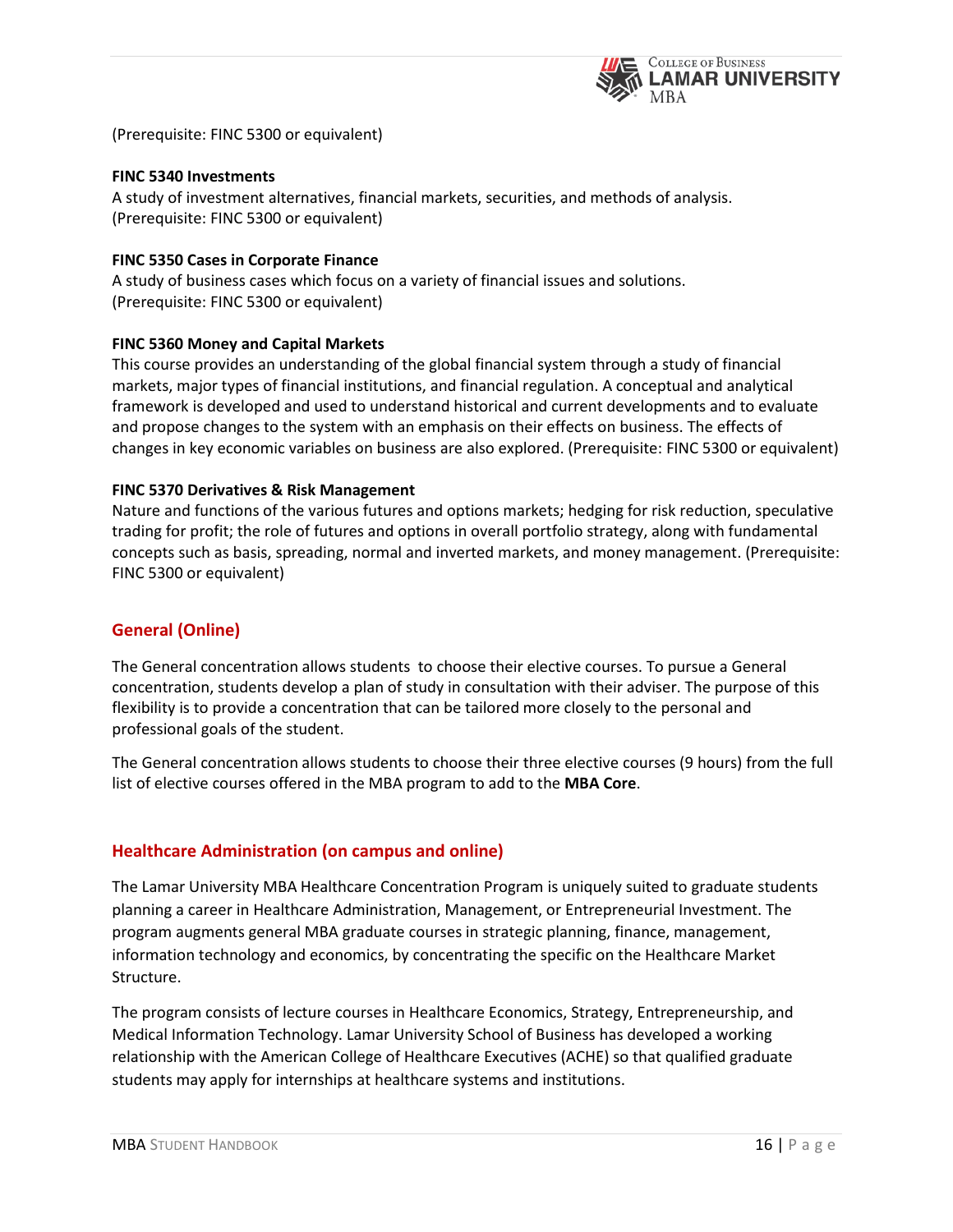

In addition to the **[MBA core](http://business.lamar.edu/academic-programs/lamar-mba/concentrations/index.html)**, students choose 3 courses (9 hours) of concentration electives from the following:

### **ECON 5360 Health Care Economics**

This course is designed to familiarize the Future Healthcare Entrepreneur with the economic theories and policies that will drive public and business decisions in regards to the provisions of and payment for Healthcare and Health Services. The Future Healthcare Entrepreneur will learn how healthcare economic theory differs from standard commodities of consumer goods and services and how this difference must be addressed when assessing business ventures in healthcare.

#### **MGMT 5320 Healthcare Entrepreneurship**

This course will present to the future healthcare entrepreneur the different organizations and professions involved in the business and practice of healthcare, that is, the providers and payers for health care services. The course begins with an in depth look at Agency and Stewardship Theory of Man and how each theory is part of the present organizations and players in the health service business. The course will involve an in depth discussion of the organization of healthcare insurance markets, managed care organizations and economics, not- for-profit healthcare firm models and efficiencies versus for profit organizations, hospital and long term care facility (nursing home/long term care/hospice) organization and various business models of the physician's practice, pharmaceutical and biotech industry, and the makeup of the health services salaried and hourly wage work force.

#### **MGMT 5330 Healthcare Strategy**

This course will concentrate on the social issues concerning the Healthcare industry. Is healthcare a right or a privilege? The answer to this question will define how health services will be compensated, how capital for healthcare facilities and technologies will be acquired, and who will be responsible for the cost of healthcare. Students will familiarize themselves with the differences concerning the efficiencies, costs, and values of fee for service versus managed care and private insurance versus government controlled single payer (universal) health care. A significant portion of this course will be directed towards the present model of healthcare process outcomes and the value chain model of patient satisfaction.

#### **MISY 5330 Healthcare Information Systems**

This course addresses issues in the development, integration, and management of health care information systems. Specifically, topics in patient care systems, health care delivery applications, advances in health informatics and telematics, and health information resources management will be discussed.

#### **MNSC 5312 Healthcare Policy & Finance**

Utilize theoretical models to analyze healthcare policy and finance, and political processes and strategies, which influence the policy process and results in improved healthcare for a diverse society.

#### **MISY 5325 Cybersecurity Management**

In this course, students will examine the security functions in a system and describe relevant strengths and weaknesses. They will acquire knowledge necessary to define and implement a security program for the protection of an organization's systems and data, assess the effectiveness of a security program, and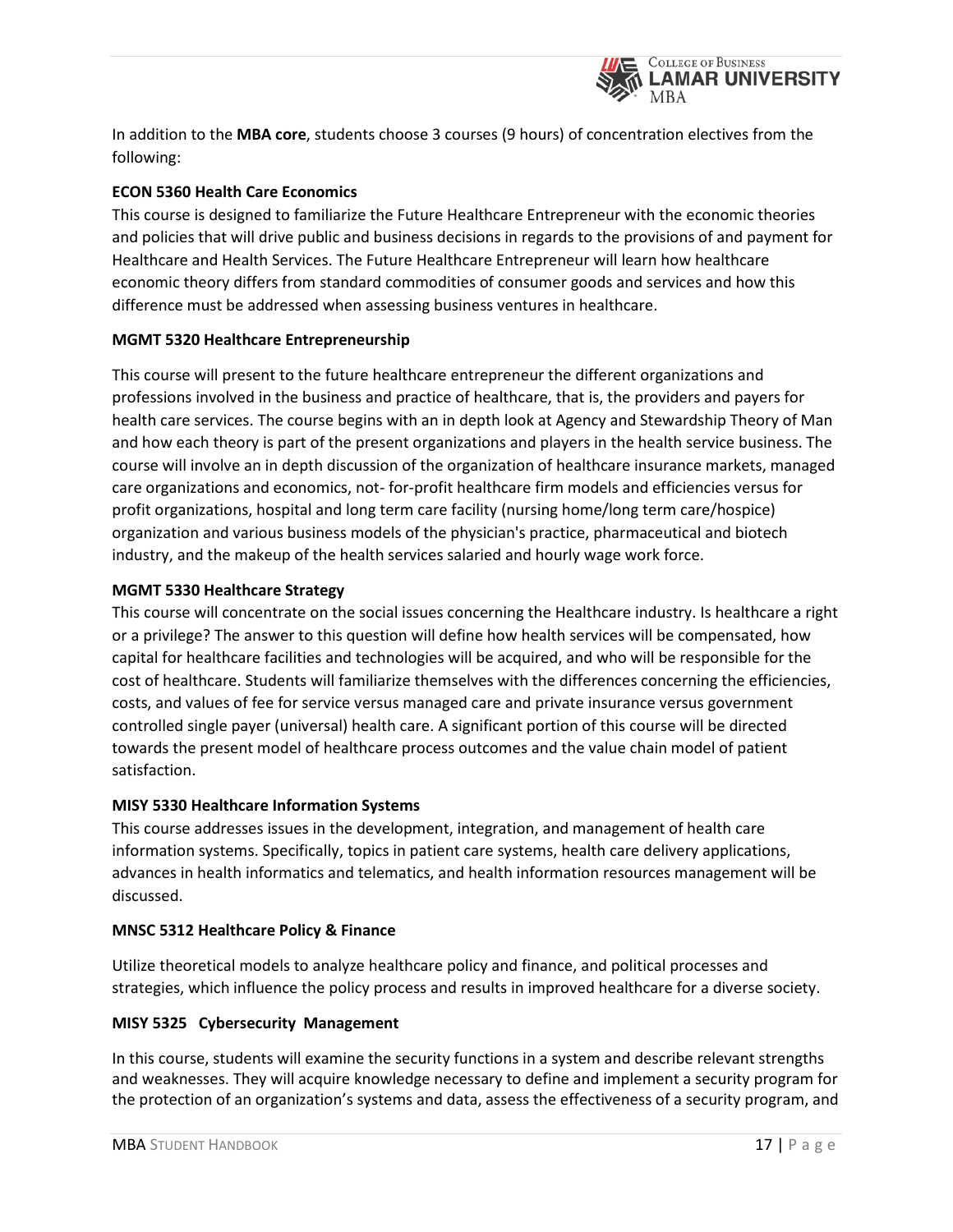

analyze potential security risks. Students will be exposed to business cases from the healthcare industry that discuss security vulnerabilities emanating from outside as well as from within healthcare organizations such as hospitals, physician networks, pharmaceutical firms, and insurance companies. Students will learn to use SAS security analytics programs to conduct data-driven analysis of metrics associated with security risks and prediction of future risk events.

Students may choose one of the following (if two are chosen from the above list)**:**

#### **MGMT 5360 Human Resource Management**

Review of the basic elements of employed performance with analysis of the factors involved in employment, placement and personnel planning. This course blends theory and practice so the student may better understand the policies and procedures required for recruitment selection and personnel planning.

#### **MSNA 5321 Planning and Organizing Healthcare Delivery**

Use midlevel change and systems theory as the foundation for planning and organizing healthcare delivery. Emphasis is placed on analysis of the mission, philosophy, strategic planning and organizational structures.

#### **MSNA 5331 Direct and Control Healthcare Delivery**

Use quality improvement models as the foundation for directing and controlling healthcare delivery. Emphasis is placed on the analysis of human resources and budgeting processes.

# **Leadership (On campus)**

Can you create a climate of organizational trust? Develop a shared organizational purpose? Align systems to support your organizational purpose? Unleash the full potential of organizational human capital? Lamar's MBA Leadership Concentration will help you develop leadership qualities that are essential for success.

Through these courses, taught in a workshop environment, you will:

- Gain understanding and learn how to apply the 7 Habits of Highly Effective People.
- Learn how to unleash the talent of teams through the 4 imperatives of Great Leaders.
- Identify and learn how to close trust gaps within organizations.
- Create managerial work plans using FranklinCovey®4 Disciplines of Execution.
- Use The 5 Choices to Extraordinary Productivity to achieve extraordinary results.
- Develop negotiation skills important in the effective management of change.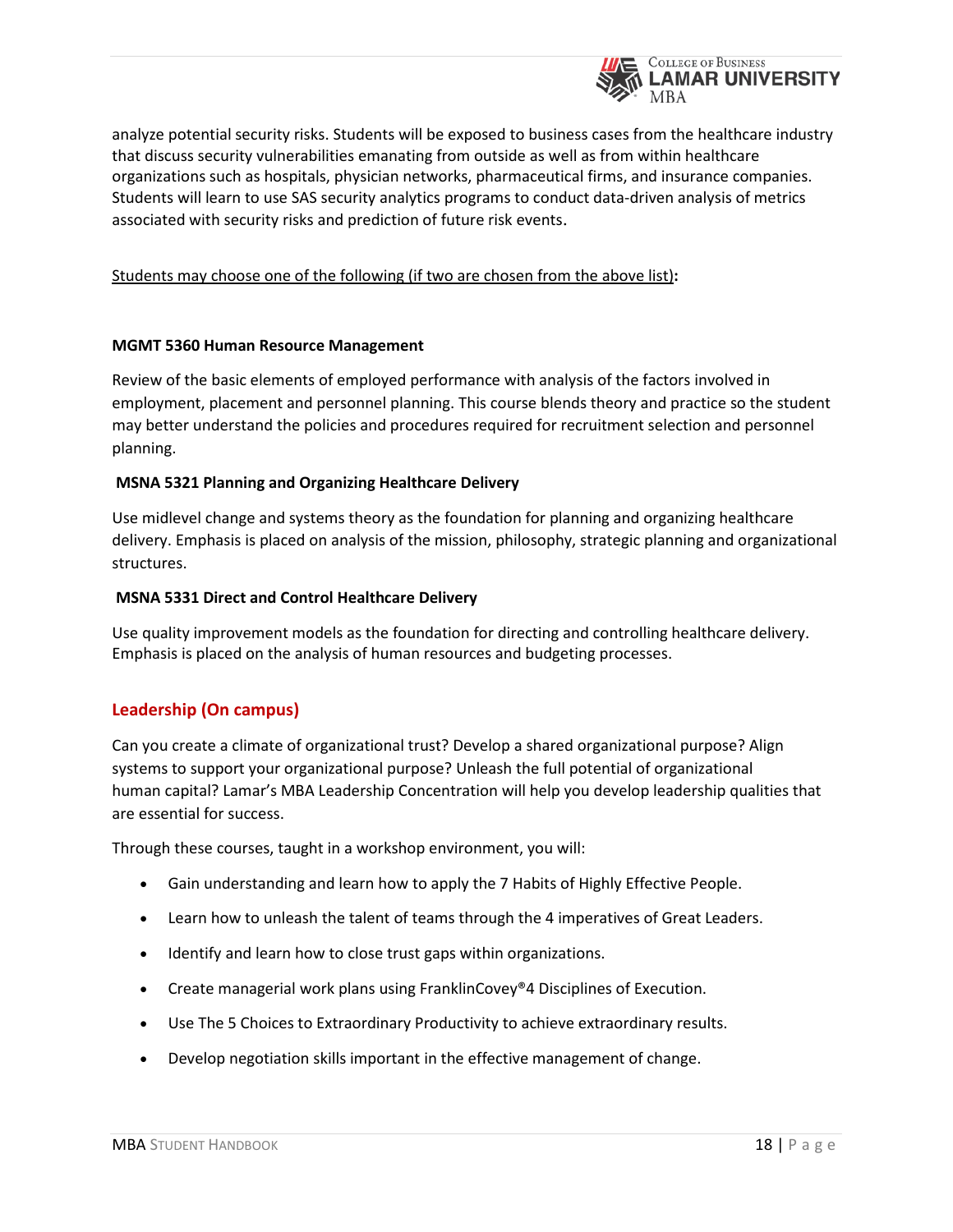

In addition to the **[MBA core](http://business.lamar.edu/academic-programs/lamar-mba/concentrations/index.html)**, students choose 3 courses (9 hours) of concentration electives from the following:

### **MGMT 5312 – Personal Leadership**

Stephen Covey's book, The 7 Habits of Highly Effective People, serves as the foundation for this highly interactive course. Participants are provided a strong understanding of the 7 Habits content. The course fosters personal and professional growth, empowers more meaningful relationships and productive collaboration, increases productivity, and results in a healthy work/life balance.

#### **MGMT 5313 – Team Leadership**

This course teaches FranklinCovey® Leadership: Great Leaders, Great Teams, and Great Results. Unleash the talent and capability of your teams by carrying out the 4 imperatives of Great Leaders. This course will help students learn how to build credibility and trust with others, define their team's purpose and align it with the organizations goals, and encourage growth and responsibility of the unique talents of their team.

#### **MGMT 5314 – Tactical Leadership**

Using FranklinCovey® Leading at the Speed of Trust students will participate in this interactive course that engages leaders in identifying and closing the trust gaps that exist in their organizations. Instead of paying outrageous "trust taxes," participants can begin to realize "trust dividends," which are the benefits that come from trusting relationships.

#### **MGMT 5315 - Strategic Leadership**

Using FranklinCovey® 4 Disciplines of Execution, students will act as managers creating actual work plans. The outcome of this course is to identify the most important goals for each manager and team to pursue, then to create measures and identify the key activities that will predict goal achievement.

#### **MGMT 5316 – Performance Leadership**

FranklinCovey® The 5 Choices to Extraordinary Productivity participants will learn how to achieve extraordinary results. This solution will empower the participant to achieve outcomes that have previously been outside their reach.

#### **BULW 5320 – Leadership & Negotiation**

This course focuses on the development of negotiation and versatile leadership skills important in the effective management of change. Through role playing exercises, tapes, diagnostic tools, seminar discussion, selected readings, and cases students will learn theory and build skills necessary for meeting objectives and providing leadership in diverse groups and organizations.

#### **MGMT 5360 Human Resource Management**

Review of the basic elements of employed performance, with analysis of the factors involved in employment, placement and personnel planning. This course blends theory and practice so the student may better understand the policies and procedures required for recruitment selection and personnel planning.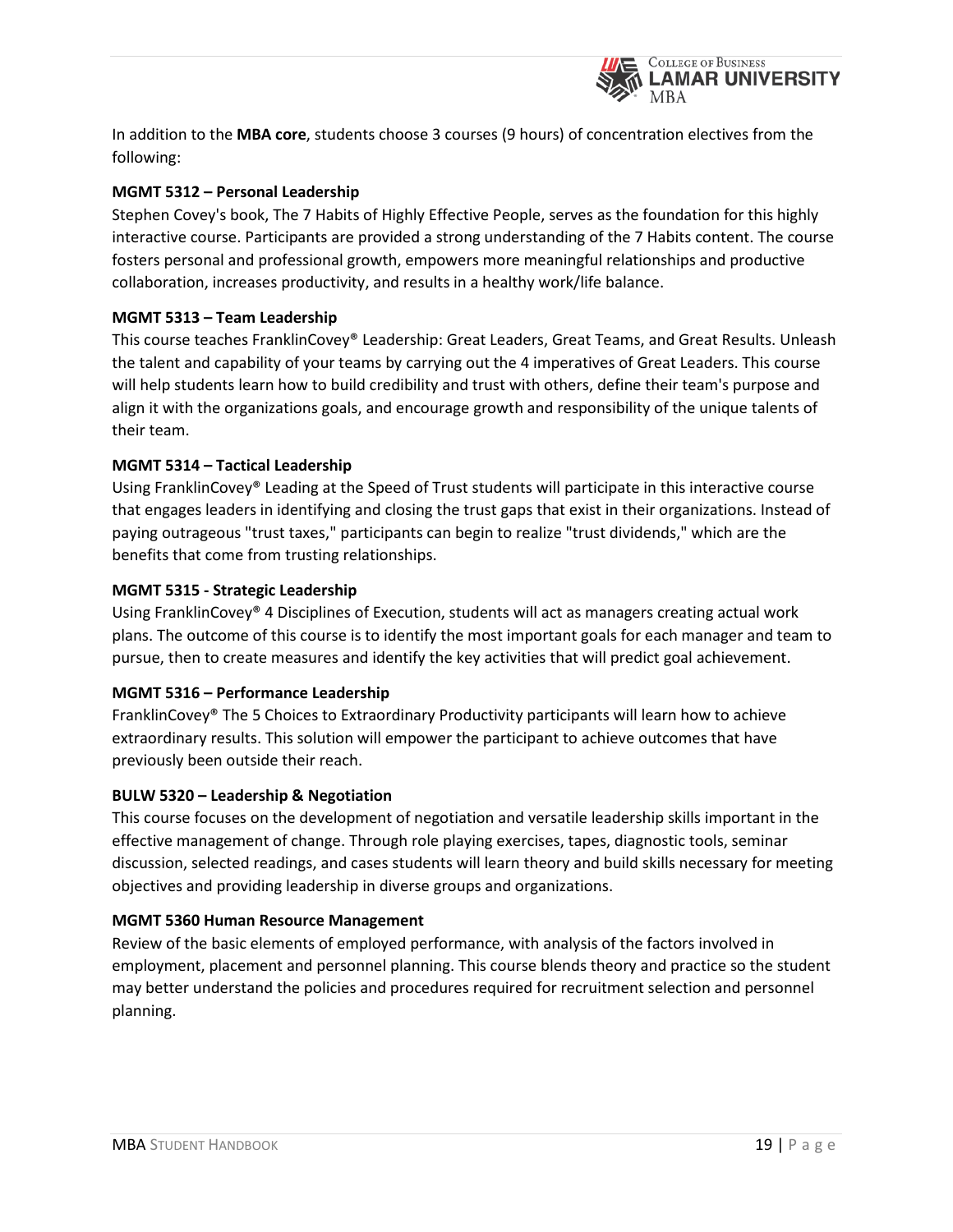

# **Management (On campus and Online)**

The landscape of business has shifted from leaders who exercised formal authority and faced low conflict to leaders who are required to achieve results through influence in the face greater conflict.

According BIZ ED magazine, a leading publication on programs in higher education, "Most MBA programs give scant attention to soft skill development, generally confining it to electives on writing and presentations. MBAs need enhanced interpersonal skills. These include the ability to serve a wider range of audiences – such as customers, employees, and stockholders – while tolerating intense scrutiny and relinquishing command and control leadership approaches. Most MBA programs do not understand or know how to teach the relationship-building skills required for contemporary business leadership."

The focus of the Lamar MBA's management concentration is personal and organizational development. This concentration emphasizes the values, integrity, and emotional intelligence necessary for students to become successful organizational leaders. It features proven world-class organizational leadership training delivered by passionate instructors that realize that emotional and social intelligence are as important to a student's leadership role as their knowledge of finance and marketing. Graduates of our program understand what it takes to motivate people and lead an organization.

In addition to the **[MBA core](http://business.lamar.edu/academic-programs/lamar-mba/concentrations/index.html)**, students choose 3 courses (9 hours) of concentration electives from the following:

#### **MGMT 5312 Personal Leadership**

Stephen Covey's book, The 7 Habits of Highly Effective People, serves as the foundation for this highly interactive course. Participants are provided a strong understanding of the 7 Habits content. The course fosters personal and professional growth, empowers more meaningful relationships and productive collaboration, increases productivity, and results in a healthy work/life balance.

#### **MGMT 5313 Team Leadership**

This course teaches FranklinCovey® Leadership: Great Leaders, Great Teams, and Great Results. Unleash the talent and capability of your teams by carrying out the 4 imperatives of Great Leaders. This course will help students learn how to build credibility and trust with others, define their team's purpose and align it with the organizations goals, and encourage growth and responsibility of the unique talents of their team.

#### **MGMT 5315 - Strategic Leadership**

Using FranklinCovey® 4 Disciplines of Execution, students will act as managers creating actual work plans. The outcome of this course is to identify the most important goals for each manager and team to pursue, then to create measures and identify the key activities that will predict goal achievement.

#### **MGMT 5350 Strategic Cases In Services Marketing and Management**

The course focuses on the unique challenges of managing services and delivering quality service to customers. The attraction, retention, and building of strong customer relationships through quality service(s) are at the heart of the course content. The course is equally applicable to organizations whose core product is service (e.g., banks, transportation companies, hotels, hospitals, educational institutions, professional services, telecommunication, etc.) and to organizations that depend on service excellence for competitive advantage (e.g., high technology manufacturers, automotive, industrial products, etc.).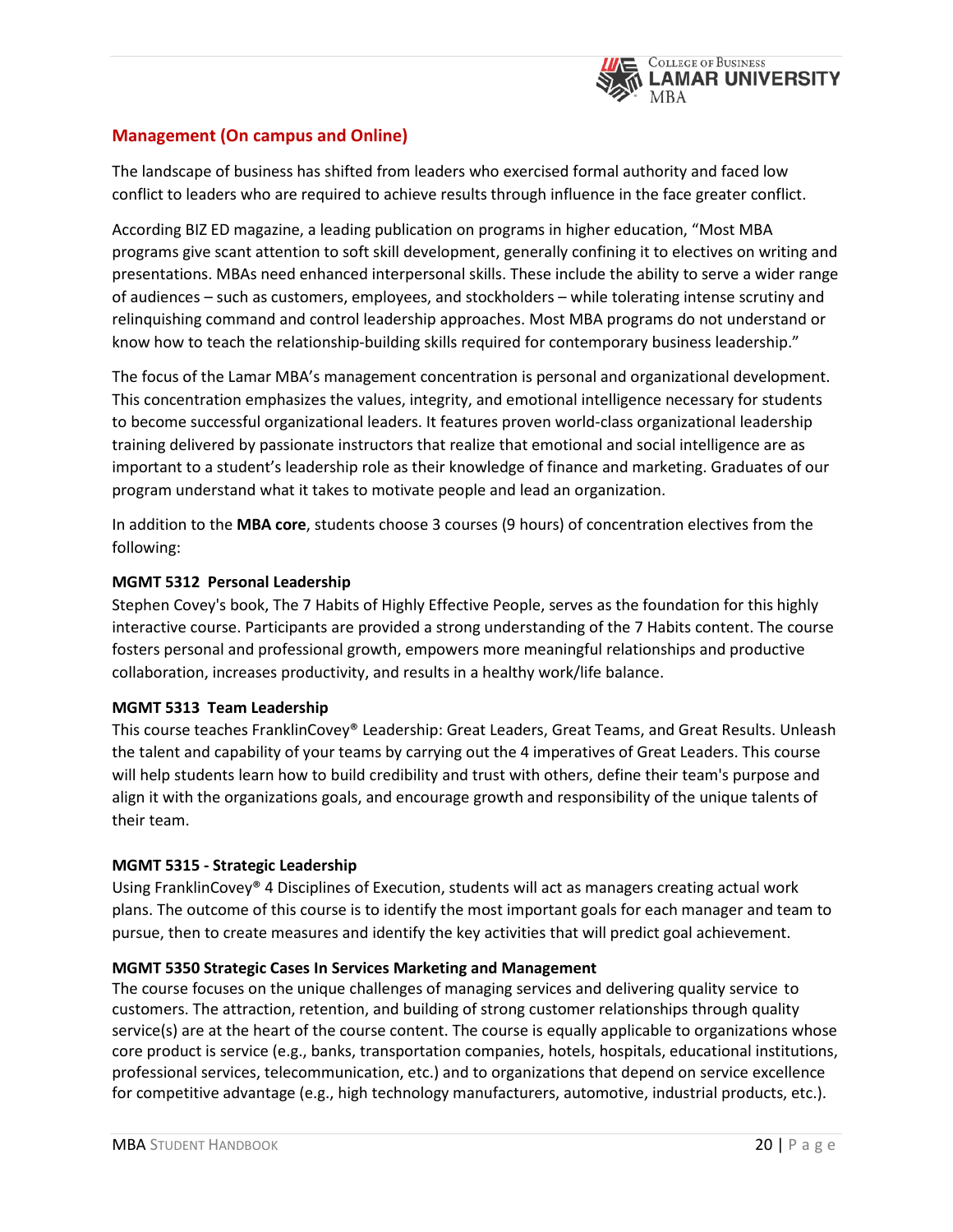

Classroom sessions may consist of a mixture of short lectures, student discussions of material and assignments, case discussions, media presentations, active learning exercises, and guest speakers.

#### **MGMT 5360 Human Resource Management**

Review of the basic elements of employed performance with analysis of the factors involved in employment, placement and personnel planning. This course blends theory and practice so the student may better understand the policies and procedures required for recruitment selection and personnel planning.

#### **MGMT 5370 - Supply Chain Management**

The primary objective of this course is to provide students with an integrative view of the purchasing and logistic functions and the role they play in the overall operations of the organization. The use and applications of information systems (SAP ECC) in the purchasing and logistic functions is included in the course.

#### **MISY 5310 IT Project Management**

This course covers the genesis of project management and its importance in improving the success of information technology projects. Students will acquire knowledge of project management terms and techniques such as: the triple constraint of project management, project management knowledge areas and process groups, project life cycle, tools and techniques of project management (for example: project selection methods, work breakdown structures, network diagrams and critical path analysis, cost estimates, and earned value analysis). Students will learn to use the current version of Primavera P6 Professional Project Management software to help plan and manage an IT project.

#### **MISY 5325 Cybersecurity Management**

In this course, students will examine the security functions in a system and describe relevant strengths and weaknesses. They will acquire knowledge necessary to define and implement a security program for the protection of an organization's systems and data, assess the effectiveness of a security program, and analyze potential security risks. Students will be exposed to business cases from the healthcare industry that discuss security vulnerabilities emanating from outside as well as from within healthcare organizations such as hospitals, physician networks, pharmaceutical firms, and insurance companies. Students will learn to use SAS security analytics programs to conduct data-driven analysis of metrics associated with security risks and prediction of future risk events.

#### **BULW 5320 Leadership and Negotiation**

This course focuses on the development of negotiation and versatile leadership skills important in the effective management of change. Through role playing exercises, tapes, diagnostic tools, seminar discussion, selected reading, and cases students will learn theory and build skills necessary for meeting objectives and providing leadership in diverse groups and organizations.

#### **BULW 5330 Employment Law**

Historical interpretations and present provisions of regulations governing: labor and common law; state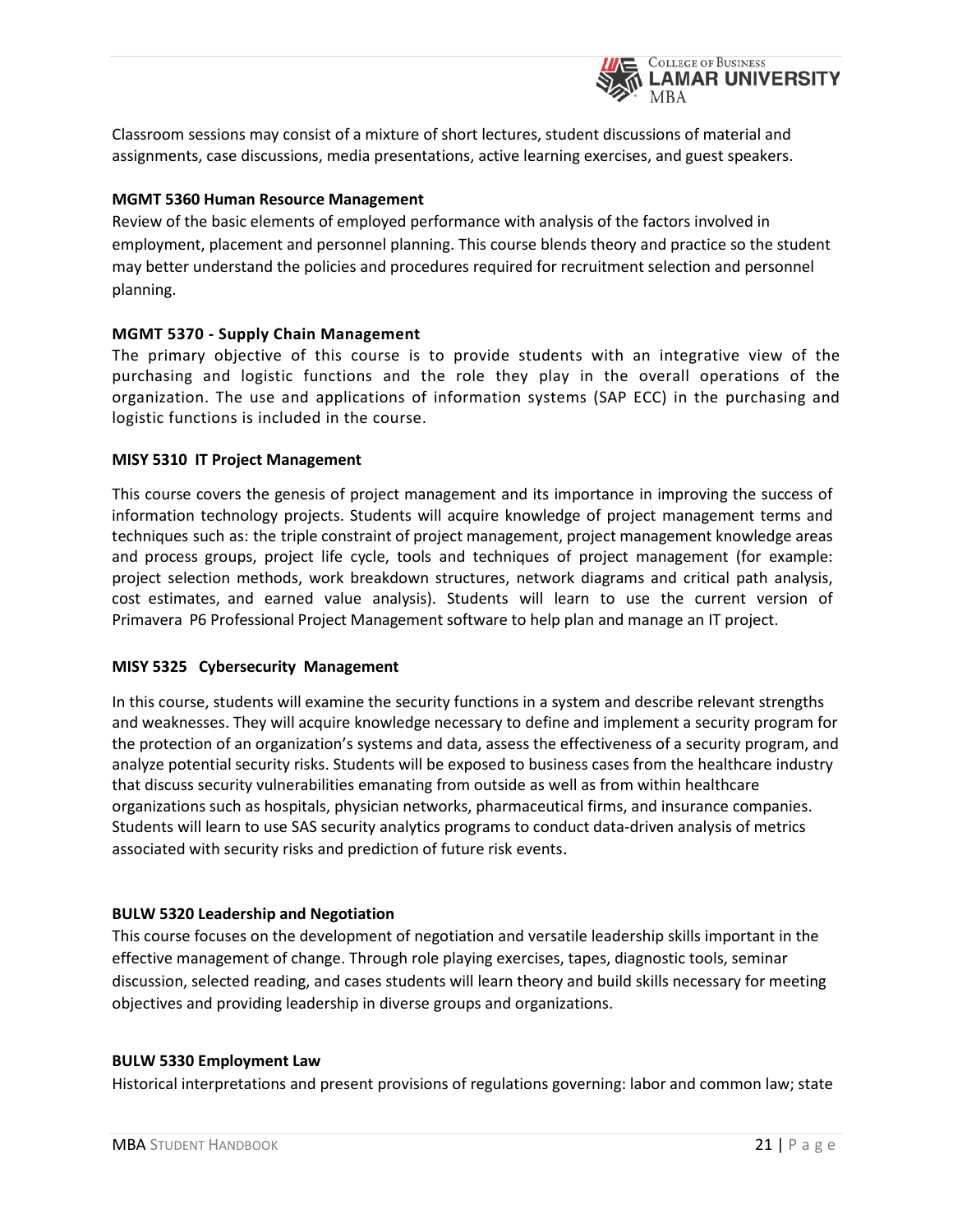

and federal statues; Fair Labor Standards Act; Worker's Compensation; Social Security liability; United States Department of Labor; social legislation and fair employment practices.

# **Management Information Systems (On campus and Online)**

Management Information Systems (MIS) is the study of people, technology, organizations, and the relationships among them. MIS professionals help firms realize maximum benefit from investment in personnel, equipment, and business processes. MIS is a people-oriented field with an emphasis on service through technology.

MIS professionals create information systems for data management (i.e., storing, searching, and analyzing data). In addition, they manage various information systems to meet the needs of managers, staff and customers. By working collaboratively with various members of their work group, as well as with their customers and clients, MIS professionals are able to play a key role in areas such as information security, integration, and exchange.

*Courses in this concentration teach you to use software compatible with the Microsoft Windows operating system only and may not compatible with Mac OS.*

In addition to the **[MBA core](http://business.lamar.edu/academic-programs/lamar-mba/concentrations/index.html)**, students choose 3 courses (9 hours) of concentration electives from the following:

#### **MISY 5300 Database Management Systems**

This course covers design, implementation, and management of database systems. Students will learn: 1) database design concepts which are vital to building an error-free database; 2) the physical implementation of a database design with software such as MS Access, Oracle and SQL (Structured Query Language); 3) DBMS functions, database administration, and database management approaches.

#### **MISY 5310 IT Project Management**

This course covers the genesis of project management and its importance in improving the success of information technology projects. Students will acquire knowledge of project management terms and techniques such as: the triple constraint of project management, project management knowledge areas and process groups, project life cycle, tools and techniques of project management (for example: project selection methods, work breakdown structures, network diagrams and critical path analysis, cost estimates, and earned value analysis). Students will learn to use the current version of Primavera P6 Professional Project Management software to help plan and manage an IT project.

#### **MISY 5315 Introduction to Programming for Business Solutions**

This course introduces students to programming fundamentals as well as computational thinking and problem solving. Students will be able to apply elementary programming concepts including the use of variables, loops, decision logic, functions, data types and simple objectoriented concepts. Students learn to develop simple business applications using a high-level computing language. The course will use a variety of computing scenarios to help students gain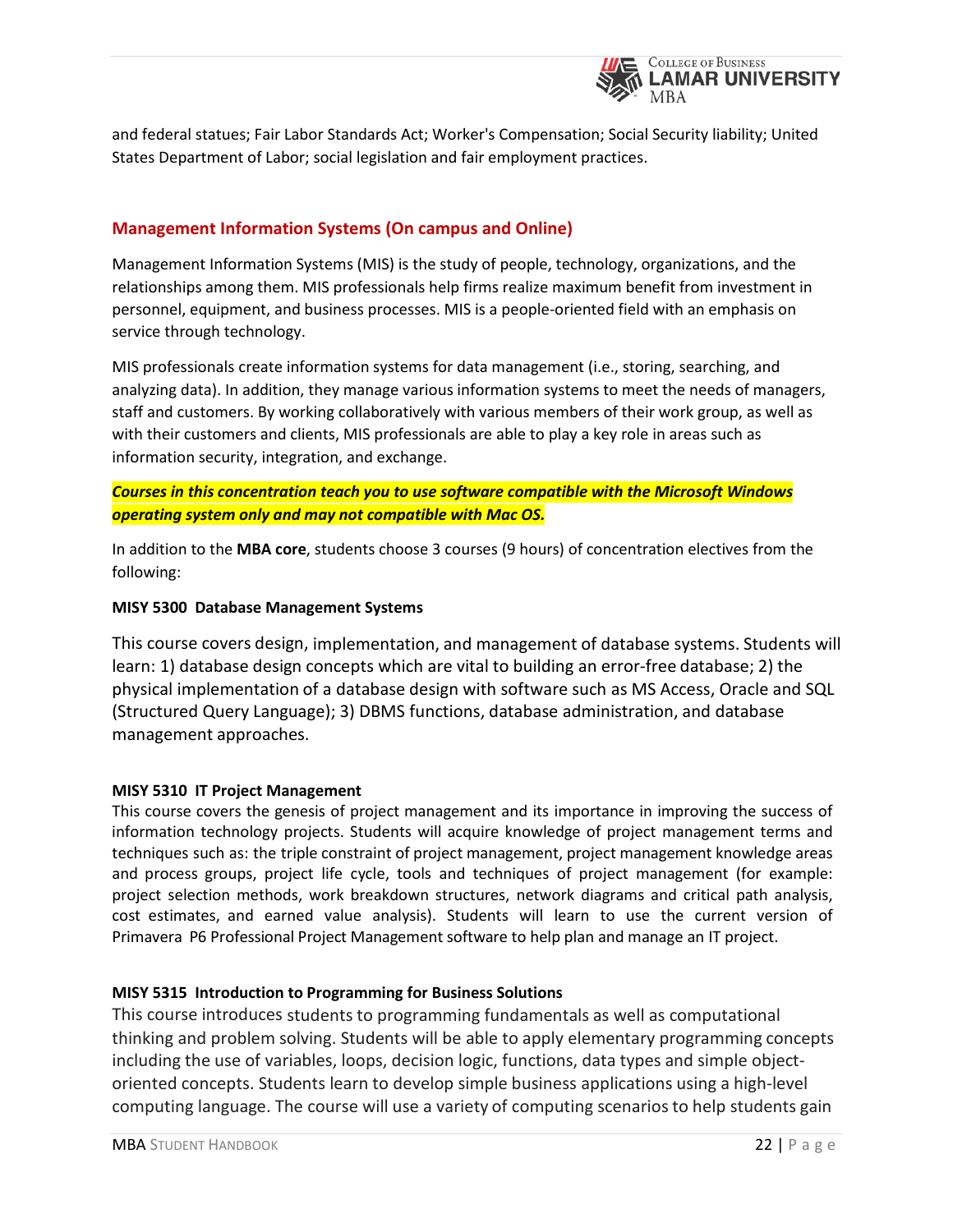

fundamental knowledge in developing solutions and creating programsto solve real world business problems.

#### **MISY 5320 Information Assurance and Security**

In this course, students will learn about the elements that constitute Information Assurance and Security. Information Assurance and Security is a topic of increasing importance for many organizations as threats to computer and network systems continue to increase and evolve. It is imperative that the information organizations store in their systems be protected from unauthorized disclosure, modification, or destruction. This course provides an in-depth presentation of information assurance concepts, terminologies, models and practices. The topics covered in this course include but are not limited to: Organizational Security Management, Cryptography, Physical Security, Infrastructure Security, Intrusion Detection Systems, Network Security and Risk Management. Various software tools will be introduced to enhance students' hands-on capabilities. This course can effectively help the students prepare for the CompTIA Security+ certificate exam.

#### **MISY 5325 Cybersecurity Management**

Students will examine cybersecurity functions in a system and describe their relevant strengths and weaknesses. Students will acquire knowledge necessary to define and implement cybersecurity programs and policies for the protection of an organization's systems and data. This course will cover topics such as cybersecurity policy and governance, policy organization, format, and style, cybersecurity frameworks, asset management and data loss prevention, cybersecurity incident response, and business continuity management.

# **MISY 5330 Healthcare Information Systems**

Information technology (IT)-enabled healthcare is at present one of the fastest growing fields. There is an increasing demand for professionals who can design, develop and apply technologies such as Electronic Health Records (EHRs) and Tele-Health systems and who have the skills to analyze and manage the large quantity of information generated by these systems. The primary goal of this course is to prepare students to understand and apply the concepts related to the emerging trends in IT- enabled healthcare and to understand the role of analytics in healthcare and clinical decision-making.

# **Marketing (On campus and Online)**

In addition to the **[MBA core](http://business.lamar.edu/academic-programs/lamar-mba/concentrations/index.html)**, students choose 3 courses (9 hours) of concentration electives from the following:

#### **MKTG 5340 International Marketing**

Analysis and planning of marketing mix on an international scale. The course focuses on the aspects of international marketing such as the international market, the identification of global opportunities and threats, the formulation of international marketing strategy, and the organizations and control of global marketing.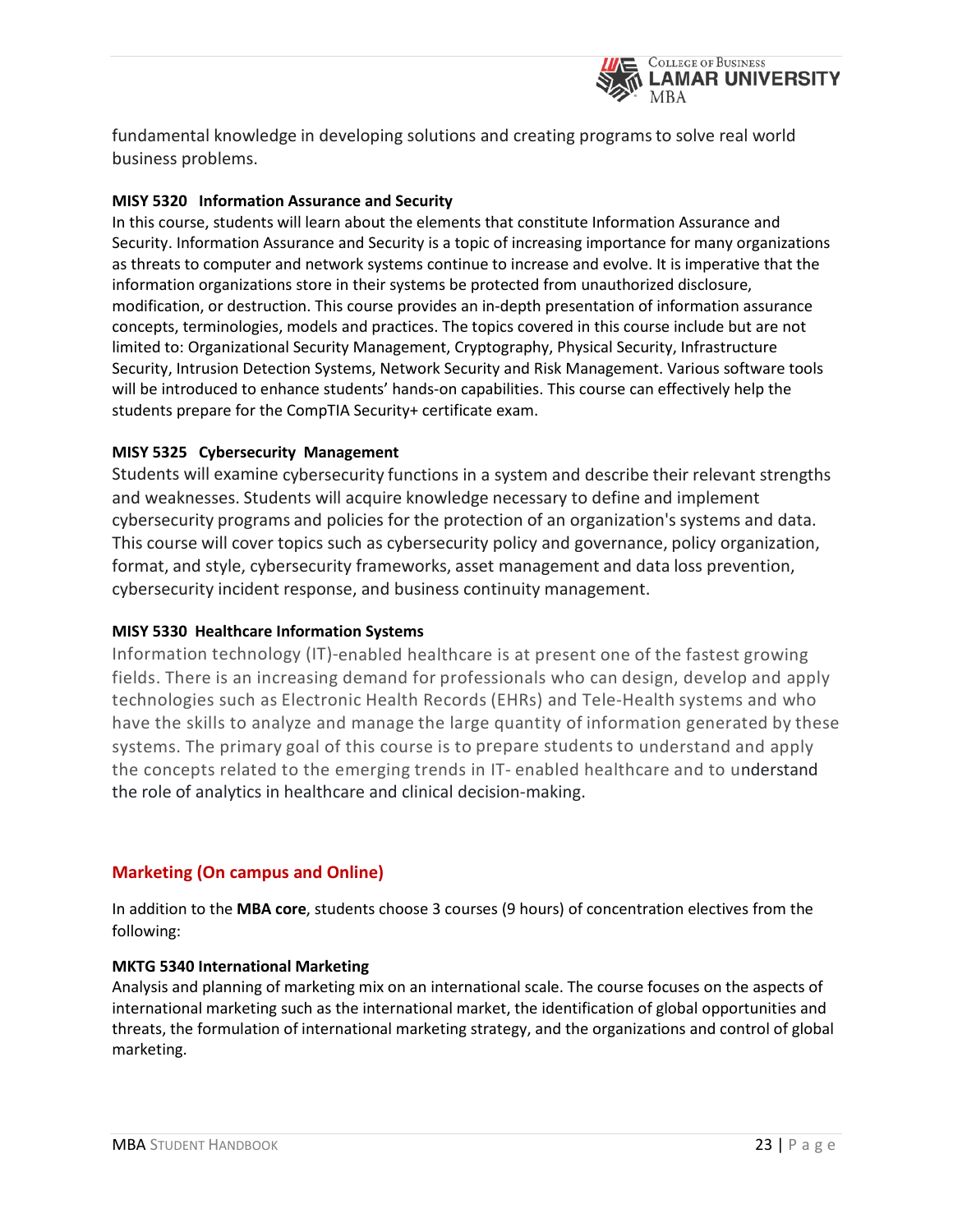

#### **MKTG 5350 Digital Marketing**

This course is a comprehensive review of marketing strategies that are enabled and enhanced by rapidly-evolving electronic and interactive media and communication methods. Topics include online business models, social media marketing, search engine marketing, content and e-mail marketing, mobile marketing, digital customer relationship management and measuring/evaluating digital marketing programs.

#### **MKTG 5370 Marketing Research**

This course prepares students in data analytical skills pertaining to market research. Students are expected to develop skills in the JMP software program which will encompass the preparation of data for analysis along with various analytical techniques related to multivariate data analysis, such as multiple regressions, cluster, factor and discriminant analysis. Practical hands-on software exercises will be completed by theoretical knowledge based on course materials and the required textbook.

#### **MGMT 5311, Concepts and Applications for New Ventures**

This course is designed to provide students an overview of entrepreneurship, particularly in the development of new products and services. The course reviews the various challenges facing the aspiring entrepreneur through a combination of course materials, case study analysis and discussions on topics related to entrepreneurship. In addition, students will be introduced to various techniques which help an aspiring entrepreneur fine tune their products as well as recognize promising market segments they could target.

#### **MGMT 5350 Strategic Cases In Services Marketing and Management**

The course focuses on the unique challenges of managing services and delivering quality service to customers. The attraction, retention, and building of strong customer relationships through quality service(s) are at the heart of the course content. The course is equally applicable to organizations whose core product is service (e.g., banks, transportation companies, hotels, hospitals, educational institutions, professional services, telecommunication, etc.) and to organizations that depend on service excellence for competitive advantage (e.g., high technology manufacturers, automotive, industrial products, etc.). Classroom sessions may consist of a mixture of short lectures, student discussions of material and assignments, case discussions, media presentations, active learning exercises, and guest speakers.

#### **MISY 5380 Enterprise Systems/CRM**

This course will introduce students to the concepts, capabilities and the benefits of Customer Relationship Management (CRM), the use of CRM by companies for customer acquisition, retention and development, and the implementation of CRM using concurrent technologies. The course will cover various aspects of operational, strategic and analytic CRM. Students will be introduced to CRM platforms of both SAP and SalesForce, and learn how to enact marketing, sales and service transactions related to CRM processes with hands-on exercises.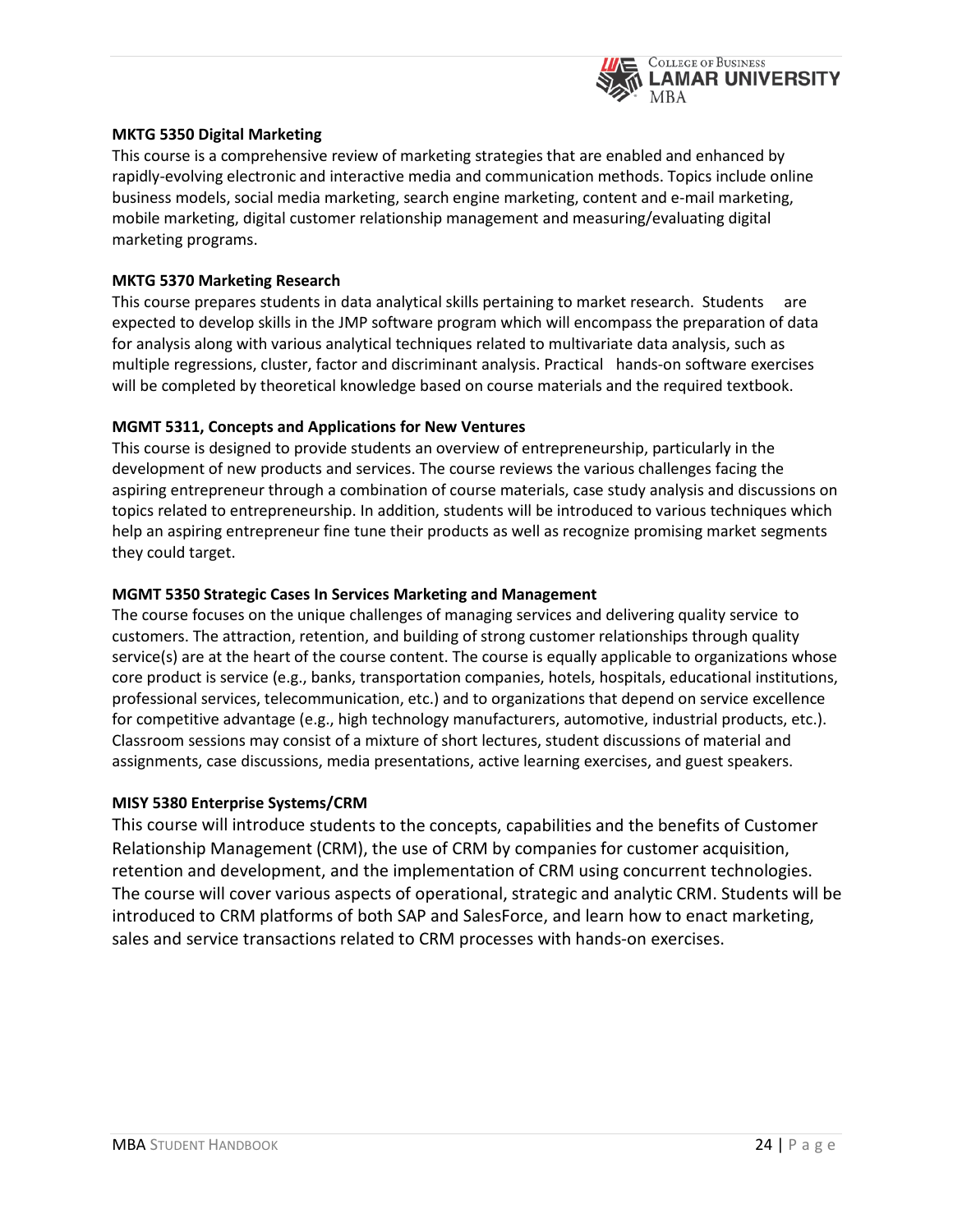

# **Port Management (Online and On campus)**

*Students choosing to take the Port Management concentration will use a modified set of core classes to better suit their needs. In place of MGMT 5340, students will take BULW 5333, Legal Framework of Ports and Trade. In place of ECON 5370, students will take ECON 5333 Economics of Ports and Trade. See course descriptions below.* 

#### **BULW 5333 Legal Framework of Ports and Trade**

An introduction to international business law, with primary emphasis on the impact of laws on maritime trade and port management. International law is generally understood to be comprised of a) public international law - which concerns the relationships between subjects of international law, including sovereign nations and international organizations, b) private international law - which concerns the questions of which jurisdiction should be permitted to hear a legal dispute between private parties, and which jurisdiction's law should be applied; and c) supranational law - which is based on the limitation of the rights of sovereign nations between one another, such as European Union law, which is considered to be the first example of a supranational legal framework.

#### **ECON 5333 Economics of Ports and Trade**

This course will give students a thorough understanding of what drives trade, the importance of trade as well as the fundamental principles of economics that drives port management and the shipping industry.

#### **INEN 5302 Introduction to Port Management**

An introductory course covering the strategic role of global seaports, port strategies and structure, legal and regulatory framework, port and terminal operations, safety and regulations, and planning in this rapidly waterfront community

#### **INEN 5310 Marine Terminal Operations**

Port and maritime terminals will be analyzed and new requirements for terminal operating. This course will cover operations across the wide array of marine terminal facilities and equipment and will address current and emerging technologies, processes and procedures, with a special focus on safety. Analytical models and simulation will be employed for the purpose of optimizing marine terminal operations.

#### **INEN 5309 Managing the Port Estate**

To provide the student with the knowledge of how to manage the port estate.

#### **INEN 5308 Safety, Health, Security & Environment in Ports & Terminals**

Principles of industrial accident prevention, accident statistics and costs, accident causation, appraising safety performance, recognizing port/terminal health, safety, environmental and security hazards and recommending safeguards. Includes a study of mandatory, recommended and voluntary standards.

#### **MGMT 5333 Port Property and Asset Management**

Ports are an asset intensive industry that are increasingly capital constrained and large investments needed to increase port capacity, productivity, and maximize cargo throughput. This course develops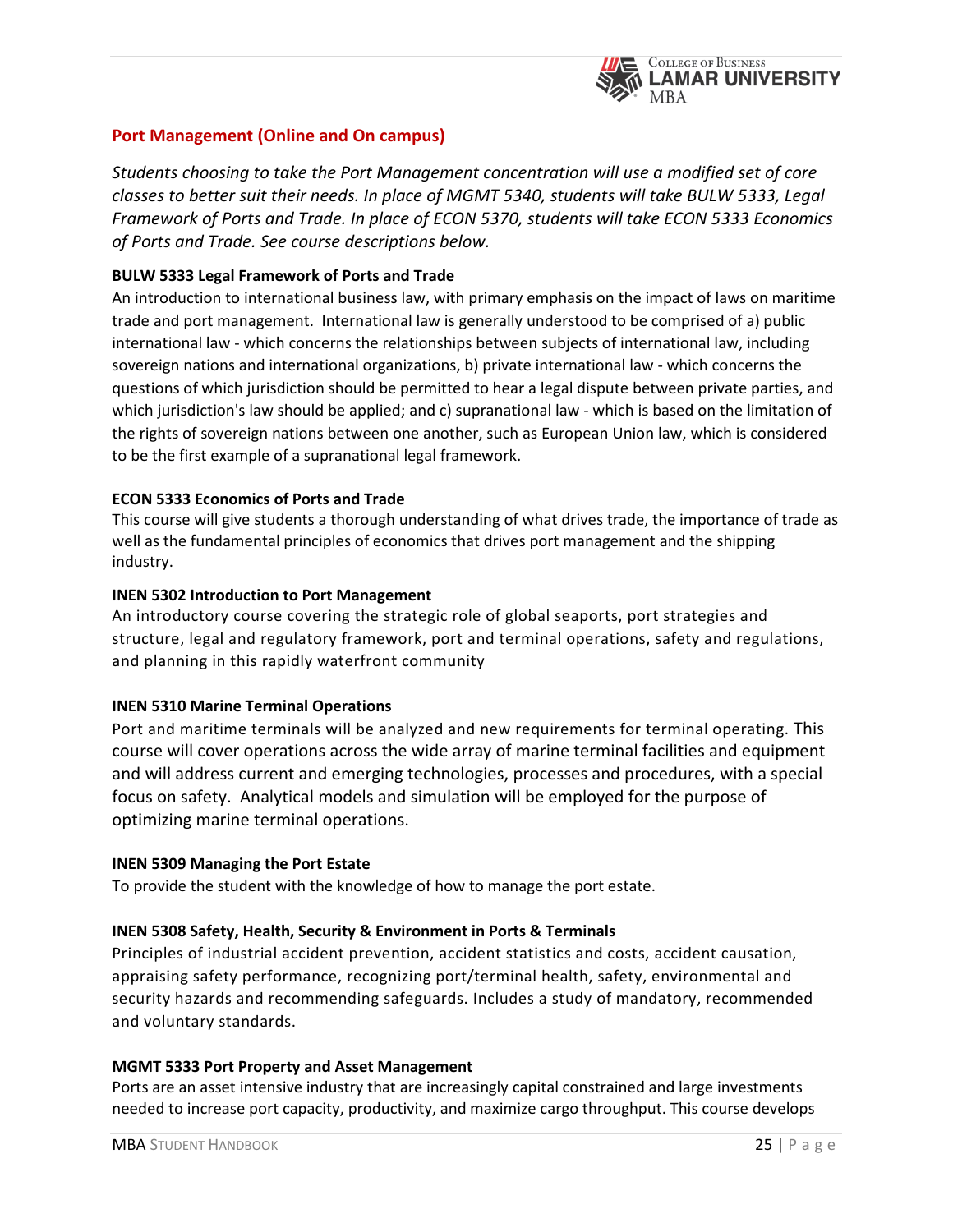

the tools needed to understand and manage the port's true infrastructure investment value. With the significant increase in global shipping, new forms of ownership and financing port investment as well as reliable "fair market" asset valuations of port resources will be covered in this course.

#### **INEN 5308 Port Security and Resiliency Planning**

Principles of industrial accident prevention, accident statistics and costs, accident causation, appraising safety performance, recognizing port/terminal health, safety, environmental and security hazards and recommending safeguards. Includes a study of mandatory, recommended and voluntary standards.

#### **INEN 5304 Risk Analysis and Decision Making**

The course provides an overall decision analysis paradigm and a set of tools – primarily decision-tree analysis and Monte Carlo simulation – to construct and facilitate decision making. A variety of exercises, problems, and case studies, analytical modeling, data analysis and optimization will be utilized to facilitate logical, strategic and tactical choices in data- and time-constrained management environments.

#### **Students can also take 1 course (3 hours) from the following:**

#### **MGMT 5313 Team Leadership**

This course teaches FranklinCovey® Leadership: Great Leaders, Great Teams, and Great Results. Unleash the talent and capability of your teams by carrying out the 4 imperatives of Great Leaders. This course will help students learn how to build credibility and trust with others, define their team's purpose and align it with the organizations goals, and encourage growth and responsibility of the unique talents of their team. *For students in the PM concentration, this course will use examples specific to Ports and Trade.*

#### **MGMT 5360 Human Resource Management**

Review of the basic elements of employed performance with analysis of the factors involved in employment, placement and personnel planning. This course blends theory and practice so the student may better understand the policies and procedures required for recruitment selection and personnel planning.

#### **BULW 5320 – Leadership & Negotiation**

This course focuses on the development of negotiation and versatile leadership skills important in the effective management of change. Through role playing exercises, tapes, diagnostic tools, seminar discussion, selected readings, and cases students will learn theory and build skills necessary for meeting objectives and providing leadership in diverse groups and organizations.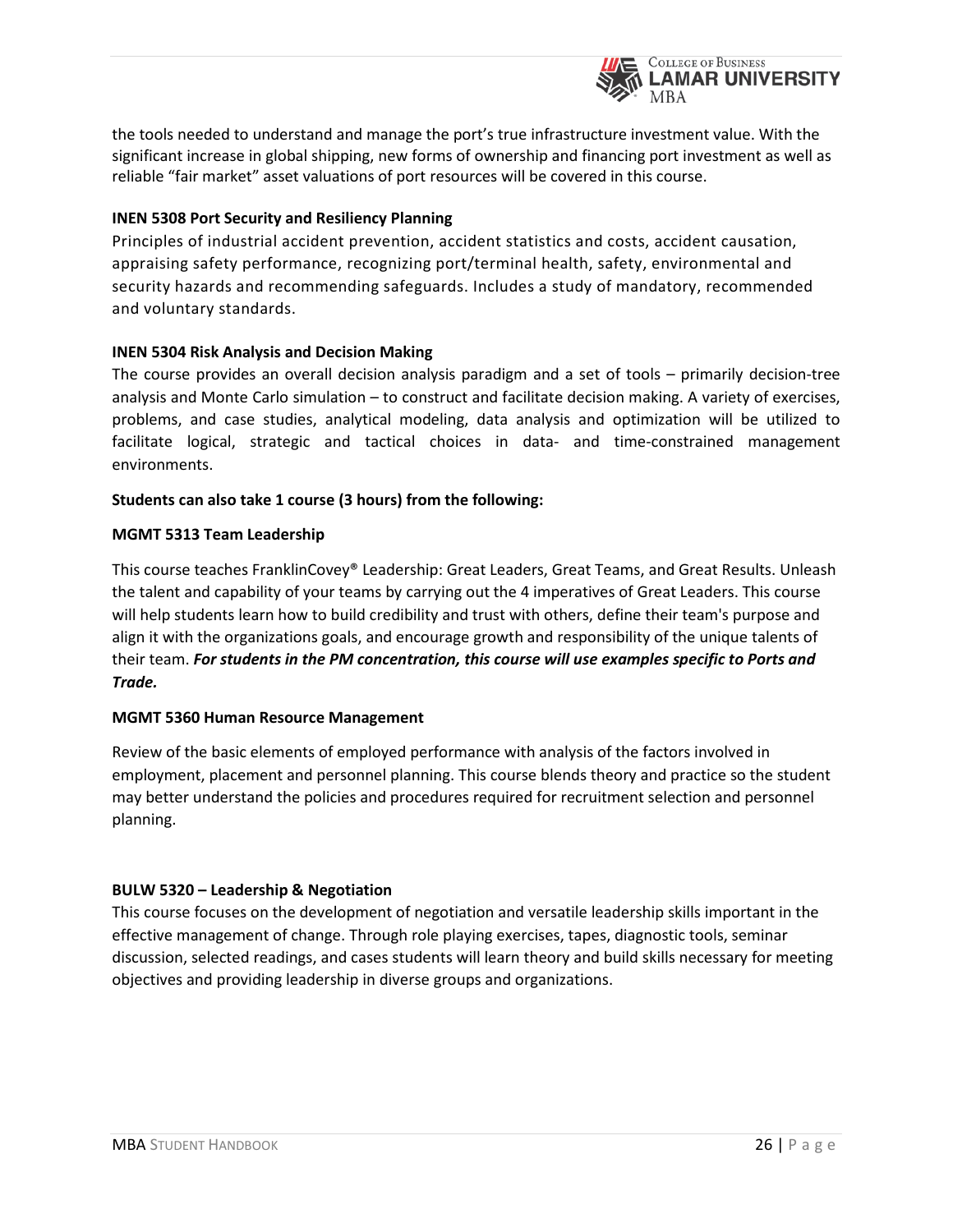

# **Service Marketing and Management (On campus)**

This concentration prepares MBA students for careers in which they will establish customer relationships, build loyalty, and increase profits through effective service delivery. This will include the unique challenges involved in marketing and managing services. Students will consider the sources of competitive advantage in service businesses such as managing supply and demand, relationship management, customer satisfaction and loyalty, and the overlap in marketing/operations/human resource systems.

In addition to the **[MBA core](http://business.lamar.edu/academic-programs/lamar-mba/concentrations/index.html)**, students will take three of the following concentration electives (9 hours) :

#### **MKTG 5340 International Marketing**

Analysis and planning of marketing mix on an international scale. The course focuses on the aspects of international marketing such as the international market, the identification of global opportunities and threats, the formulation of international marketing strategy, and the organization and control of global markets.

#### **MKTG 5350 Digital Marketing**

This course is a comprehensive review of marketing strategies that are enabled and enhanced by rapidly-evolving electronic and interactive media and communication methods. Analysis of current events and business cases involving online marketers is an integral part of the course.

#### **MGMT 5360 Human Resource Management**

Review of basic elements of employed performance, with analysis of the factors involved in employment, placement, and personnel planning. This course blends theory and practice so the student may better understand the policies and procedures required for recruitment selection and personnel planning.

#### **MGMT 5350 Strategic Cases in Services Marketing and Management**

The course focuses on the unique challenges of managing services and delivering quality service to customers. The attraction, retention, and building of strong customer relationships through quality service (and services) are at the heart of the course content. The course is equally applicable to organizations whose core product is service (e.g., banks, transportation companies, hotels, hospitals, educational institutions, professional services, telecommunication, etc.) and to organizations that depend on service excellence for competitive advantage (e.g., high technology manufacturers, automotive, industrial products, etc.). Classroom sessions may consist of a mixture of short lectures, student discussions of material and assignments, case discussions, media presentations, active learning exercises, and guest speakers.

# **Thematic General Business (On campus)**

For students who seek a tailored approach, the Thematic concentration allows them to choose their elective courses. To pursue a Thematic concentration, students develop a plan of study. The purpose of this flexibility is to provide a concentration that can be tailored more closely to the personal and professional goals of the student.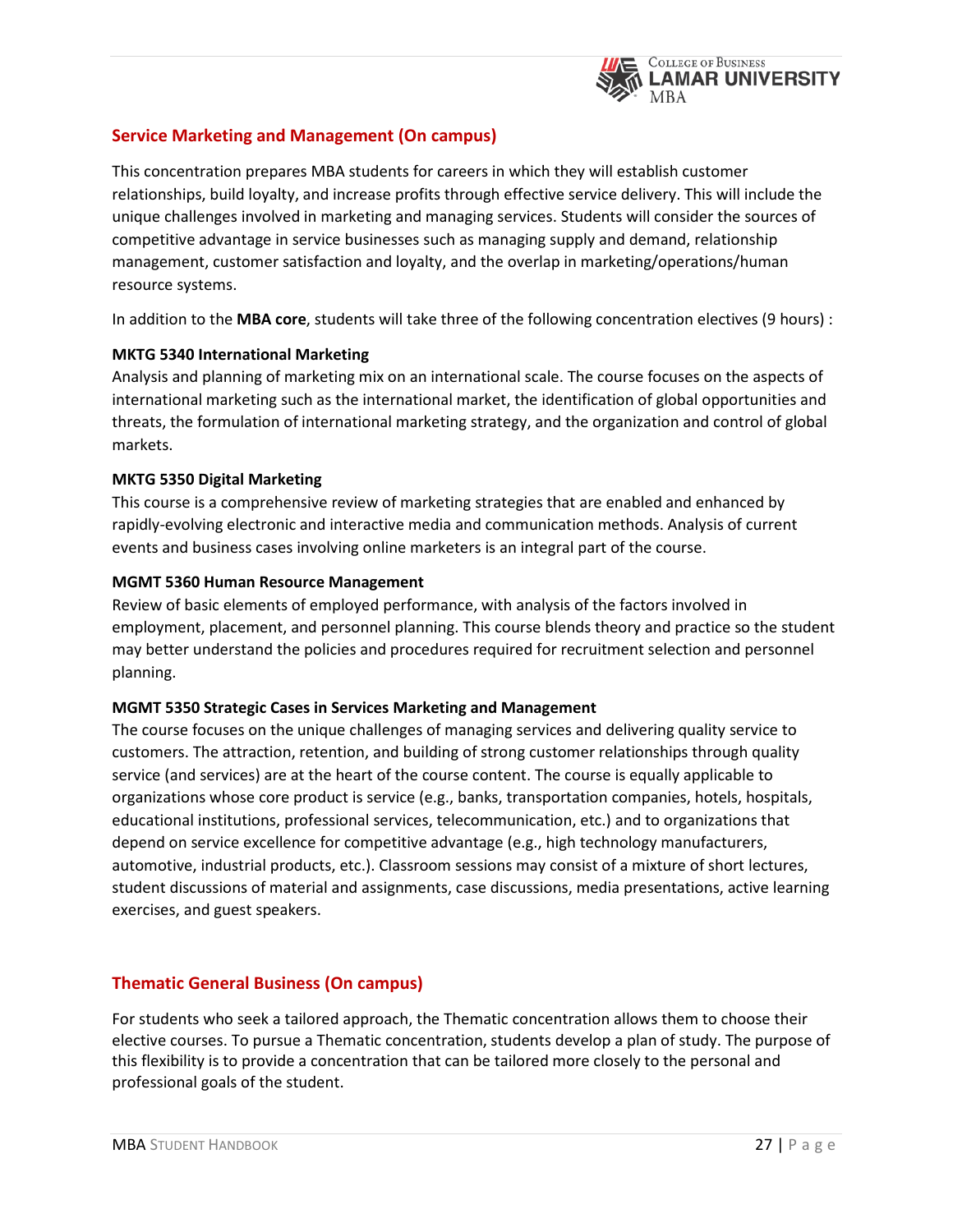

The thematic concentration allows students to choose their three elective courses (9 hours) from a list of elective courses offered in the MBA program to add to the **[MBA Core](http://business.lamar.edu/academic-programs/lamar-mba/concentrations/index.html)**.

### **Dual MS-MIS/MBA with ERP Concentration (On campus and Online)**

Students must meet the admission and prerequisite requirements for both the MBA Program and Master of Science in Management Information Systems Program. The MBA/MS-MIS student must meet the graduation requirements of each program individually including minimum grade point average and time limit policies. Grade point averages in both programs are computed separately. The MBA/MS-MIS student will be enrolled as a student in the dual degree program as long as the student meets minimum standards for continuation in each program. In the rare case that a student is dismissed or withdraws from one program, the student may continue and complete the other program as long as the student meets the minimum standards in that program. However, the student must fulfill all requirements for regularly admitted students in the remaining program. Students must complete this degree within 6 years.

#### **Degree Plan for Dual MS-MIS / MBA with ERP Concentration (48 hours plus 6 hours of MBA leveling, if needed):**

Core (MBA and MIS) Plus MBA ERP Concentration Electives (36 hours, 12 courses)

ACCT 5370: Managerial Accounting ECON 5370: Managerial Economics FINC 5310: Financial Management BUAL 5380: Managerial Decision Making MKTG 5310: Marketing Management MGMT 5340/BUSI 5380: Global Enrichment MGMT 5380: Strategic Management MISY 5340: ERP Overview MISY 5350: ERP E-Commerce MISY 5360: Business Intelligence MISY 5370: Data Mining and Predictive Analysis MISY 5380: Enterprise Systems/CRM

MIS Electives (12 hours, 4 courses)

Any 4 courses from the following:

MGMT 5370: Supply Chain Management BUSI 5360: Internship BUSI 5380: Global Enrichment (if not taken in the core) MISY 5300: Database Management Systems MISY 5310: IT Project Management MISY 5315: Introduction to Programming for Business Solutions MISY 5320: Information Assurance and Security MISY 5325: Cybersecurity Management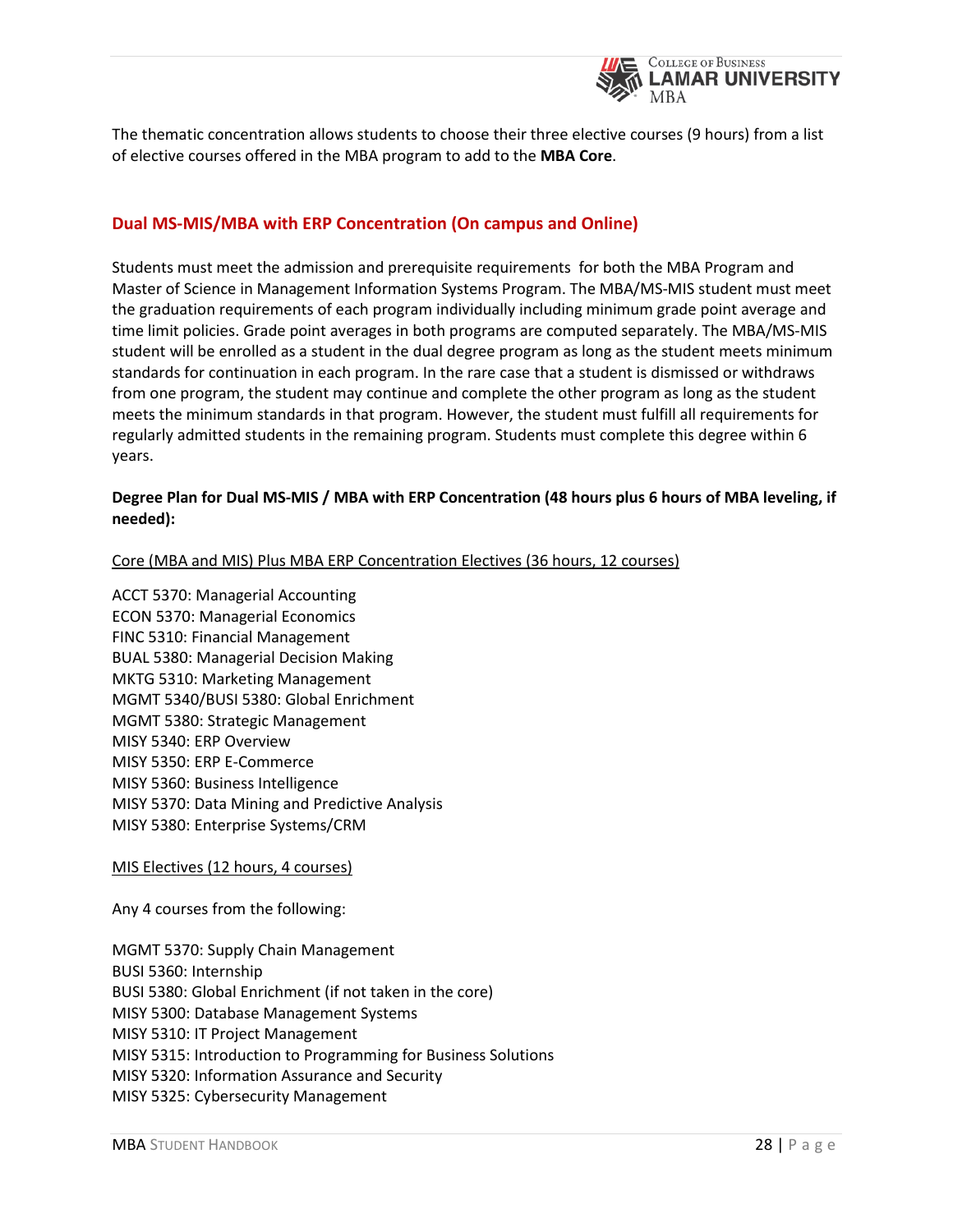

MISY 5330: Healthcare Information Systems MISY 5390: Special Topics in MIS

MBA Leveling (Up to 6 hours, 2 courses, for non-business undergraduates)

ACCT 5315: Financial and Managerial Accounting Foundation FINC 5300: Foundations of Economics and Finance

# **Dual MSA/MBA (On campus)**

Students must meet the admission and prerequisite requirements for both the MBA Program and Master of Science in Accounting Program. The MBA/MSA student must meet the graduation requirements of each program individually including minimum grade point average and time limit policies. Grade point averages in both programs are computed separately. The MSA/MBA student will be enrolled as a student in the dual degree program as long as the student meets minimum standards for continuation in each program. In the rare case that a student is dismissed or withdraws from one program, the student may continue and complete the other program as long as the student meets the minimum standards in that program. However, the student must fulfill all requirements for regularly admitted students in the remaining program. Students must complete this degree within 6 years

#### **Dual Degree Plan for students already earning an MBA (36 hours) +**

An additional 12 hours from Accounting (must be MSA-required courses and complete accounting capstone experience) *Total: 48 hours*

# **Dual Degree Plan for those students already earning an MSA with at least 6 hours of electives from the MBA (30 hours) +**

An additional 18 hours of MBA Core Courses (must take MGMT 5380) *Total: 48 hours*

# **Dual MSN/MBA (Online)**

This dual degree allows students to pursue both their Master of Science in Nursing and MBA simultaneously. The MBA core courses for MSN/MBA students were chosen by MSN/MBA administrators in order to provide students the most relevant content for application as a Nursing administrator. To see a complete degree plan, consisting of 61 hours, visit [www.lamar.edu/mba.](http://www.lamar.edu/mba)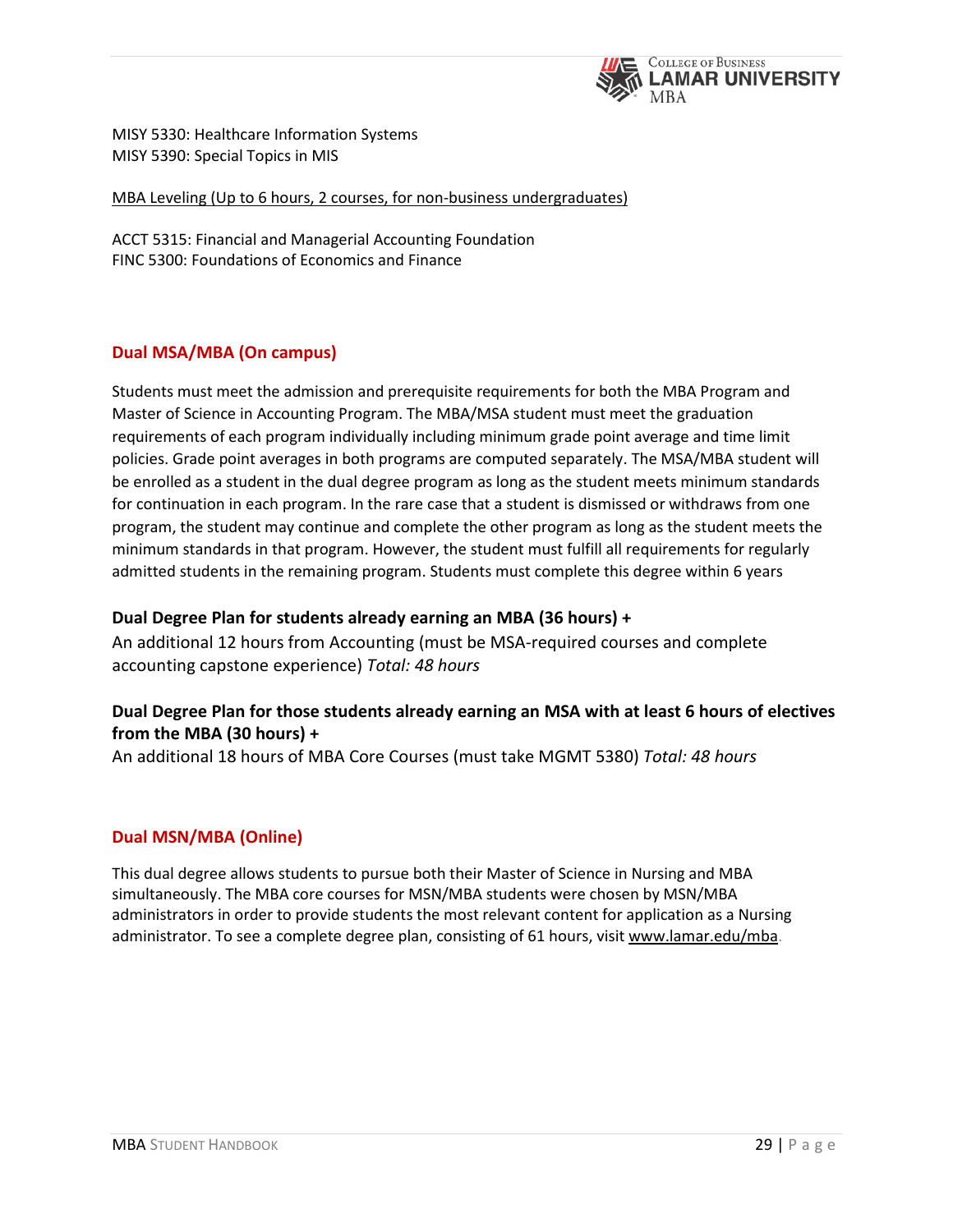

# **Academic Policies**

**Academic Advising:** MBA students receive personalized academic advising each semester. Students are expected to schedule this appointment in advance to discuss progress and to plan future coursework.

To schedule an appointment: On campus students- 409-880-8604 or [cob-mba@lamar.edu](mailto:cob-mba@lamar.edu) 409-880-8368 or [jlnewbold@lamar.edu](mailto:jlnewbold@lamar.edu) Online students -409-880-8872 or [luap-mba@lamar.edu](mailto:luap-mba@lamar.edu)

**Academic Dishonesty, Misconduct, and Discipline Code:** These regulations include policies relating to academic dishonesty, plagiarism, University disciplinary code, and student rights and responsibilities. It is the responsibility of all graduate students to read the *Student Handbook* and to abide by all University regulations.

Lamar University expects all students to engage in academic pursuits in a manner that is above reproach. Students are expected to maintain complete honesty and integrity in their academic experiences both in and out of the classroom. Any student found guilty of dishonesty in any phase of academic work will be subject to disciplinary action.

The University and its official representatives may initiate disciplinary proceedings against a student accused of any form of academic dishonesty including, but not limited to, cheating on an examination or other academic work which is to be submitted, plagiarism, collusion, and the abuse of resource materials.

Cheating includes:

- a) copying, without authorization from the instructor, another student's test paper, laboratory report, other report or computer files, data listings, and/or program;
- b) using, during a test, materials not authorized by the person giving the test;
- c) collaborating, without authorization, with another person during an examination or in preparing academic work;
- d) knowingly, and without authorization, using , buying, selling, stealing, transporting, soliciting, copying, or possessing, in whole or in part, the contents of test or assignment that has not been administered or assigned;
- e) substituting for another student, permitting any other person, or otherwise assisting any other person to substitute for oneself or for another student in the taking of an examination or test or the preparation of academic work to be submitted for academic credit;
- f) bribing another person to obtain a test not yet administered or information about such; and
- g) purchasing, or otherwise acquiring and submitting as one's own work any research paper or other written assignment prepared by an individual or firm.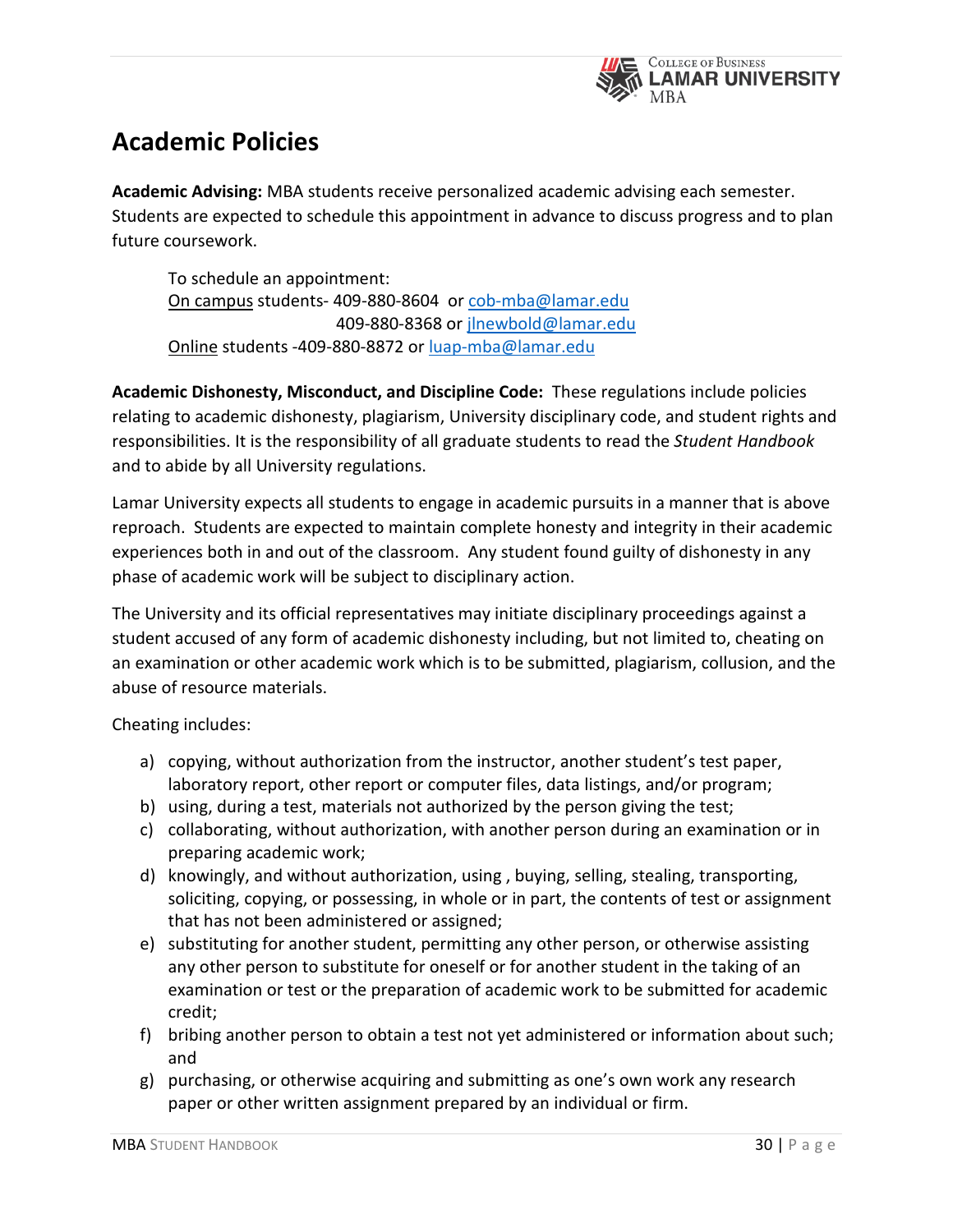

*Plagiarism* shall mean the appropriation of another's work or idea and the unacknowledged incorporation of that work or idea into one's own work offered for credit.

*Collusion* shall mean the unauthorized collaboration with another person in preparing work offered for credit.

*Abuse of resource materials* shall mean the mutilation, destruction, concealment, theft, or alteration of materials provided to assist students in the mastery of course materials.

*Academic work* shall mean the preparation of an essay, dissertation, thesis, report, problem, assignment, creative work or other project that the student submits as a course requirement or for a grade.

Procedures for discipline due to academic dishonesty shall be the same as in other violations of the Student Code of Conduct, except that all academic dishonesty cases shall be considered and reviewed by the faculty member, and if necessary, the Department Chair, Dean and Provost.

The faculty member shall conduct a complete, thorough, and impartial investigation of the charge of academic dishonesty and determine whether or not the student was responsible for the violation. If the faculty member determines that the student was responsible for the violation, the faculty member may assess an appropriate and reasonable sanction. The student shall be entitled to a written notice from the faculty member of the violation, the penalty, and the student's right to appeal the determination of dishonesty and/or the sanction imposed. A copy of the faculty member's notice to the student shall be forwarded to the Provost.

If the student does not accept the decision of the faculty member concerning the determination of dishonesty and/or the penalty imposed, the student may appeal to the faculty member's Department Chair for review of the case. To do so, the student must submit, in writing, a request for an appeal to the Chair within five working days of notification of the right to appeal. The student shall be entitled to a written notice of Chair's decision and the student's right to further appeal.

If the student does not accept the decision of the Chair concerning the determination of dishonesty and/or the sanction imposed, the student may appeal to the Dean for review of the case. To do so, the student must submit, in writing, a request for an appeal to the Dean within five working days of notification of the Chair's decision. Prior to rendering a decision about an appeal, the Dean may request a review of the case and recommendation from the College's Student-Faculty Relations Committee. The student shall be entitled to a written notice of the dean's decision and the right to further appeal.

If the student does not accept the decision of the Dean, the student may then appeal to the Provost for review of the case. To do so, the student must submit, in writing, a request for an appeal to the Provost within five working days of notification of the dean's decision. Before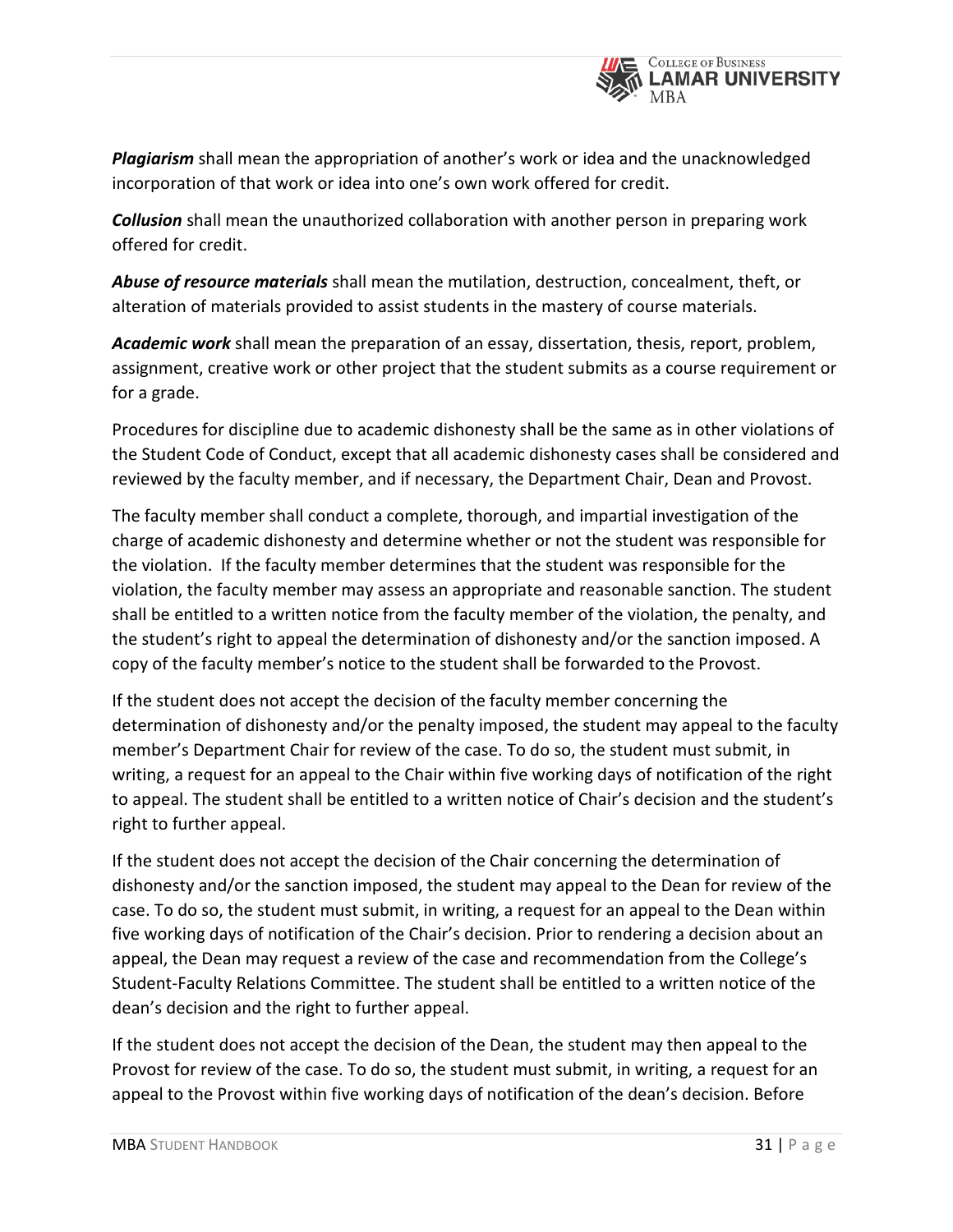

rendering a decision, the Provost shall convene an ad hoc Student-Faculty Relations Committee composed of members from the standing Student-Faculty Relations Committees from the other Colleges to review the case and offer a recommendation. The student shall be entitled to a written notice of the Provost's decision. The decision of the Provost shall be final.

No disciplinary action against the student shall become effective until the student has received substantive and procedural due process as described above. A copy of the record pertaining to each case shall be forwarded to, reside in, and considered by the Office of the Vice President for Student Affairs where it shall be treated as a disciplinary record as described in the Student Handbook. If additional judicial action is necessary, as in the case of flagrant or repeated violations, the Student Affairs Office shall initiate further action in accordance with the procedures for student discipline as described in the Student Handbook.

Instructors shall take reasonable and necessary precautions, including the careful administration and monitoring of examinations and assignments, to prevent acts of academic dishonesty.

# *For more information, please visit the Lamar University Student Handbook at <https://lamar.edu/student-handbook>*

**Class Attendance and Punctuality:** Due to the accelerated format of the MBA program, class attendance and participation is a crucial factor to the success of a student's degree program. Students are responsible for attending all scheduled class meetings, arriving for class in a timely manner, and completing required work. Each faculty member sets his or her policy with respect to class attendance. If a student is absent, it is the student's responsibility to inform the professor of the reason as early as possible. Make-up exams or homework is assigned upon the discretion of the instructor. In all cases, communication with the faculty is essential. Please refer to the individual course syllabus for class policy.

**Adding/Dropping Courses:** Students should refer to the Current MBA students section of the MBA website (lamar.edu/mba) for specific drop dates for each semester. Students may drop a course and receive a grade of "Q" during the penalty-free period of the semester or session. For drops after this penalty-free period, grades are recorded as "Q" or "F," indicating the student was passing or failing at the time of the drop. A grade of "Q" may not be assigned unless an official drop has been processed through the Records Office. Students may drop a course online up to the census day by logging into Self-Service Banner. After the census day, courses must be dropped through the Records Office. For additional help, contact your academic advisor or the Records Office at **[records@lamar.edu](mailto:records@lamar.edu)**. Students may not drop a course during the last 20 percent of the term.

Students requesting a refund of tuition and/or fees resulting from dropped courses or from withdrawing from the university should direct questions to the Cashiers' Office.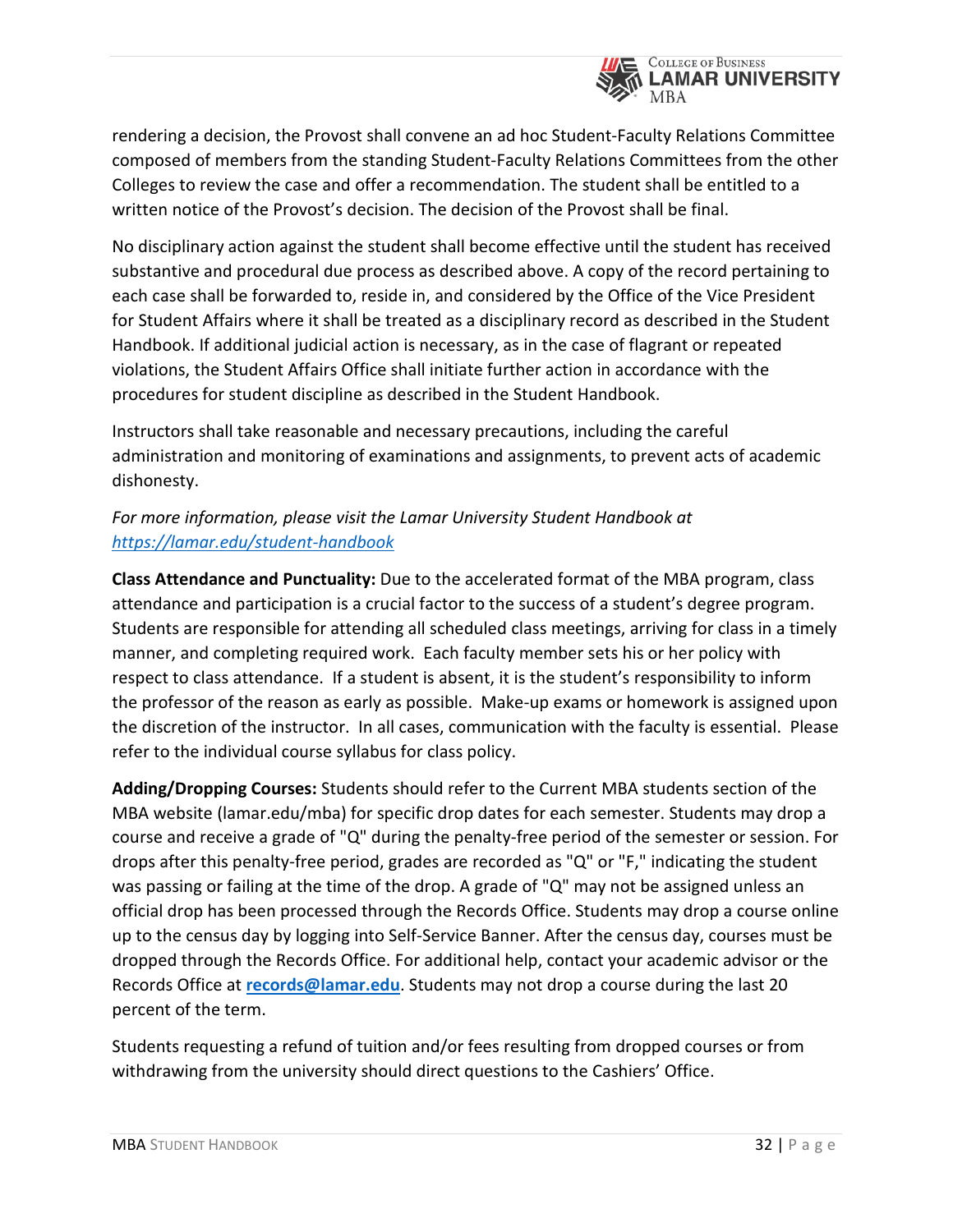

Due to the expedited schedule in eight week courses, students will be unable to register for additional courses after the first week of an eight week session has expired. Students are welcome to add courses during this first week with the approval of the MBA office.

# **Emergency Preparedness**

Lamar University is a very safe campus and there is a low probability that a serious incident will occur here. However, we want to emphasize our emergency procedures for evacuation and shelter in place incidents. Our preparedness will be critical IF an unexpected event occurs!

Instructions for specific emergencies, such as severe weather, chemical release, active shooter, or fire can be found at[: http://www.lamar.edu/about-lu/administration/risk](http://www.lamar.edu/about-lu/administration/risk-management/index.html)[management/index.html](http://www.lamar.edu/about-lu/administration/risk-management/index.html)

Here are some simple things you should do in the event an emergency occurs during our class.

- Always follow the directions of the instructor or emergency personnel
- If told to evacuate, do so immediately.
- If told to shelter-in-place, find a room, in the center of the building with few windows, on the lowest level of the building.
- If told to lockdown, lock and barricade the door if possible. Turn off the lights and wait for police to arrive.

*Severe Weather:* In the event of severe weather, here are simple things you should do.

- Follow the directions of the instructor or emergency personnel.
- Seek shelter in an interior room or hallway on the lowest floor, putting as many walls as possible between you and the outside.
- If you are in a multi-story building, and you cannot get to the lowest floor, pick a hallway in the center of the building.
- Stay in the center of the room, away from exterior walls, windows, and doors.

# **In the event of an announced campus closure in excess of four days due to a hurricane or other disaster, students are expected to login to Lamar University's website's homepage [\(www.Lamar.edu\)](http://lu.lamar.edu/service/extension/convertd/convertd/6/www.Lamar.edu) for instructions about continuing courses remotely.**

# *Violence/Active Shooter (CADD):*

- CALL 8-3-1-1 from a campus phone (880-8311 from a cell phone). Note: Calling 9-1-1 from either a campus phone or cell phone will contact Beaumont City Police Dispatch rather than University Police.
- AVOID- If possible, self-evacuate to a safe area outside the building. Follow directions of police officers.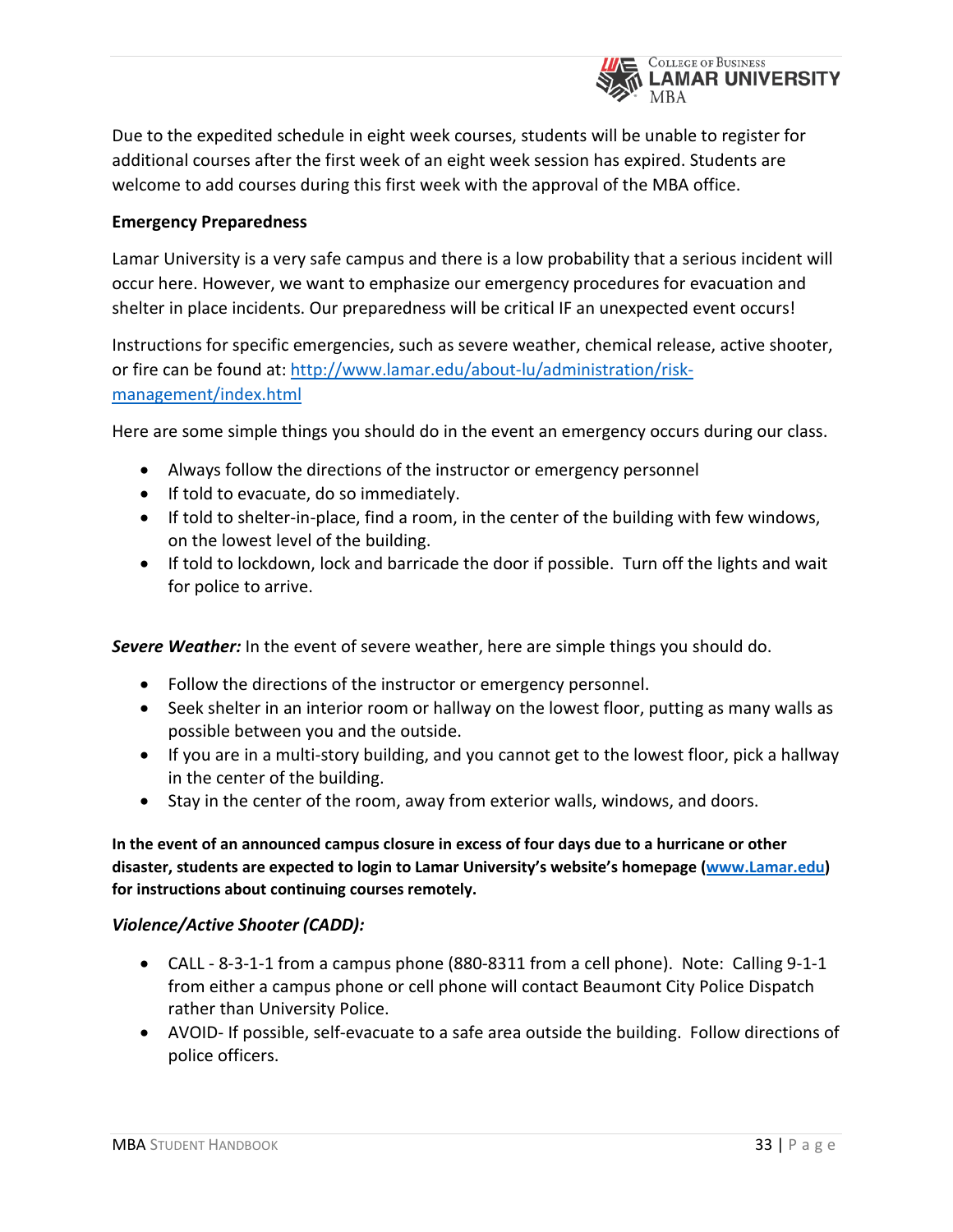

- DENY- Barricade the door with desks, chairs, bookcases or any other items. Move to a place inside the room where you are not visible. Turn off the lights and remain quiet. Remain there until told by police it is safe.
- DEFEND- Use chairs, desks, cell phones or whatever is immediately available to distract and/or defend yourself and others from attack.

**Evaluation of Instruction and Services:** Students are given an opportunity to evaluate the educational services and their instructors every semester towards the conclusion of the semester. This evaluation is completely confidential, voluntary, and anonymous. The feedback is used to improve the instruction and services provided through the college. Students are strongly encouraged to participate in these evaluations.

**Final Examinations**: Final exams are scheduled during the University scheduled "final week" for the semester. Upon the discretion of the instructor, approved alternate exam dates can be scheduled outside of the scheduled time. Check each course syllabus for individual instructor policies.

**Grades:** The grading system for graduate students is "A" (superior), "B" (good), "C" (marginal), "D" (poor), "F" (fail), "I" (incomplete), "S" (satisfactory), "U" (unsatisfactory), Drop, and Withdrawal. Credits applicable to graduate degrees are given only for the grades A, B, C, and S.

In computing grade-point averages, an "A" is valued at four grade points per credit hour, a "B" three, a "C" two, a "D" one and an "F" zero. An overall grade point average (GPA) of "B" (3.0) on all graduate work attempted is required for graduation.

Incomplete work that is not finished during the next long semester (Spring and Fall) will be credited with an "F." International students must receive a "NG" for courses (such as Graduate Projects) that have not been completed, and should not receive an "I" in any course. With compelling justification, the MBA Program Director may grant an extension of the time limit for the completion of incomplete work.

# **Lamar University's Graduate Course Grade Replacement Policy:**

Students may replace a graduate course grade by repeating a course for up to three graduate-level courses (nine semester hours). If a student repeats a course, the last grade recorded will be considered the official grade and used in calculating the GPA, although all grades remain on the student's transcript. A grade, once earned and entered on a student's transcript, cannot be removed. Special topics courses that have the same course number are not considered to be the same course if the topics differ. The repetition of a course taken at another institution will not replace a grade in the GPA calculation of the Lamar University course. This policy does not apply to classes repeated before the fall of 2014. If a student earns a D or F in a course required for his/her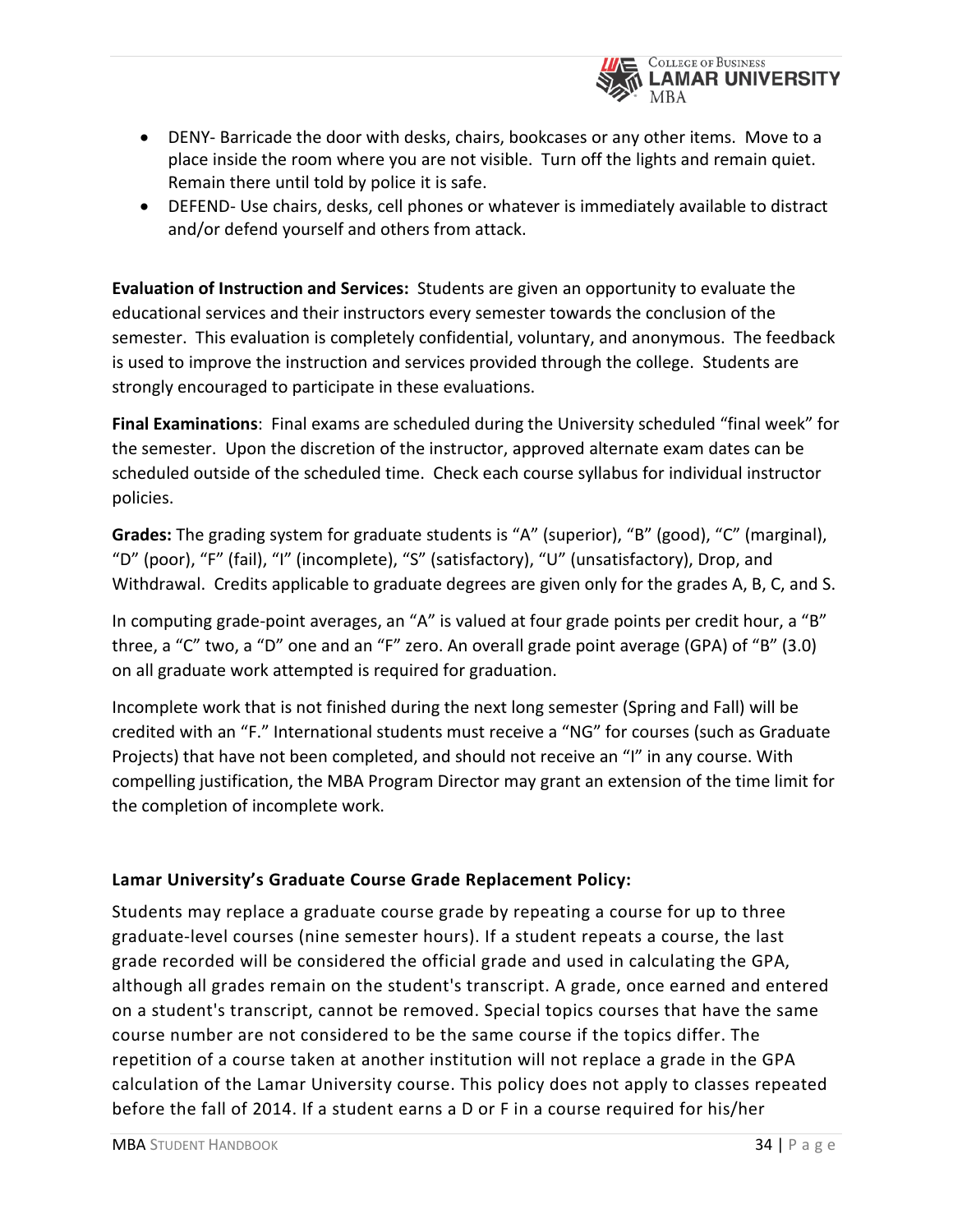

graduate degree, the course must be repeated and a passing grade of A, B or C must be earned. Once a degree has been conferred, a student may not use the Grade Replacement Policy for any courses used to award the degree or to recalculate GPA.

# **Quality of Work Required: Probation/Suspension Regulations :**

The MBA student must maintain a 3.0 grade point average on all courses that receive graduate credit, whether or not they are to be applied toward a graduate degree. Leveling and elective courses taken for graduate credit are included in the computation of the grade point average. A student whose GPA in graduate work falls below 3.0 must make up the deficit, either by repeating courses in which the grades are low or by completing other graduate courses with grades high enough to bring the GPA up to 3.0.

MBA students who do not meet the academic standards of the Graduate College will be placed on probation or suspended. Students on probation may enroll in graduate courses but may not apply for graduation. Suspended students may be temporarily or permanently denied permission to enroll in graduate courses. In computing graduate academic status, all graduate work taken during the previous six years, except thesis and field study courses, applies. Graduate work taken at another institution will be included in the computation of semester hours toward a degree only when that work is applied toward a degree in progress at Lamar University. Transferred credits will not be used in the computation of the graduate grade point average at LU.

- 1. *Minimum Academic Performance.* A graduate student with a cumulative grade point average (CGPA) of 3.0 or higher is in good standing. A student with a CGPA below 3.0 will be placed on probation, suspended, or expelled.
- 2. *Probation*. Students with full graduate admission status who fail to achieve and maintain a CGPA of 3.0 at the completion of nine semester hours of graduate enrollment will be placed on academic probation (P1). A P1 student who earns a grade point average (GPA) of at least 3.25 on all graduate courses in the next enrolled semester and whose CGPA is below 3.0 will be placed on (P2) probation. A P1 student who fails to earn a 3.25 GPA in the next enrolled semester and whose CGPA is less than 3.0 will be suspended. Students on probation may enroll in courses but may not apply for admission to candidacy or for graduation. The probationary status applies whether or not the student receives a letter of notification from the Graduate Office.
- 3. *Suspension.* A graduate student who has been placed on (P2) probation and who fails to raise his/her CGPA to at least 3.0 in the next enrolled semester will be suspended. Suspended students may enroll in graduate courses in the summer and undergraduate courses during spring, fall, or summer semesters; however, students must receive recommendation from their department chair, college dean, and approval from the graduate dean in order to enroll. Undergraduate grades are not used in the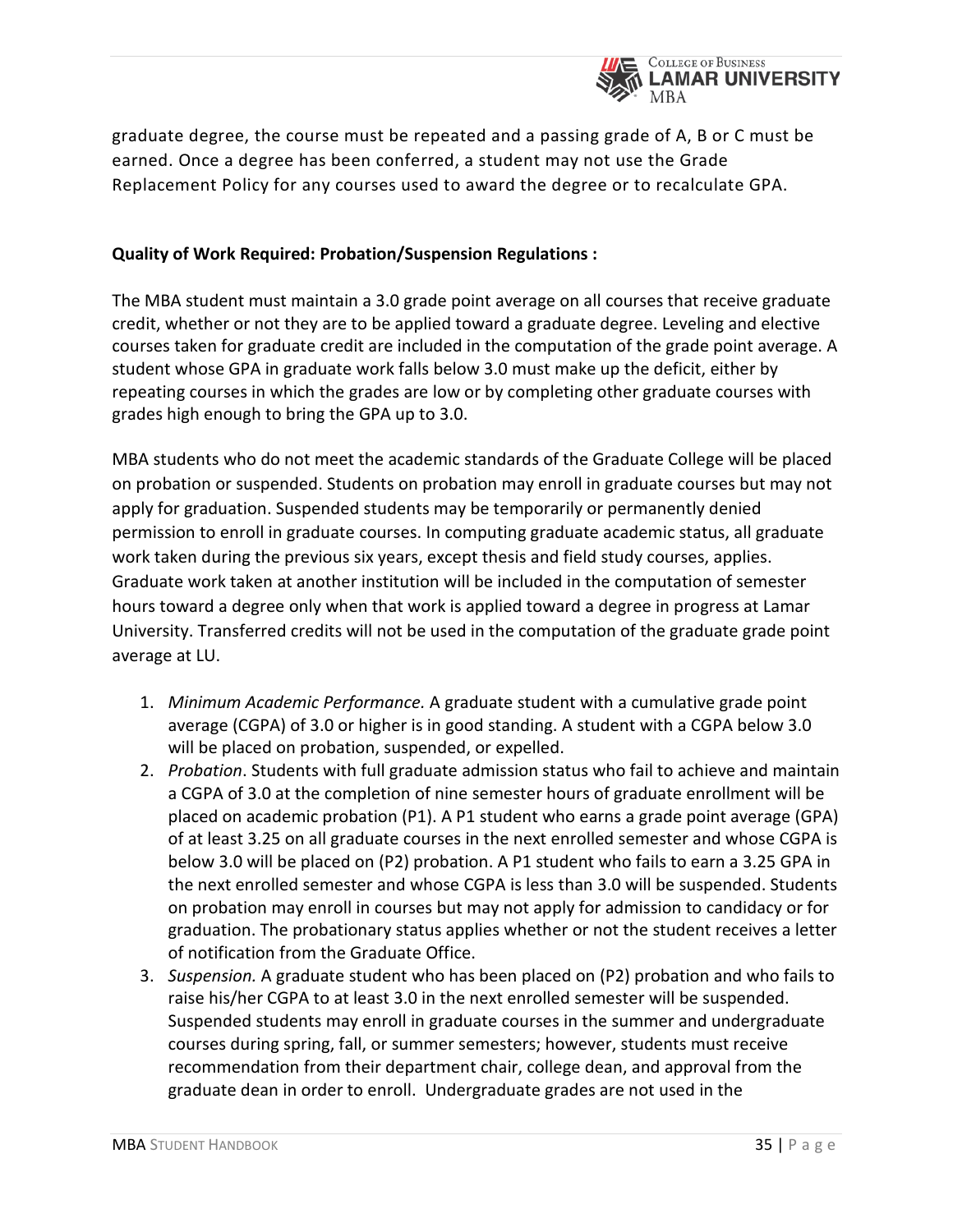

computation of the graduate CGPA. Suspension for the fall semester may be removed if the student raises the graduate CGPA to at least 3.0 during the summer term. The first academic suspension (S1) shall be for one long semester (fall or spring). A graduate student who has been suspended (S1) and who fails to raise his/her CGPA to at least 3.0 in the next enrolled semester will be suspended again (S2), and the second suspension (S2) will be for two long semesters. An S2 student who fails to raise the CGPA to 3.0 or higher in the next enrolled semester will be expelled.

# **Time Limit for Degree Completion:**

Students can take up to 6 years to complete their degree. The timeline commences with the first semester of graduate enrollment. These time limits apply to all work at the graduate level, including work transferred from other institutions. At the discretion of the program faculty, course work taken outside these time windows may be recertified and counted toward the degree based upon a specific, objective, written plan filed in the department, college, and College of Graduate Studies offices and posted on their web sites. Time spent in active military service is not included in the six-year limit. Due to U.S. Citizenship and Immigration Services (US CIS) regulations, a shorter period of time may apply to international students.

**Scholarship Requirements:** Students who are receiving the graduate studies scholarship or other named scholarships from the College of Business are required to participate in MBA events. These include MBA socials, speaker series, career development events and open houses for prospective students.

**Study Abroad:** Students are encouraged to participate in study abroad activities to enhance the knowledge gained by traditional course delivery methods. The MBA Program offers three study abroad options:

# **1. Argentina**

This trip is typically offered over Spring Break and the preceding weekend. The trip is eight days long and includes:

- International seminars about Argentina's emerging market, economic growth, and its impact on the global economy
- Meeting with entrepreneurs of Buenos Aires's growing startup community
- Talking with representatives of major multinational companies
- Engaging with Argentina's rich cultural tradition and exploring historical sites

# **2. China**

This trip is offered in the time between Spring and Summer when courses do not run. The trip is eleven days long and includes:

- Travel to Hong Kong, Guangzhou and Beijing
- Business visit to Crocs Shoe Factory
- Business visit to Hyundai Motors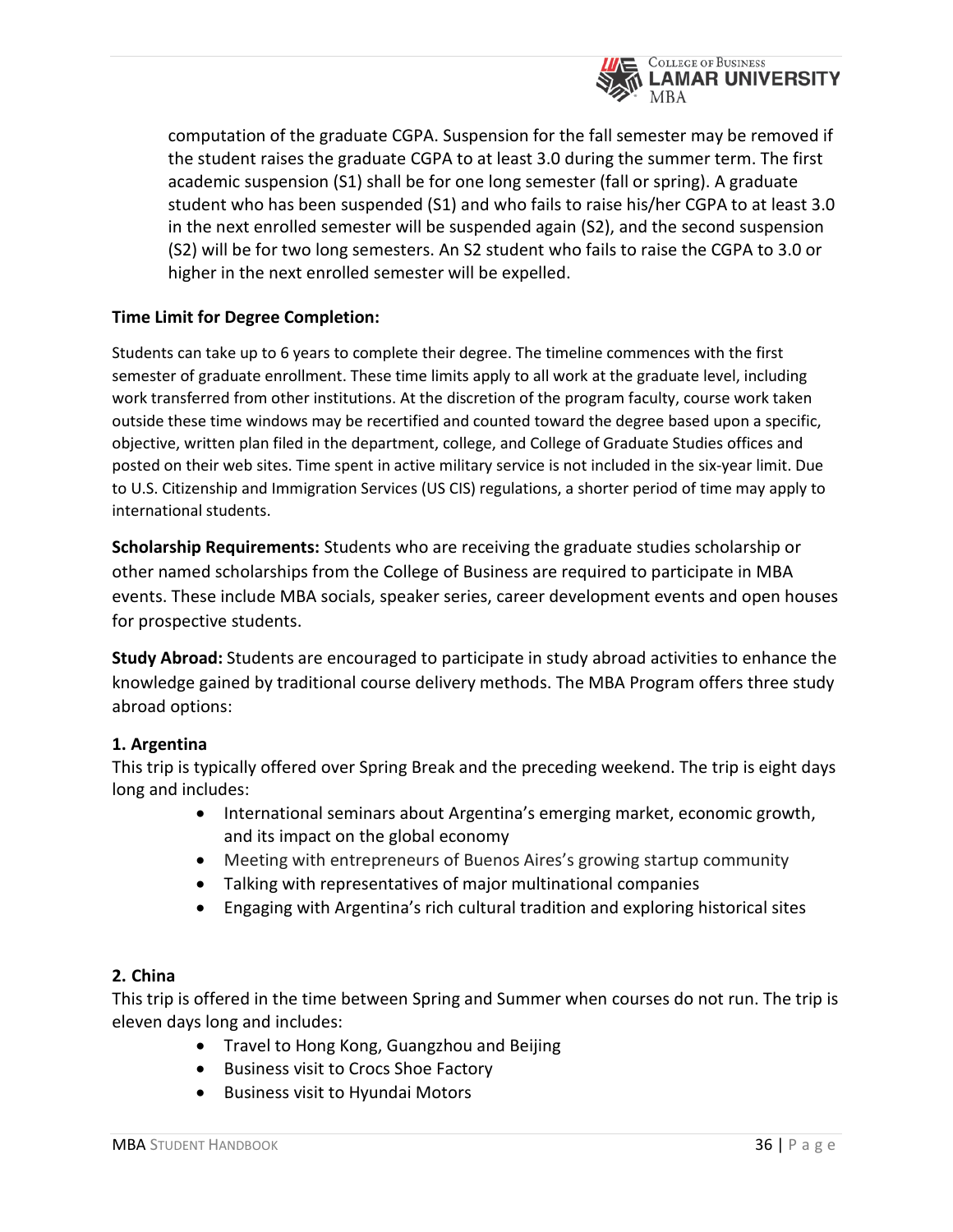

- Business visit to Oracle Software Systems
- Business visit to Lenovo Computer Company
- Meeting with the representatives of the Chinese Ministry of Commerce
- Business visit to Shanghai Futures exchange

# **3. Spain**

This trip is typically offered twice a year—in early January and early June, and is two weeks long. This trip includes:

- Attending international seminars in Finance, Management, Marketing, and Tourism at the campus of the University of Alicante
- Visits to Spanish multinational companies
- Exploring major Spanish cities in the Valencia region of Spain
- Awareness of cultural differences, development of language skills within a cultural context, and becoming more culturally sensitive and accepting.

*Study Abroad Scholarships:* Graduate students (MBA/MSA/MS-MIS) participating in one of the above trips are encouraged to apply to become a Janie Nelson and Mark Steinhagen Global Fellow. Steinhagen Global Fellows will be awarded on a competitive basis to outstanding scholars who complete an application and essay describing how being a global fellow will enhance their educational experience and help them achieve their career goals. For a Steinhagen Global Fellows application, please visit the MBA website at lamar.edu/mba

*Study Abroad Eligibility:* Graduate level students in the College of Business are eligible to participate in the study abroad options offered by the college. 5 year BBA/MBA and BBA/MSA students are also eligible to participate. Undergraduate students majoring or minoring in Business with Junior and/or Senior level standing and a 3.0 cumulative GPA are eligible to apply. Undergraduate student applications will be reviewed by College of Business administration for approval to participate.

*Study Abroad Course Requirement:* Students participating in the trip must enroll in BUSI 5380: Global Enrichment. Students will have assignments to complete during and after their study abroad experience and will receive a course grade based on these assignments.

Students who have previously enrolled in BUSI 5380 for one study abroad excursion and want to take a second trip may do so under a 'Special Topics' course number (MGMT 5390). This option requires the approval of the MBA Office. Students choosing to participate in a second study abroad are not eligible for scholarship money toward the expense of the trip.

*MBA/MSA/MS-MIS Alumni* are welcome to participate in study abroad trips, provided there is room. Networking is key for business students and interactions between current business students and alumni are mutually beneficial, especially in the global setting. Alumni will not be required to complete the assignments during the study abroad experience, but are encouraged to participate in all planned activities with students.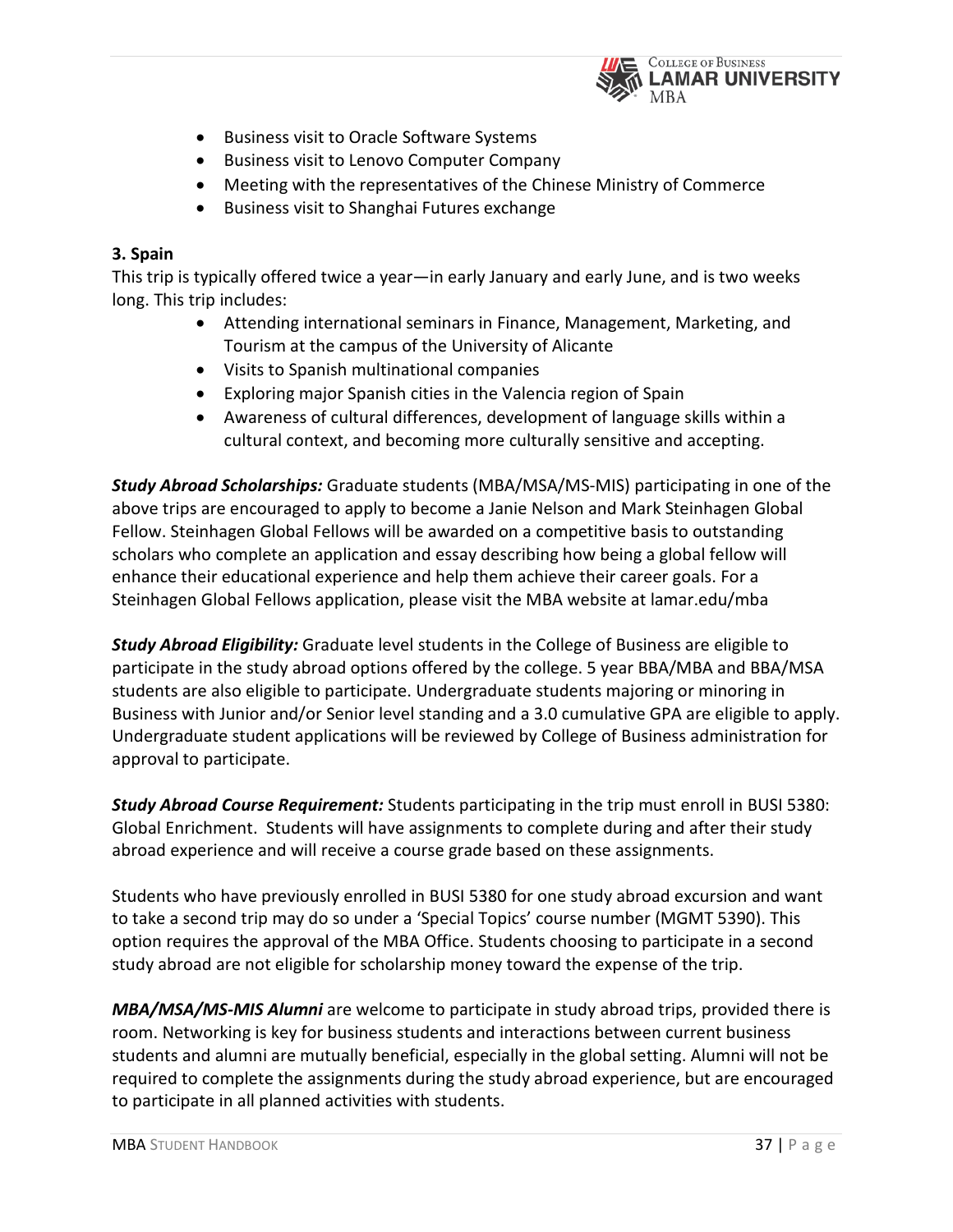

**Transfer Credits:** Students can transfer up to six credit hours of classes from another AACSB accredited institution into their MBA program at Lamar University. Grades on transfer courses must be A or B. A G6 form must be completed.

Students who wish to transfer up to six credits from a regionally accredited university that is not AACSB accredited will be required to submit a course syllabus for review by the academic department under which that course resides.

If the coursework to be transferred is older than six years, by agreeing to accept the course as transfer credit, the academic department indicates the course is approved for recertification. The usual recertification process (see below) will apply. Courses older than six years that are denied transfer are also denied recertification.

**Recertification of Out-of-Date Graduate Credit:** At the discretion of the program faculty, academic credit granted outside the six-year time limit established for master's degrees must be recertified by examination or other appropriate means before the work can be applied toward the requirements of the MBA degree. Course(s) to be recertified must have been completed at Lamar University or be acceptable as transfer credit in lieu of Lamar University courses. In order to recertify out-of-date course(s), the student must receive the permission of his/her graduate committee, the chair of the department, and the dean of the college. The form "Request to Recertify Out of Date Course(s)" (G-20) shall be used to record student and course(s) information, means of recertification, and approvals. This form along with a memorandum from the department chair describing the method of recertification must be submitted to the College of Graduate Studies for final approval by the graduate dean.

**Application of Credits from One Master's Degree toward a Second Degree:** A maximum of six semester hours taken for one master's degree may be counted toward a second master's degree with the approval of the department in which the second degree is sought. Coursework must be not be more than six years old.

Students may also transfer hours beyond the six hours (as mentioned above) from another program at Lamar University to fulfill concentration elective requirements if these courses were not used toward another degree. These courses transferred from another program at Lamar University must be additional courses taken above and beyond what was required by the student's initial graduate degree.

**Textbooks/Course Materials:** In addition to the textbook, some courses may require ancillary course materials that may range up to \$150 each. Use of additional resources are at the discretion of each professor.

**Withdrawal from the University:** Students wishing to withdraw entirely from the university and drop all Lamar University courses should contact an academic advisor or the Records Office at [records@lamar.edu.](mailto:records@lamar.edu) Students must clear all financial obligations and return all university property. If, however, the student is unable at the time of withdrawal to clear financial obligations to the university, the student will be permitted to withdraw with the understanding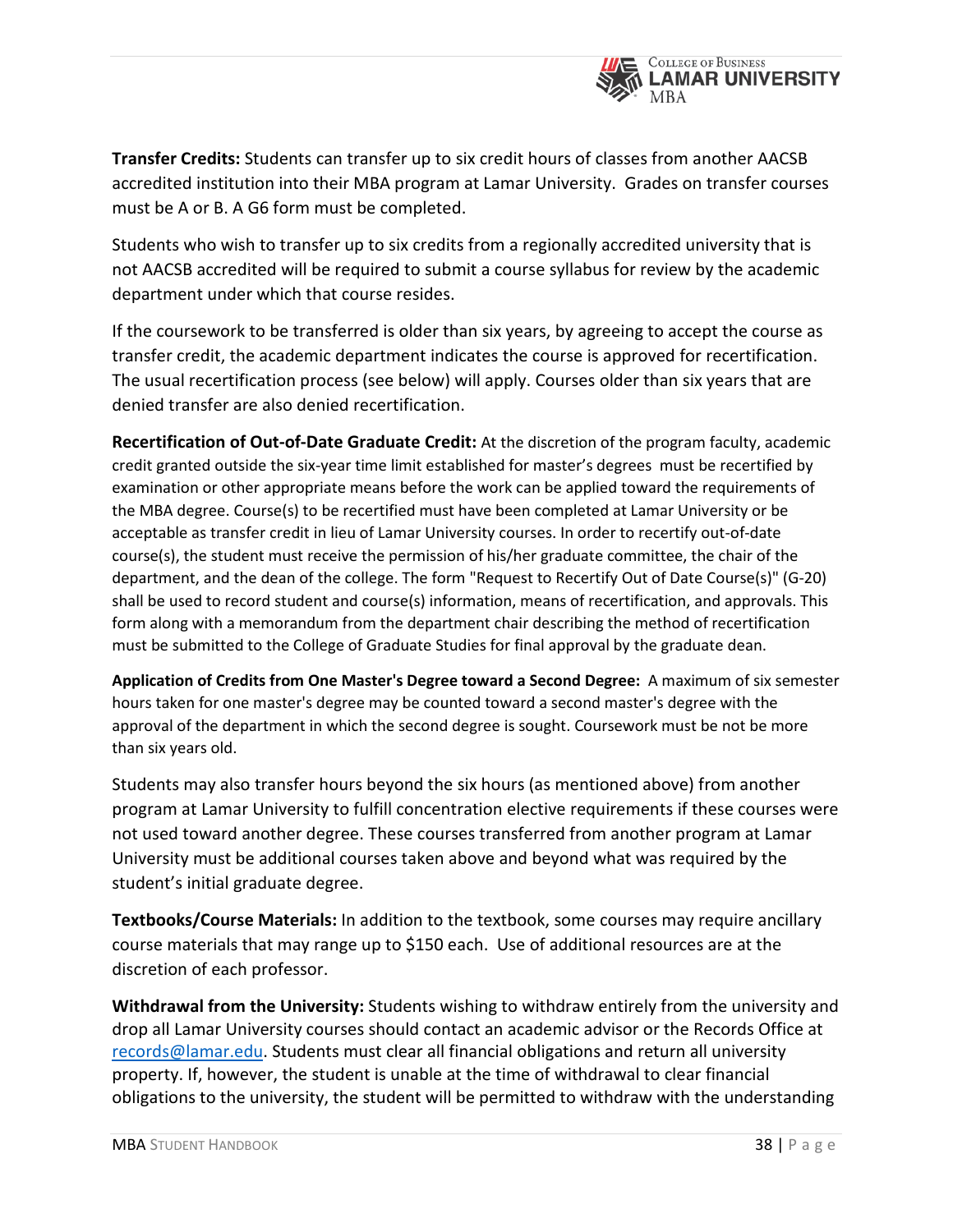

that transcripts will be withheld and re-entry to Lamar University will not be permitted until all financial obligations are cleared.

If a withdrawal is made before the end of the penalty-free period or if the student is passing at the time of withdrawal during the penalty period, a grade of "W" will be issued for each course affected. A grade of "F" may be issued for all courses not being passed at the time of withdrawal after the penalty-free period. A student may not withdraw within the last 20 percent of the term. A student who leaves without withdrawing officially will receive a grade of "F" in all courses and forfeit all returnable fees. Students should check the academic calendar for specific dates. Students wishing to withdraw after the official withdrawal date should contact their dean.

# **Campus Services**

**Bookstore**: Lamar University's on campus bookstore, a Barnes and Noble affiliate, is located in the Setzer Center or online at [http://lamar.bncollege.com/.](http://lamar.bncollege.com/) Through this website, students can search for courses and find the required materials. The bookstore provides new, used, rental and electronic options.

**Cardinal One Card:** Lamar University ID card is known as the Cardinal OneCard. The Cardinal OneCard provides many benefits.

The Lamar Student ID card is used for more than just identification. It is used for library usage, entrance to all athletic events and university-sponsored functions, recreational facilities, receiving care at the Health Center, securing university payroll checks, and use of individual student facilities at the Student Center. Students on a university meal plan also use their ID card in the dining rooms for meals. This ID is a debit card, **NOT A CREDIT CARD.**

All students should receive a Cardinal One card. On campus students should visit Wimberly Bldg. Room 116. Online students not in the immediate area, please contact [cardinalone@lamar.edu](mailto:cardinalone@lamar.edu) or call (409) 880-2236 to request your Cardinal One card.

*For more about Lamar University's Cardinal OneCard, visit:*  <https://lucardinalone.higheroneaccount.com/>

**Career Center**: The Career Center is located in the Galloway Business Building room 102. The Lamar Career Center provides career support for all students and alumni. By registering with the Career Center students become eligible to participate in a variety of career related activities and events including the Career Expo, Recruiting, On Campus Interviews, Company Presentations, Special Workshops and Seminars.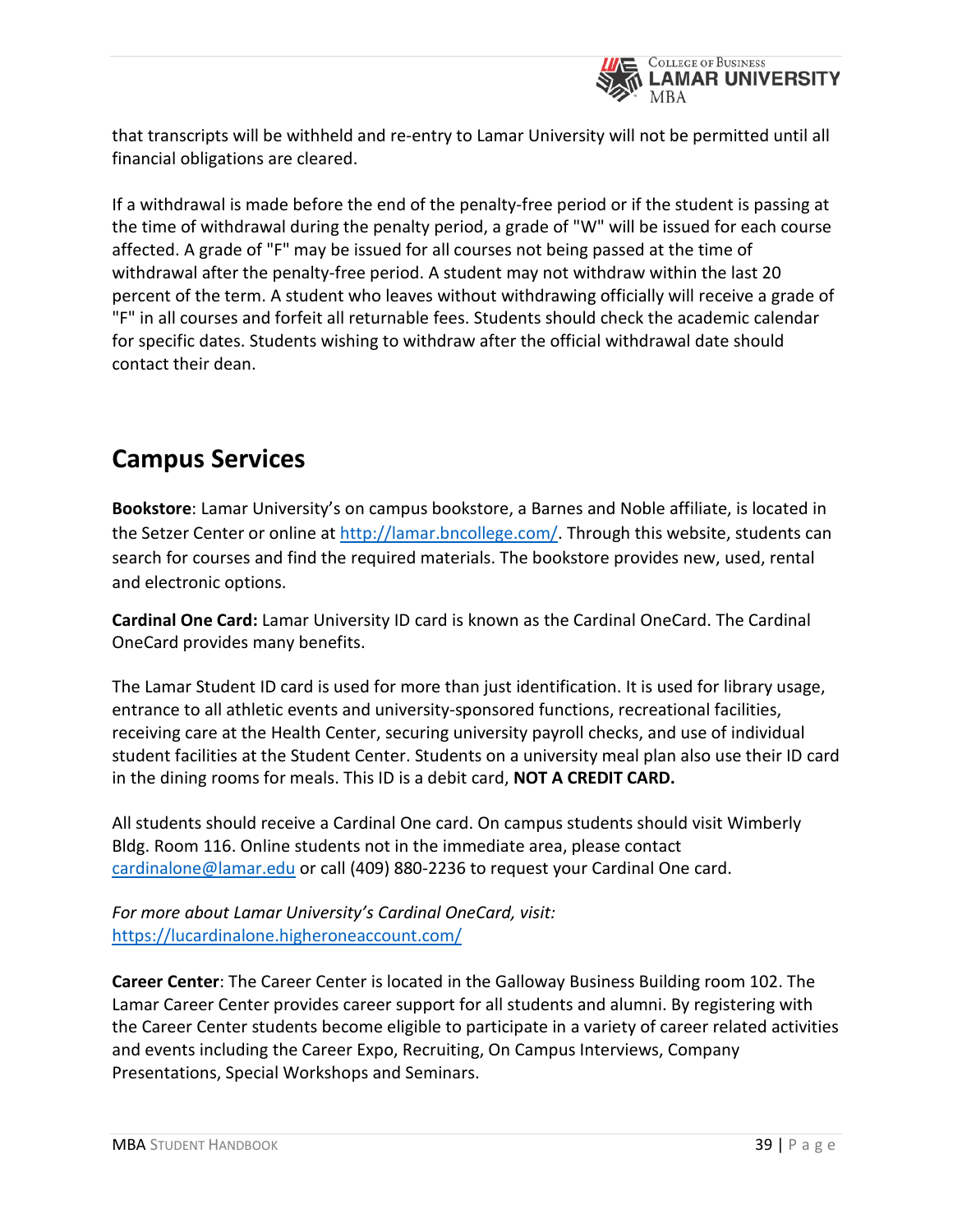

*For more about Lamar University's Career & Testing Center, visit: <http://www.lamar.edu/career-and-testing-services/>*

**Computer Labs**: For the convenience of our students, we have a computer lab in room 109. Students can log into these computers using their user name Hours of operations depends on the current semester. 7:30 am – 8:30 pm during long semesters and 7:30 am – 5:00 pm during summer. The John Gray Library also has computer labs on the first and seventh floors.

**Disability Resource Center**: The [Disability](http://my.lamar.edu/cp/render.UserLayoutRootNode.uP?uP_tparam=utf&utf=http://dept.lamar.edu/sfswd) Resource Center (DRC) is committed to supporting students with disabilities at Lamar University through the appropriate use of advocacy, accommodations, and supportive services to ensure access to campus courses, services, and activities. The DRC is the university-designated office that determines and facilitates reasonable accommodations in compliance with the Americans with Disabilities Act (ADA) and Section 504 of the Rehabilitation Act of 1973. The DRC is located in the Communication Building room 105.

*For more about Lamar University's Disability Resource Center, visit: <http://www.lamar.edu/disability-resource-center>*

**Financial Aid**: Different types of financial aid are available to most resident and non-resident graduate students through the Financial Aid Office in the Wimberly Building room 216.

For more about Lamar University's Financial Aid process, visit:<https://lamar.edu/financialaid>

**Food Services**: Locations of food services include the Brooks-Shivers Dining Hall, Cardinal Nest Mirabeau's, and Juice bar in the Recreational Sports Center.

# *For more about Lamar University's Food options, visit:* <http://www.dineoncampus.com/bigred/>

**International Student Services:** For questions regarding immigration, admissions and grades, please contact the International Student Programs and Services Office. The office is located in the Wimberly building, room 117.

# *For more about Lamar University's International Student Services, visit: <http://international.lamar.edu/>*

**Library:** The Mary and John Gray Library of Lamar University facilitates access to scholarly information in all forms, within the overall framework of the University's stated mission. To this end, the Library is committed to the following initiatives:

- Teaching information literacy skills that promote academic success and continuous learning.
- Developing appropriate collections and making them discoverable.